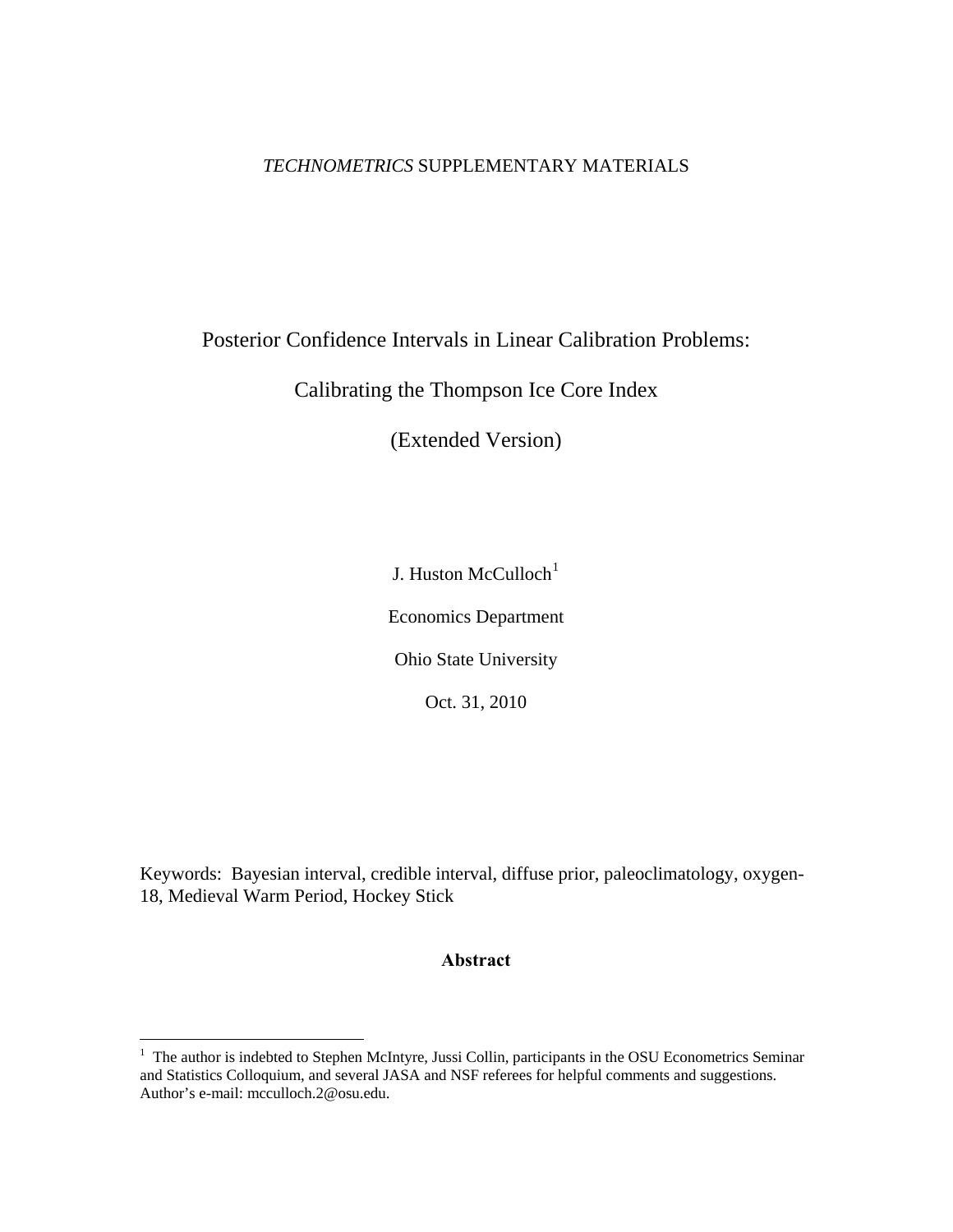In calibration problems, an exogenous state variable and an endogenous response variable or proxy are both observed in a set of calibration observations. We wish to make inferences about the unobserved state variable from an additional observation on the response variable under a diffuse prior. Hoadley (1970) argued that an informative prior is required in order to obtain a proper posterior distribution. Hunter and Lamboy (1981) proposed a solution, but were sharply criticized at the time. This paper presents a new derivation of the Hunter-Lamboy posterior distribution under a diffuse prior that meets these objections. At the same time, it is shown that Hoadley's approach was based on a subtle inconsistency in the application of Bayes' Rule.

 The reinstated Hunter-Lamboy posterior is applied to the problem of calibrating the ice core index of Thompson et al. (2003) to instrumental temperatures. It is found, contrary to the famous claim of Gore (2006), that this index is in fact uninformative about the question of whether Medieval Warm Period was warmer or cooler than the present.

 It is shown that the "classical" confidence intervals proposed by Fieller (1954) are a good approximation to the posterior confidence intervals when the calibration slope coefficient is highly significant relative to the desired confidence interval tail probability. However, when the slope is only marginally significant, the Fieller intervals become increasingly distorted and then meaningless. The proposed posterior confidence intervals simply become wider as the slope loses significance, but remain bounded.

 Extensions to multiple proxies, sequentially organized data, and prior restrictions on the calibration slope coefficient are outlined but not implemented.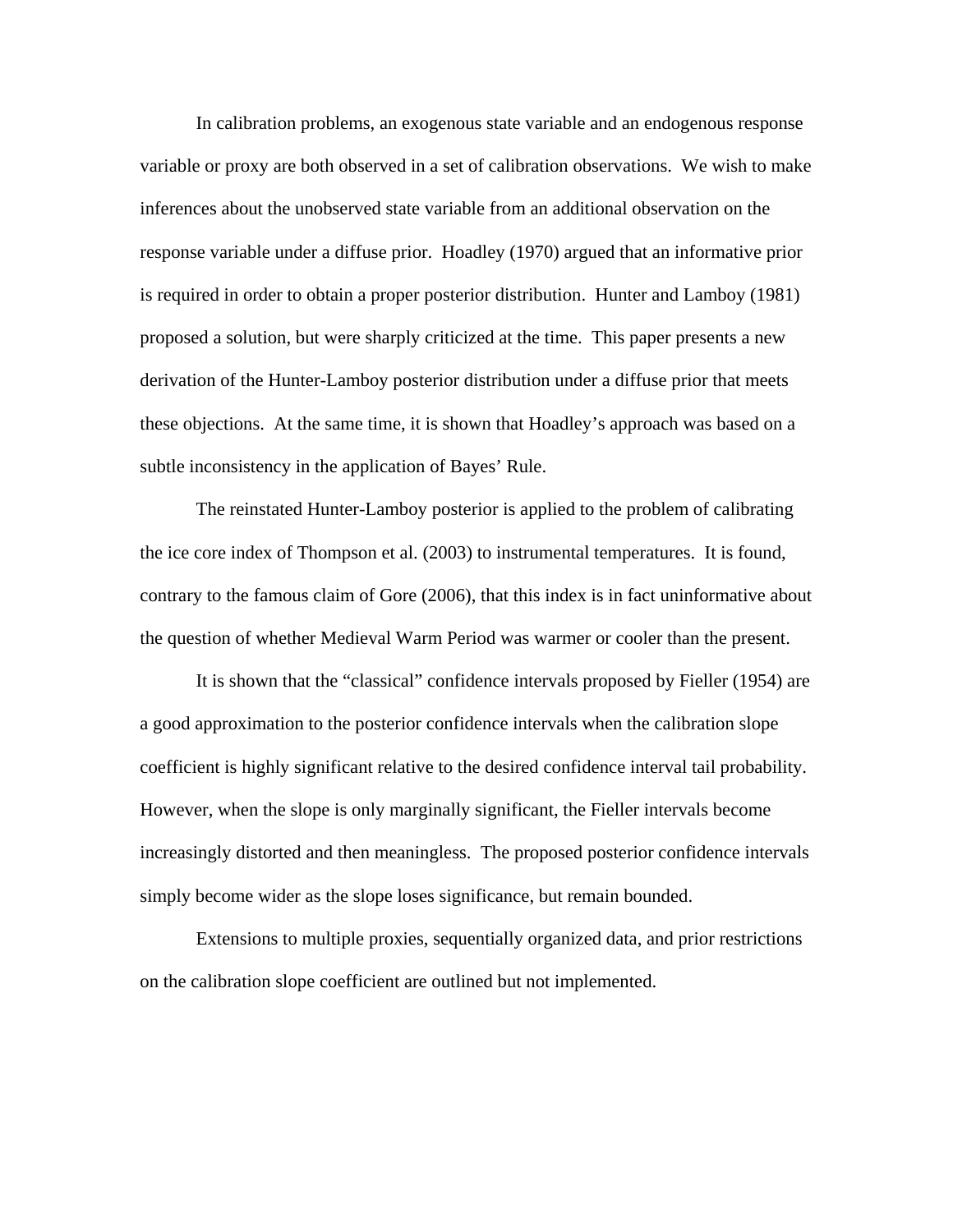## I. Introduction

 In the classical calibration problem, as reviewed by Osborne (1991) and Brown (1993), an exogenous *state variable xi* is measured indirectly by an endogenous *response variable*  $y_i$  that has an affine, but noisy, relation to it:

$$
y_i = \alpha + \beta x_i + \varepsilon_i. \tag{1}
$$

We have a set of *calibration* observations on both for  $i = 1, \ldots, n$ . In the benchmark case considered here, it is assumed that the measurement errors  $\varepsilon_i$  are i.i.d. Gaussian with  $E(\varepsilon_i)$  $x_i$ ) = 0 and var( $\varepsilon_i$ ) =  $\sigma^2$ . We wish to make inferences about the unobserved state variable *x*′ for an additional observation or observations outside the calibration set, for which we have only the observed response  $y'^2$  $y'^2$ . This response obeys the same rule,

$$
y' = \alpha + \beta x' + \varepsilon'.\tag{2}
$$

 Such calibration problems arise in such diverse fields as thermodynamics, pharmacology, urology, and chemical analysis (*cf.* Brown 1993), zoology (du Plessis and van der Merwe 1996), and paleoclimatology (*e.g.* Mann *et al*. 1999, Kaufman *et al.* 2009). In econometrics, applications could include the reconstruction of historical Gross National Product from fragmentary records (*e.g.* Romer 1989), or the historical standard of living from height data (*e.g.* Steckel 1995).

Solving (2) for *x*′ yields

 $\overline{a}$ 

$$
x' = (y' - \alpha - \varepsilon') / \beta,
$$
\n(3)

so that the natural or "classical" calibration estimator of *x*′, proposed by Eisenhart (1939), is

$$
\hat{x}' = (y' - \hat{\alpha}) / \hat{\beta},\tag{4}
$$

<span id="page-2-0"></span><sup>&</sup>lt;sup>2</sup> I here use  $x'$  and  $y'$  for the reconstruction values, following the nomenclature of Brown (1982).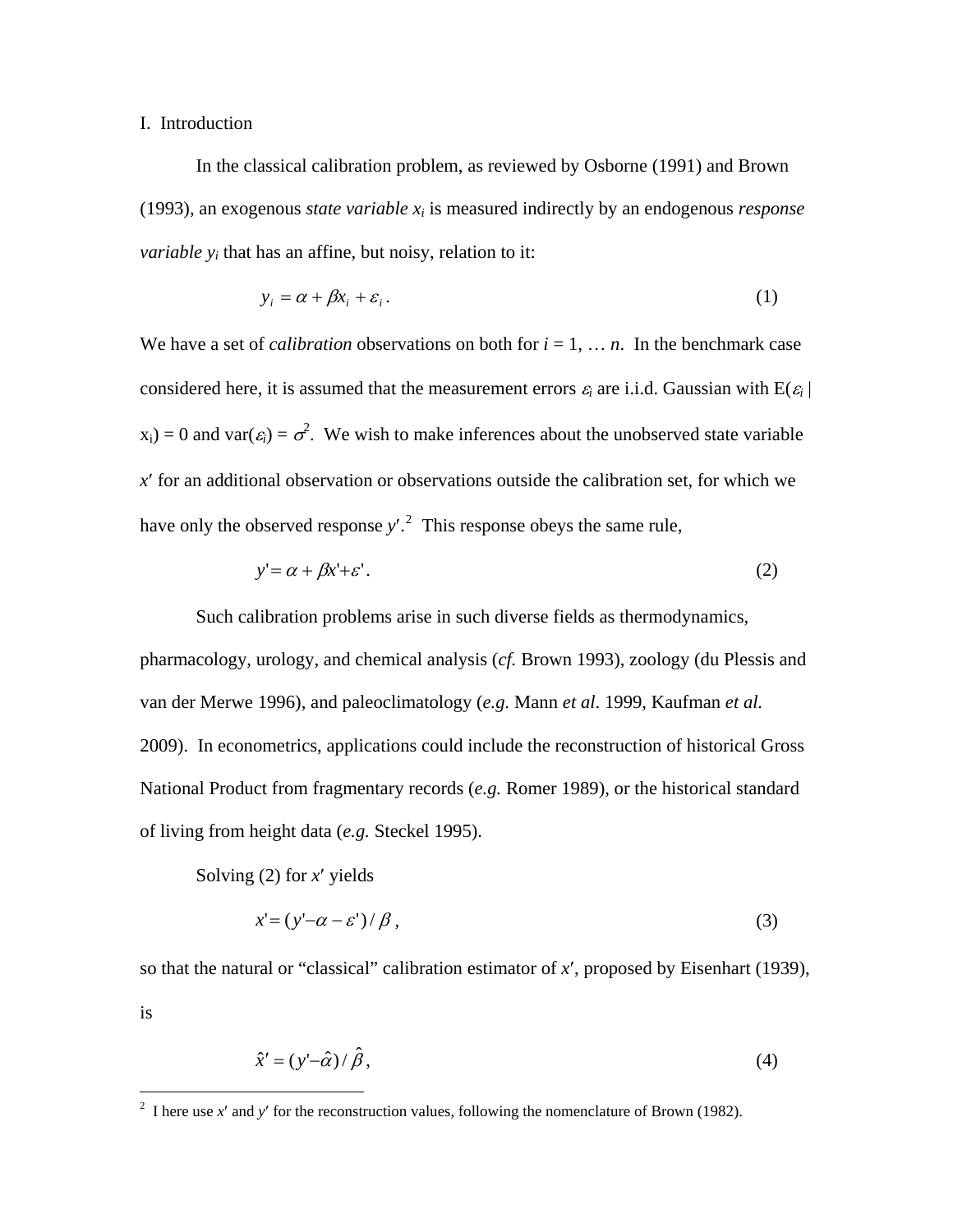where  $\hat{\alpha}$  and  $\hat{\beta}$  are the Ordinary Least Squares (OLS) estimates of  $\alpha$  and  $\beta$  from (1). The expression in (4) is also the Maximum Likelihood estimator of *x*′ (Hoadley 1970, Brown 1993).

 The present paper presents a new derivation of the Hunter and Lamboy (HL, 1981) posterior distribution for *x*′ under an uninformative, diffuse prior. The resulting confidence intervals (CIs), or credible intervals as they are often called in the Bayesian context, are always bounded and contiguous, and may readily be constructed with equal tail probabilities.

 The traditional or "classical" method of computing confidence regions advocated by most authors is based on a theorem of Fieller (1954). However, this approach leads to unsatisfactory sets that may be unbounded at one or even both ends, and may even be discontiguous. Even when they are bounded intervals, the classical CIs are in most cases excessively skewed away from the mean of the calibration values of the state variable, so that the two tail probabilities are unequal. Hoadley (1970) attempts to construct a Bayesian alternative, but is unable to do this without an unnecessarily informative prior.

 The reinstated Hunter-Lamboy method is applied to the problem of calibrating the Thompson et al. (2003) ice core isotope ratio index to instrumental temperature. This index was made famous in Al Gore's *An Inconvenient Truth* (2006), where it was said to provide definitive confirmation that temperatures during the Medieval Warm Period (MWP) were lower than those at present. It is found that the index does imply a point estimate of temperature that is uniformly below the 1961-1990 instrumental average from the beginning of the series in 1001-1010 AD until the 1930's. However, the 95% posterior CI for the temperature anomaly typically extends from at least -1.8°C to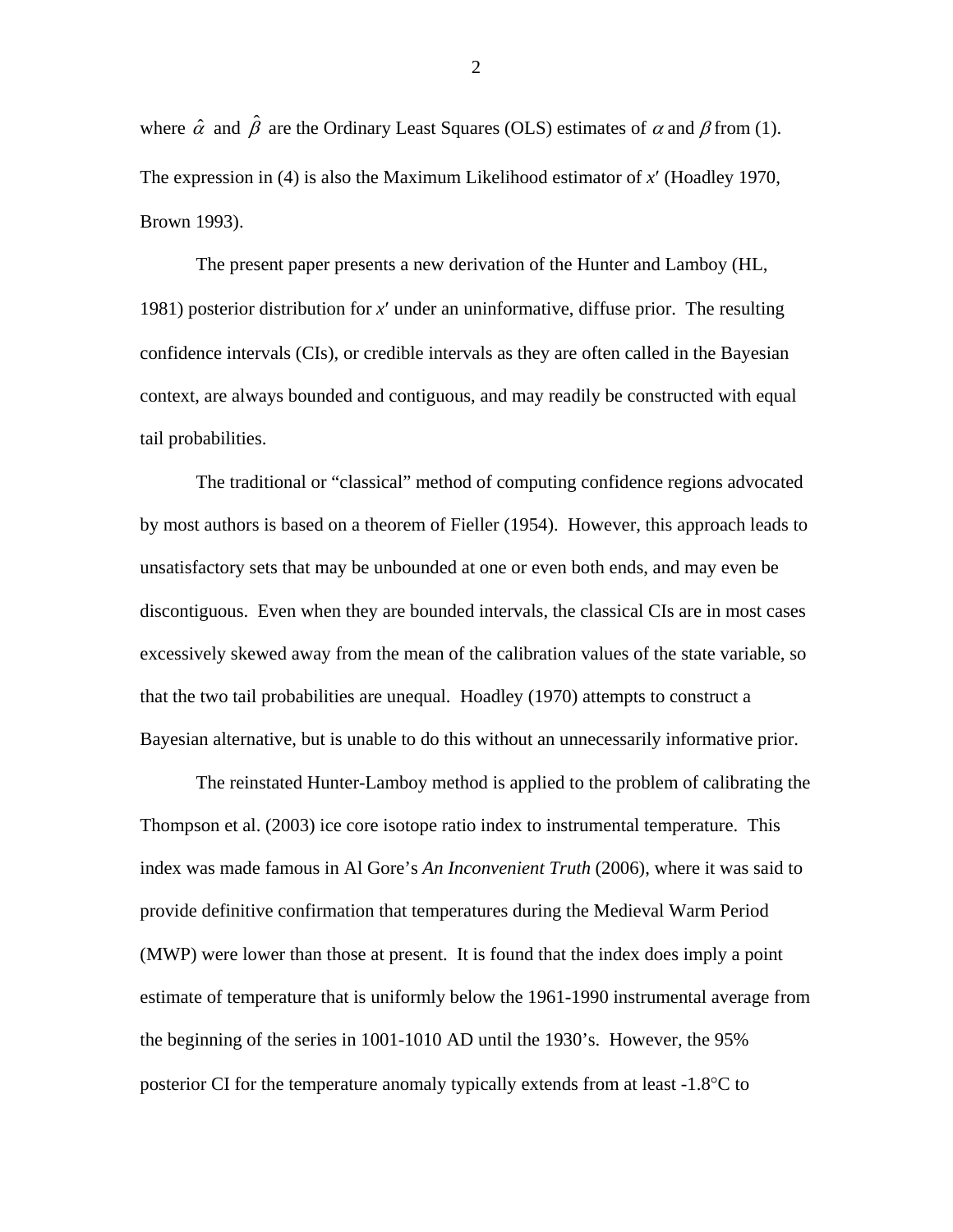$+1.2$ °C, so that the reconstruction is in fact uninformative. Although this index does not point to a MWP, it by no means rules one out, contrary to the claim of Gore. The multiproxy temperature reconstruction of Loehle and McCulloch (2008) instead shows a statistically significant MWP, relative to the bimillenial average, during most of 817- 1036 AD plus 1249-1265 AD, as well as a significantly cool Little Ice Age (LIA) during most of 1442-1746 AD.

 Section II of this paper presents the new derivation of the HL posterior distribution for the unobserved state variable, contrasts it with the approach of Hoadley (1970), and answers the criticisms that were raised against the HL approach when it was first published. Section III constructs a close approximation to the Thompson et al. (2003) ice core isotope index from source data. Section IV calibrates this index to global temperature, and computes posterior 50% and 95% CIs. The concluding section V compares these intervals to the classical Fieller regions, and discusses extensions of the method of Section II.

## II. Posterior Confidence Intervals for the Classical Calibration Estimator

The joint prior distribution for *x*' and the regression parameters  $p(x', \alpha, \beta, \sigma^2)$ that governs the entire exercise may be factored as follows:

$$
p(x', \alpha, \beta, \sigma^2) = p(x' | \alpha, \beta, \sigma^2) p(\alpha, \beta | \sigma^2) p(\sigma^2).
$$
 (5)

Bayes' Rule implies that the distribution of *x*′, conditional on *y*′ and the true parameters, is

$$
p(x'|y',\alpha,\beta,\sigma^2) \propto p(y'|x',\alpha,\beta,\sigma^2)p(x'|\alpha,\beta,\sigma^2),
$$
\n(6)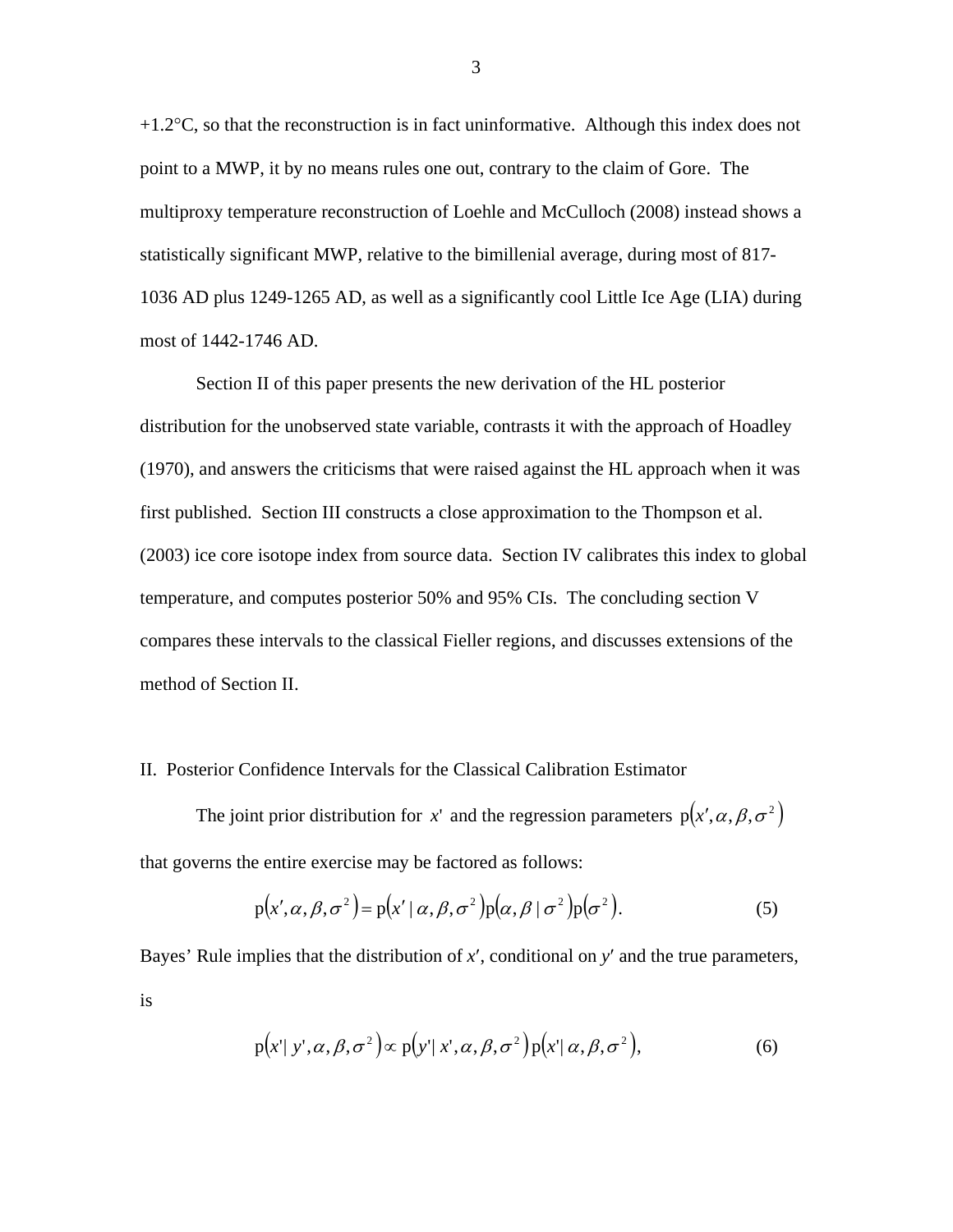so that in the benchmark case in which the prior density component  $p(x' | \alpha, \beta, \sigma^2)$  is diffuse and therefore uninformative (*cf*. Zellner 1971: 41-53),

$$
p(x' | y', \alpha, \beta, \sigma^2) \propto p(y' | x', \alpha, \beta, \sigma^2)
$$
  

$$
\propto \exp\left(-\frac{(y' - \alpha - \beta x')^2}{2\sigma^2}\right)
$$
  

$$
= \exp\left(-\frac{(x' - (y' - \alpha)/\beta)^2}{2\sigma^2/\beta^2}\right)
$$
  

$$
\sim N((y' - \alpha)/\beta, \sigma^2/\beta^2).
$$
 (7)

whence

$$
p\left(\begin{pmatrix} \beta x' \\ \beta \end{pmatrix} \mid y', \alpha, \beta, \sigma^2\right) \sim N\left(\begin{pmatrix} y'-\alpha \\ \beta \end{pmatrix}, \sigma^2 \begin{pmatrix} 1 & 0 \\ 0 & 0 \end{pmatrix}\right). \tag{8}
$$

The distribution of the OLS estimators  $\hat{\alpha}$  and  $\hat{\beta}$ , conditional on the true

parameters, is

$$
P\left(\begin{pmatrix} \hat{\alpha} \\ \hat{\beta} \end{pmatrix} | \alpha, \beta, S, \sigma^2 \right) \sim N\left(\begin{pmatrix} \alpha \\ \beta \end{pmatrix}, \sigma^2 S\right),
$$

where

$$
\mathbf{S} = \begin{pmatrix} s_{\alpha\alpha} & s_{\alpha\beta} \\ s_{\alpha\beta} & s_{\beta\beta} \end{pmatrix} = \begin{pmatrix} n & \sum x_i \\ \sum x_i & \sum x_i^2 \end{pmatrix}^{-1}.
$$

Then under the standard diffuse prior for  $p(\alpha, \beta | \sigma^2)$  (Zellner 1971, ch. 3),

$$
P\left(\binom{\alpha}{\beta}|\hat{\alpha},\hat{\beta},S,\sigma^2\right) \sim N\left(\binom{\hat{\alpha}}{\hat{\beta}},\sigma^2S\right),\tag{9}
$$

whence

$$
p\left(\begin{pmatrix}y'-\alpha\\ \beta\end{pmatrix} | y', \hat{\alpha}, \hat{\beta}, S, \sigma^2\right) \sim N\left(\begin{pmatrix}y'-\hat{\alpha}\\ \hat{\beta}\end{pmatrix}, \sigma^2 \begin{pmatrix}s_{\alpha\alpha} & -s_{\alpha\beta}\\ -s_{\alpha\beta} & s_{\beta\beta}\end{pmatrix}\right). \tag{10}
$$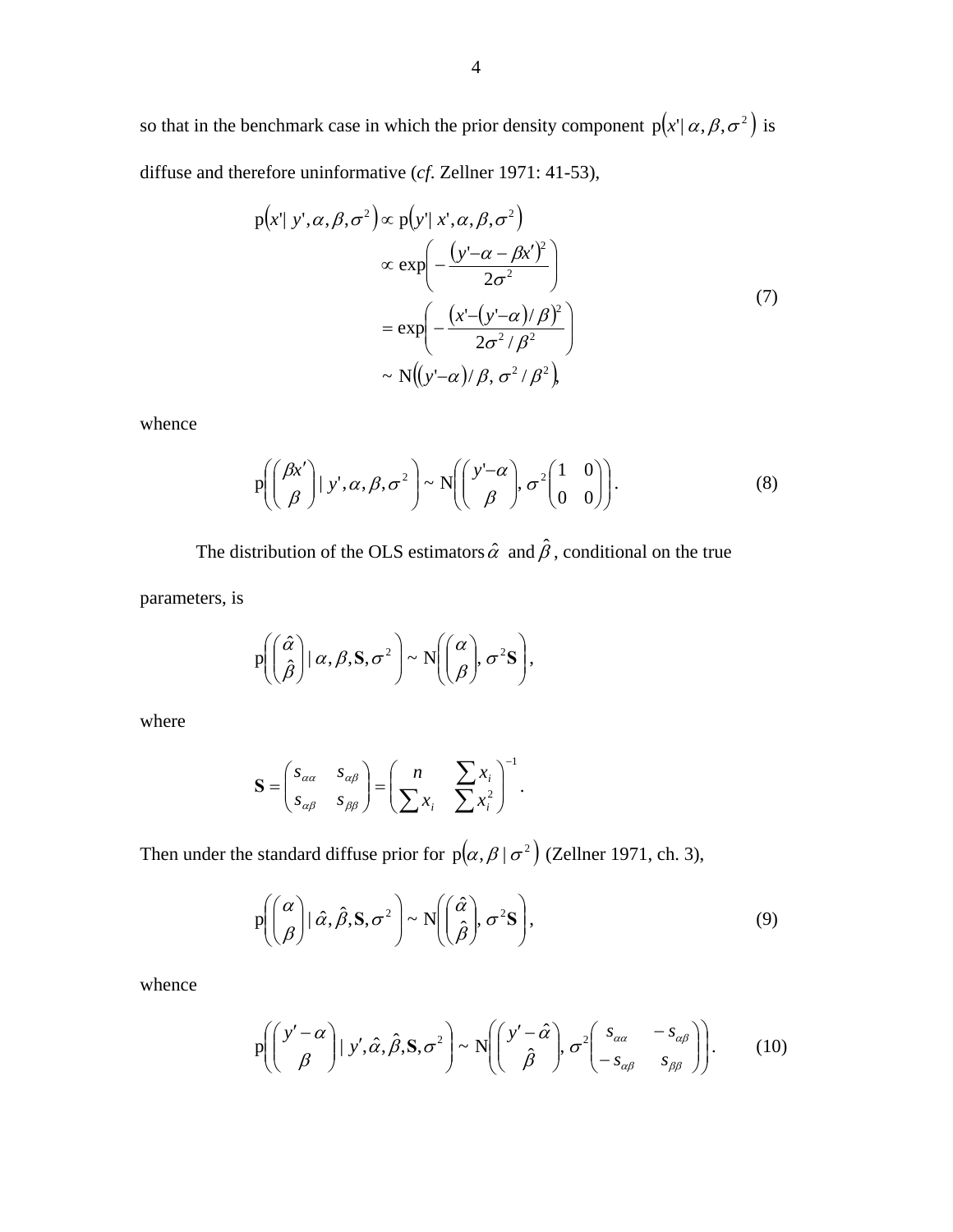Since  $\beta x^2 - (y^2 - \alpha) = -\varepsilon'$  is independent of the regression data, combining (8) with (10) yields

$$
p\left(\begin{pmatrix} \beta x' \\ \beta \end{pmatrix} | y', \hat{\alpha}, \hat{\beta}, S, \sigma^2\right) \sim N\left(\begin{pmatrix} y'-\hat{\alpha} \\ \hat{\beta} \end{pmatrix}, \sigma^2 \begin{pmatrix} s_{\alpha\alpha} + 1 & -s_{\alpha\beta} \\ -s_{\alpha\beta} & s_{\beta\beta} \end{pmatrix}\right).
$$
 (11)

It follows from  $x' \equiv (\beta x')/\beta$  that

$$
p(x' \mid y', \hat{\alpha}, \hat{\beta}, S, \sigma^2) \sim R2N\left(\begin{pmatrix} y'-\hat{\alpha} \\ \hat{\beta} \end{pmatrix}, \sigma^2 \begin{pmatrix} s_{\alpha\alpha} + 1 & -s_{\alpha\beta} \\ -s_{\alpha\beta} & s_{\beta\beta} \end{pmatrix}\right),
$$
(12)

where  $R2N(\mu, \Sigma)$  indicates the distribution of the ratio of two normally distributed random variables with mean vector  $\mu$  and covariance matrix  $\Sigma$  (Fieller 1932, Hinckley 1969). This distribution has as special cases the Cauchy distribution when the numerator and denominator both have mean 0, and the Gaussian distribution when the denominator has zero variance. In general it is heavy-tailed, with tails intermediate between these two cases, and is skewed unless the numerator or denominator has mean 0. It may even be bimodal if the numerator is large relative to its standard deviation and the denominator small relative to its standard deviation. See Marsaglia (1965) for graphs of the density in the special case of zero correlation. The Cumulative Distribution Function (CDF)  $P(x' | y', \hat{\alpha}, \hat{\beta}, S, \sigma^2)$ , as required for confidence intervals on *x'*, may easily be computed in

terms of the bivariate normal CDF, as shown in Appendix I of the present paper, equation (26).

 It may easily be seen that conditional on the true parameters, the classical point estimate  $\hat{x}'$  in (4) has the same R2N distribution as (12), only with the OLS estimates of  $β$  and  $x'β$  replaced by their true values: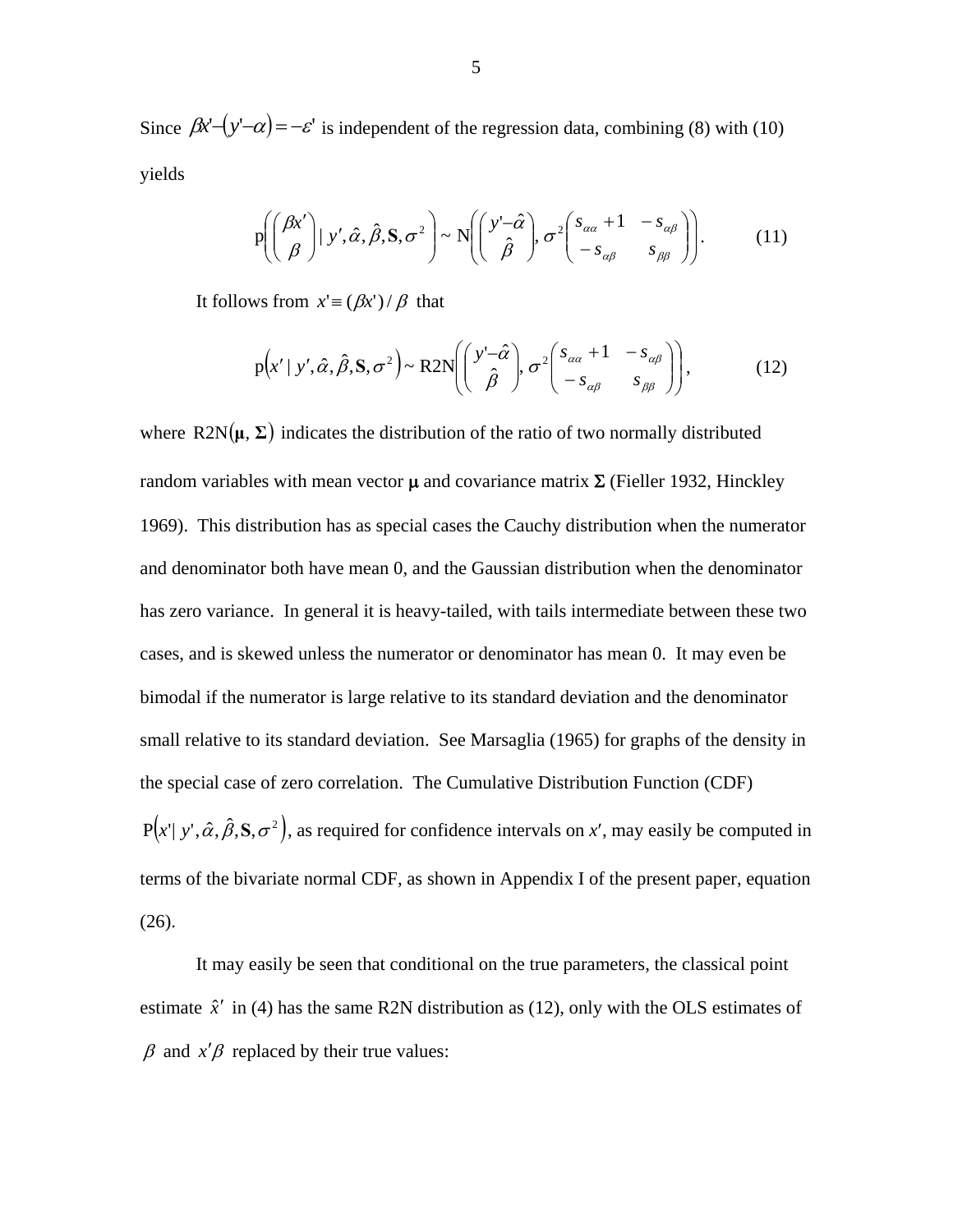$$
p(\hat{x}' \mid y', \alpha, \beta, S, \sigma^2) \sim R2N\left(\begin{pmatrix} x'\beta \\ \beta \end{pmatrix}, \sigma^2 \begin{pmatrix} s_{\alpha\alpha} + 1 & -s_{\alpha\beta} \\ -s_{\alpha\beta} & s_{\beta\beta} \end{pmatrix}\right).
$$
 (13)

The R2N posterior distribution for  $x'$  in (12) is therefore particularly natural and intuitive. Williams (1969) notes, in the context of (13), that the R2N distribution has undefined mean and variance. In fact, it lies the domain of attraction of the Cauchy distribution, so that even the Generalized (stable domain of attraction) Law of Large Numbers cannot be relied upon to make the distribution of the average more compact than that of the contributions. Care should therefore be exercised in merging multiple classical estimates by simple averaging as in Loehle and McCulloch (2008), or even by GLS as in Brown (1982).

In practice,  $\sigma^2$  is unknown and must be estimated from the variance of the residuals

$$
s^2 = \sum_{i=1}^n e_i^2/(n-2),
$$

where  $e_i = y_i - \hat{\alpha} - \hat{\beta} x_i$ . Under a diffuse and therefore uninformative prior for log( $\sigma^2$ ) so that  $p(\sigma^2) \propto \sigma^{-2}$  (Zellner 1971: 41-53),

$$
p(\sigma^2 | s^2) \sim (n-2)s^2 / \chi^2_{(n-2)}
$$
.

Then

$$
P\left(\binom{\alpha}{\beta} \mid \hat{\alpha}, \hat{\beta}, S, s^2\right) \sim \text{BVT}\left(\binom{\hat{\alpha}}{\hat{\beta}}, s^2 S, n-2\right),\tag{14}
$$

where  $BVT(\mu, V, \nu)$  represents the elliptical bivariate Student t distribution with mean  $\mu$ , covariance matrix estimate **V**, and degrees of freedom  $v$  (*cf.* Zellner 1971, ch. 3, appendix B.2; Genz 2004). It follows from (11) and (14) that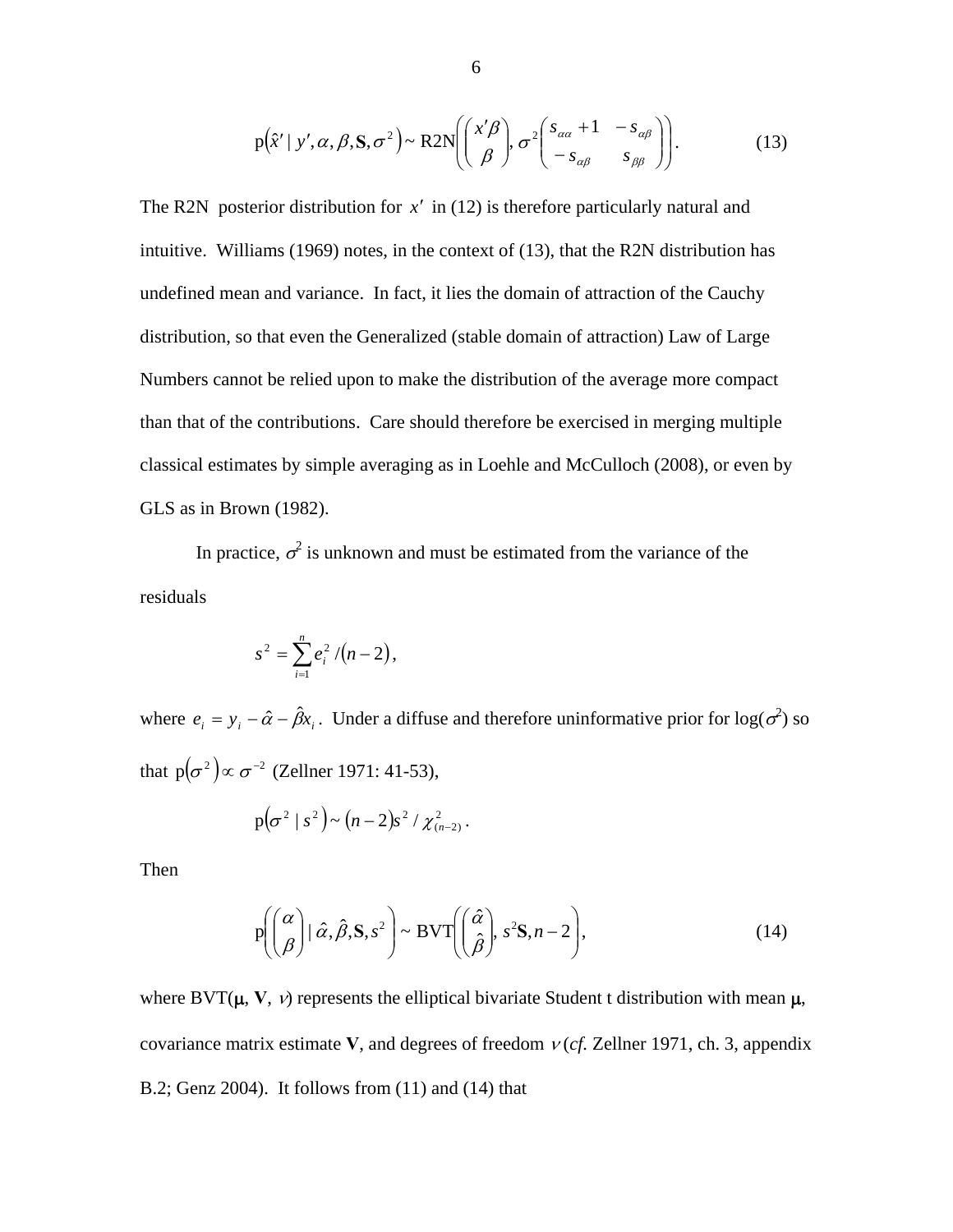$$
p(x' \mid y', \hat{\alpha}, \hat{\beta}, S, s^2) \sim R2T\left(\left(\begin{array}{c}y' - \hat{\alpha} \\ \hat{\beta}\end{array}\right), s^2\left(\begin{array}{cc}s_{\alpha\alpha} + 1 & -s_{\alpha\beta} \\ -s_{\alpha\beta} & s_{\beta\beta}\end{array}\right), n-2\right), \quad (15)
$$

where  $\text{R2T}(\mu, V, \nu)$  represents the distribution of the ratio of two elliptical bivariate Student t random variables with mean vector  $\mu$ , covariance matrix estimate **V**, and  $\nu$ degrees of freedom. Its CDF  $P(x | y', \hat{\alpha}, \hat{\beta}, S, s^2)$  may easily be computed in terms of the elliptical bivariate Student t CDF, as also shown in Appendix I of the present paper.<sup>[3](#page-8-0)</sup>

The present paper first uses Bayes' Rule to derive  $p(x | y', \alpha, \beta, \sigma^2)$  from  $p(y' | x', \alpha, \beta, \sigma^2)$  under a diffuse prior for  $p(x' | \alpha, \beta, \sigma^2)$ . Then the regression parameters are estimated using the calibration data and the true values are integrated out to obtain  $p(x^{\prime} | y^{\prime}, \hat{\alpha}, \hat{\beta}, S, s^2)$ . Hoadley (1970: 361-364) likewise considers the use of a diffuse prior for *x*′. However, he instead first estimates the regression parameters to obtain the classical Student t distribution with n-2 degrees of freedom for y' as a function of  $x'$ :

$$
p(y'|x', \hat{\alpha}, \hat{\beta}, S, s^2) \propto v(x')^{-1/2} \left( 1 + \frac{\left( y' - \hat{\alpha} - \hat{\beta} x' \right)^2}{(n-2)v(x')} \right)^{-(n+1)/2}, \tag{16}
$$

where

 $\overline{a}$ 

$$
v(x') = s^2 \left(s_{\alpha\alpha} + 1 + 2x's_{\alpha\beta} + x'^2 s_{\beta\beta}\right)
$$
 (17)

is the estimated variance of  $y'$  as a function of  $x'$ . Hoadley then notes that holding  $y'$ constant and considering this expression as a function of *x*′ , it has tails that are asymptotically proportional to  $1/x'$  and therefore integrate to infinity when multiplied

<span id="page-8-0"></span> $3$  Hunter and Lamboy (1981) report the exact formula for the density of the ratio of two Student t random variables, but then one must still integrate this density numerically in order to compute CIs, so that it is easier just to use the BVT CDF to compute the R2T CDF directly.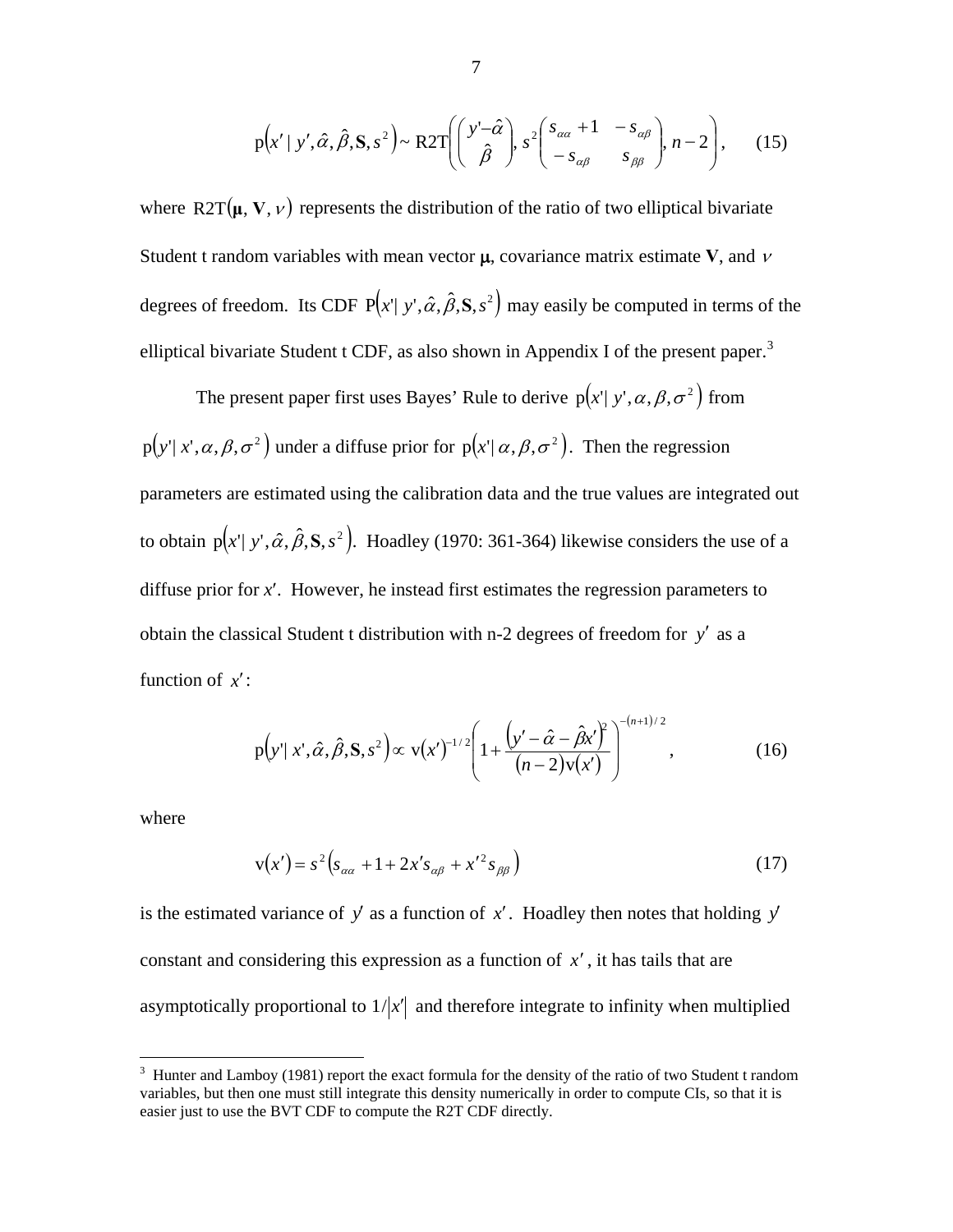by a uniform prior. He concludes that "an improper uniform prior on [*x*′] leads to a nonsensical Bayes estimator," and therefore rejects the uniform prior. Brown (1982; 1993, p. 98) and Osborne (1991) concur with Hoadley that a proper prior is required in the case, considered here, of a single response variable.

Hoadley consequently introduces an informative prior that is based on the assumption that  $x'$  is drawn from the marginal distribution of the calibration values, and shows that this leads to the "inverse" estimator favored by Krutchkoff (1967), based on a calibration regression in which the independent variable  $x$  is regressed on the dependent variable *y*. Although there are applications in which such a prior would be justified, the present paper is primarily concerned with the important case of an uninformative diffuse prior. [4](#page-9-0)

However, there is a subtle fallacy in Hoadley's reasoning: Because the Student t density (16) is conditioned on the regression data, Hoadley's prior for *x*′ must be as well – Bayes' Rule requires

$$
p(x' \mid y', \hat{\alpha}, \hat{\beta}, S, s^2) \propto p(y' \mid x', \hat{\alpha}, \hat{\beta}, S, s^2) p(x' \mid \hat{\alpha}, \hat{\beta}, S, s^2),
$$

not

 $\overline{a}$ 

$$
p(x' \mid y', \hat{\alpha}, \hat{\beta}, S, s^2) \propto p(y' \mid x', \hat{\alpha}, \hat{\beta}, S, s^2) p(x').
$$

It is not immediately obvious why conditioning the prior for  $x'$  on the regression data would make any difference. However, consider generalizing the joint prior (5) that governs the entire exercise to be conditioned on an information set  $\Omega$  that may or may not be empty:

<span id="page-9-0"></span><sup>&</sup>lt;sup>4</sup> In the case of a sequential state variable that follows a stochastic process with stationary increments, an informative prior that depends on the nearest of the calibration state variables is appropriate, as discussed below. Even then, however, this prior should be applied before the regression coefficients are integrated out, and not afterwards.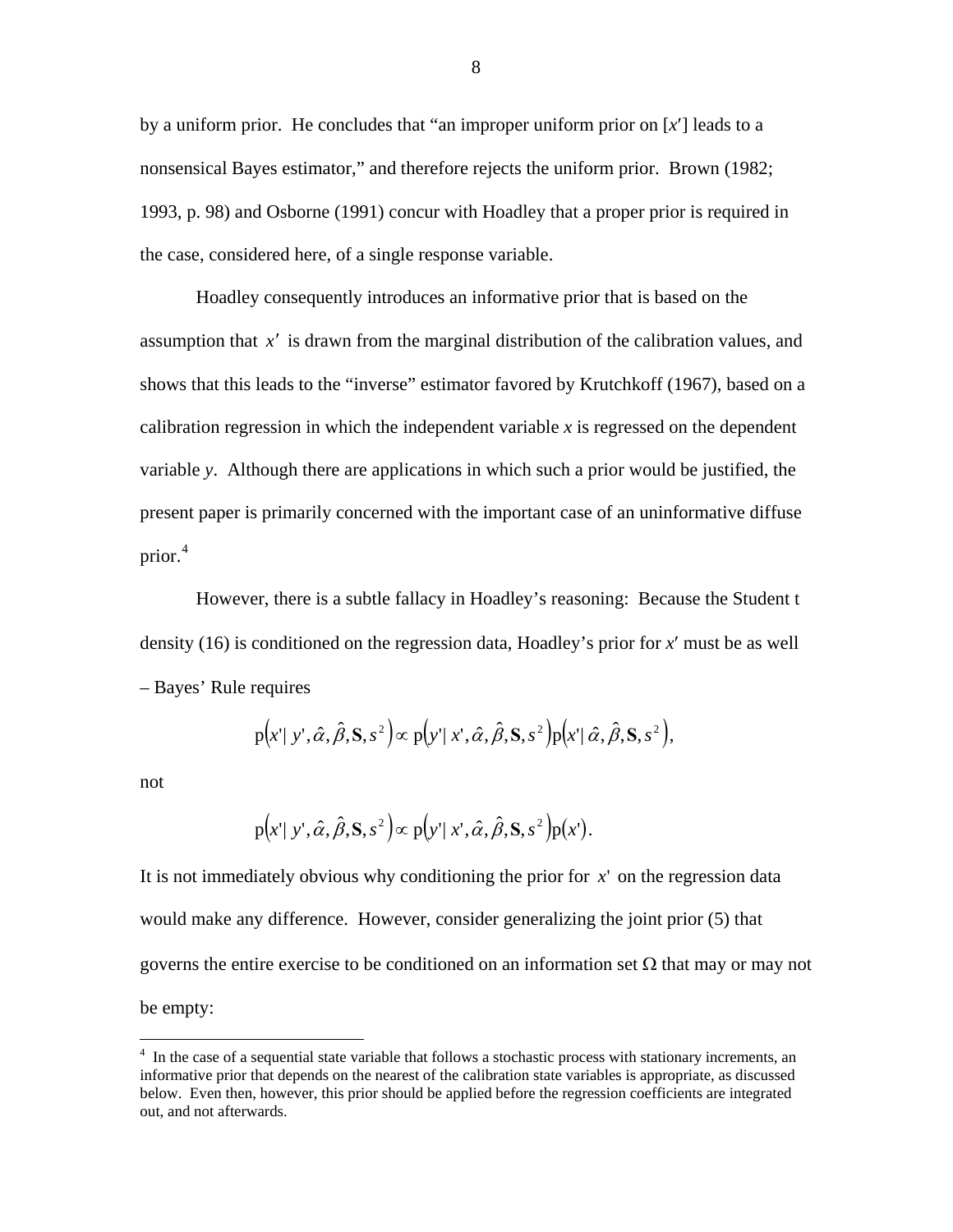$$
p(x', \alpha, \beta, \sigma^2 | \Omega) = p(x' | \alpha, \beta, \sigma^2, \Omega) p(\alpha, \beta | \sigma^2, \Omega) p(\sigma^2 | \Omega).
$$
 (18)

Since Hoadley's prior for x' implicitly depends on the regression data, his  $\Omega$  must also contain the regression data in each of the other terms in (18), including  $p(\alpha, \beta | \sigma^2, \Omega)$ . However, conditioning the prior for the regression parameters on the regression results is inconsistent with using the same regression results to inform the posterior for the parameters. Hoadley's sequence of operations is therefore invalid.

 It has been shown here that there are no real problems with the Bayesian approach under a diffuse prior, provided that a diffuse prior for the conditional density  $p(x' | \alpha, \beta, \sigma^2)$  that arises from the factorization (5) is applied *before* the regression parameters are integrated out, rather than a diffuse prior for the conditional density  $p(x' | \hat{\alpha}, \hat{\beta}, S, s^2)$  *after* the true regression parameters have been eliminated.

 Hunter and Lamboy (HL, 1981) derived, in density form, exactly the same R2T posterior distribution for *x'* as we do above, but using a diffuse prior for  $\eta = \alpha + \beta x'$ instead of for *x*′ itself as in the above derivation. In the same issue of *Technometrics*, Hill (1981), Lawless (1981), and Orban (1981) sharply criticized HL under the assumption that they were treating the prior for their  $\eta$  as being independent of that for the regression parameters. Hill noted that if the prior for  $\eta$  is uniform, the implicit prior for  $x'$  must be proportional to  $|\beta|$ , so that the priors for  $\eta$  and x' cannot both be independent of the regression parameters, and argues that the latter is the more natural assumption.

 However, independence of the priors, as insisted upon by the HL critics, is in fact nowhere required. The full joint prior for the exercise may either be expressed in terms of  $x'$  as in (5), or in terms of the HL  $\eta$  as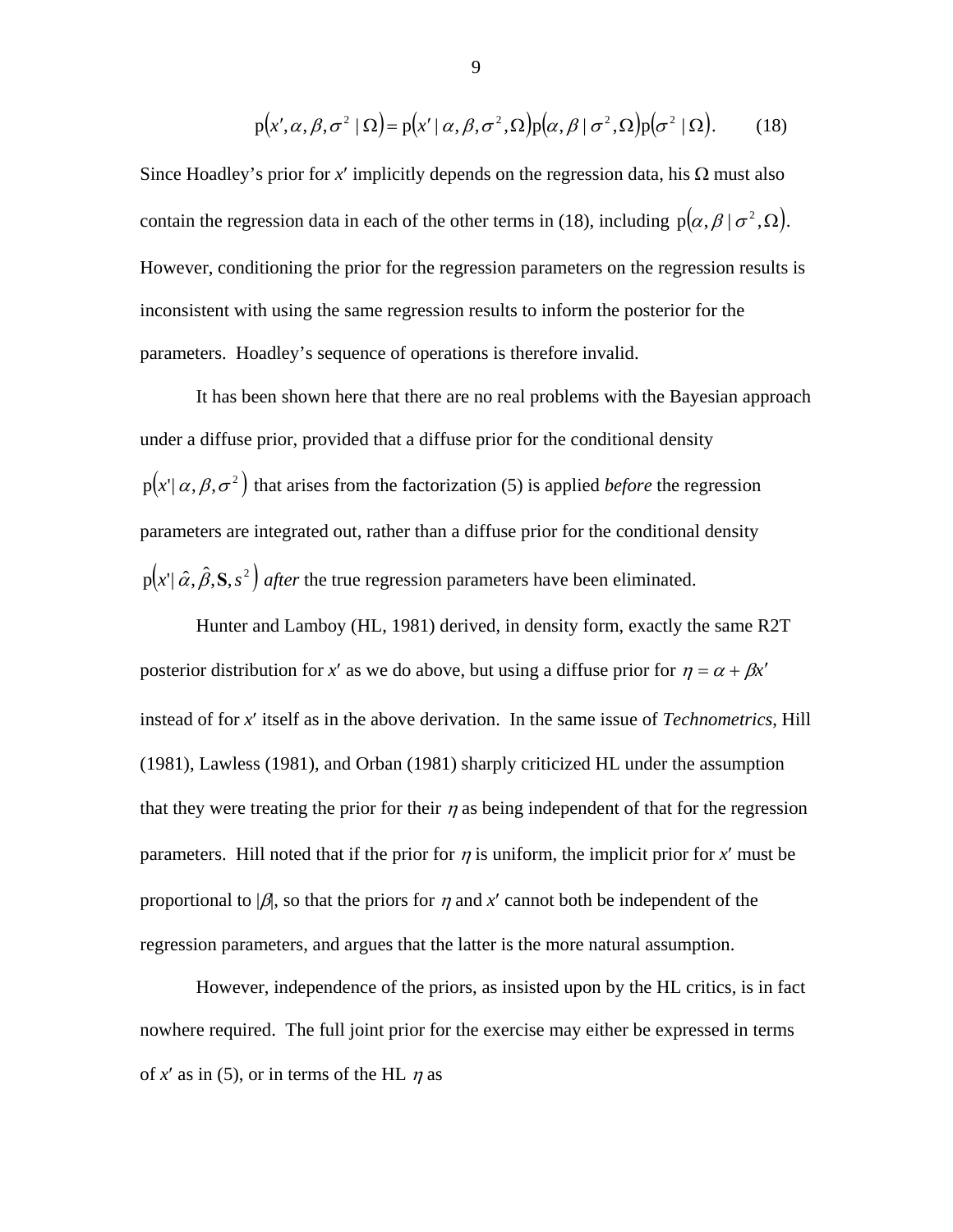$$
p(\eta, \alpha, \beta, \sigma^2) = p(\eta \mid \alpha, \beta, \sigma^2) p(\alpha, \beta \mid \sigma^2) p(\sigma^2).
$$
 (19)

The assumption that our  $p(x' | \alpha, \beta, \sigma^2)$  is constant with respect to *x'* is equivalent to the HL assumption that their implicit  $p(\eta | \alpha, \beta, \sigma^2)$  is constant with respect to  $\eta$ . It is immaterial whether either of these is proportional to  $\beta$  or its inverse, since any such constant will simply drop out in the normalizing integration when Bayes' Rule is applied as in  $(7)$ .<sup>[5](#page-11-0)</sup>

## III. The Thompson Ice Core Index

 $\overline{a}$ 

The reinstated Hunter-Lamboy CI method is illustrated by calibrating the

millenial ice core isotope ratio index of Lonnie Thompson *et al.* (2003) to recent global

instrumental temperatures. This index was famously described by Al Gore in his Nobel

Peace Prize-winning *An Inconvenient Truth* (2006: 60-65), as follows:

 Scientist Lonnie Thompson takes his team to the tops of glaciers all over the world. They dig core drills down into the ice, extracting long cylinders filled with ice that was formed year by year over many centuries.

 Lonnie and his team of experts .... can .... measure the exact temperature of the atmosphere each year by calculating the ratio of different isotopes of oxygen (oxygen-16 and oxygen-18), which provides an ingenious and highly accurate thermometer. ....

 The thermometer to the right measures temperatures in the Northern Hemisphere over the past 1,000 years. .... [T]he so-called global-warming skeptics often say that global warming is really an illusion reflecting nature's cyclical fluctuations. To support their view, they frequently refer to the Medieval Warm Period.

 But as Dr. Thompson's thermometer shows, the vaunted Medieval Warm Period (the third little red blip from the left, below) was tiny compared to

<span id="page-11-0"></span> $<sup>5</sup>$  HL (1981: 327) erroneously accept that the difference between their approach and that of Hoadley (1970)</sup> is that they assume a uniform prior on their η, whereas Hoadley considers a uniform prior for *x*′. In fact, the difference is that HL condition their prior for  $\eta$  or equivalently  $x'$  on the true parameters, whereas Hoadley inappropriately conditions his prior for *x*′ on the parameter estimates, as noted above.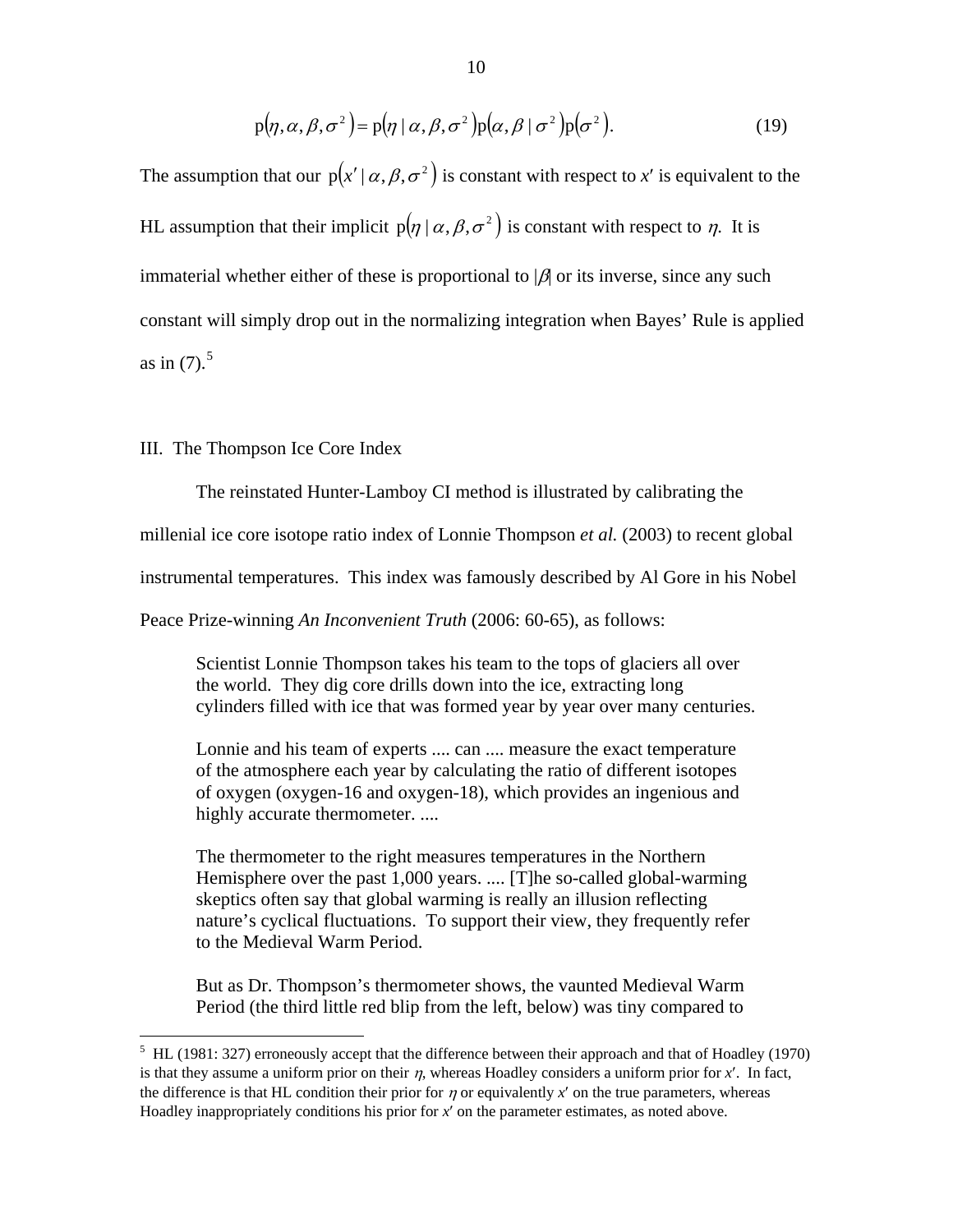the enormous increases in temperature of the last half century (the red peaks at the far right of the chart).

 These global warming skeptics ... launched a fierce attack against another measurement of the 1,000-year correlation between  $CO<sub>2</sub>$  and temperature known as "the hockey stick," a graphic image representing the research of Michael Mann and his colleagues. But in fact, scientists have confirmed the same basic conclusions in multiple ways – with Thompson's Ice core record as one of the most definitive. (Gore 2006: 60-64).

 McIntyre and McKitrick (2003, 2005) had argued that the "hockey stick" reconstruction of Mann *et al.* (1999) is based on invalid stripbark bristlecone treering data, as well as improper use of Principal Components Analysis. As it happens, the graph that Gore (2006) presents as "Dr. Thompson's Thermometer" actually *was* the disputed "hockey stick" temperature reconstruction for which it was supposed to provide definitive independent confirmation, spliced together with an instrumental temperature record as if they were a single series, and had nothing to do with Thompson's ice core data.<sup>[6](#page-12-0)</sup>

Thompson, who served as a member of the Science Advisory Board for *An Inconvenient Truth*, had indeed published a similar-looking graph based on decadal averages of ice core oxygen isotope ratios in Figure 7 of Thompson *et al*. (2003), which is reproduced in Figure 1 below.

 $\overline{a}$ 

<span id="page-12-0"></span><sup>&</sup>lt;sup>6</sup> In fact, two of the 12 series employed by Mann *et al.* (1999) for the crucial 1000-1400AD period were Quelccaya  $\delta^{18}$ O and precipitation series, so that the hockey stick is not completely independent of even the true Thompson ice core index.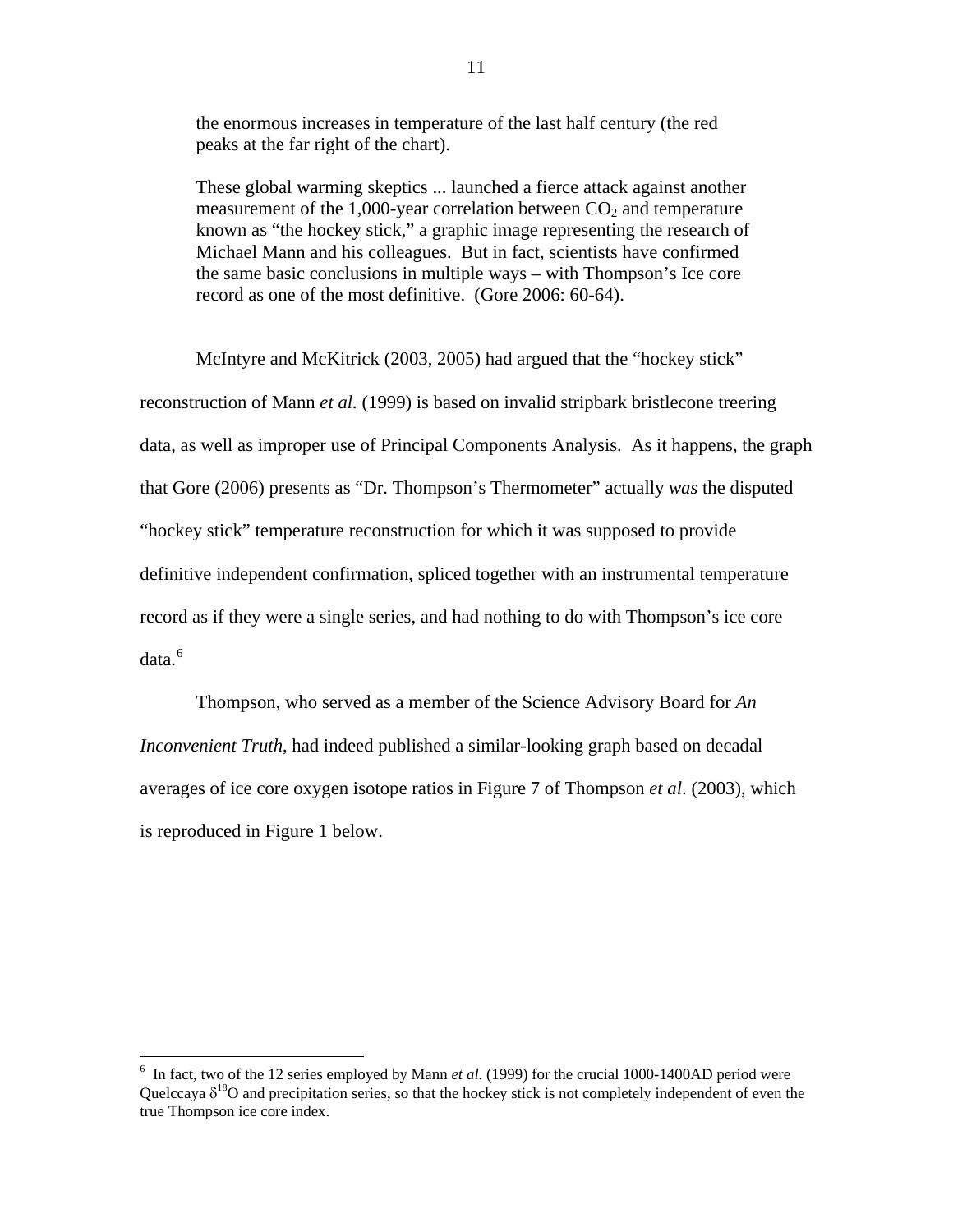

# $\delta^{18}O$  ( $\%$ ) and Northern Hemisphere Temperatures

Figure 7. Regional composites, shown as z-scores, for the last millennium were constructed from the decadal averages of  $\delta^{18}O_{\text{ice}}$  from three Andean ice cores (a) and three Tibetan ice cores (b). The composite of all six low latitude cores is shown in (c). The measured (Jones et al., 1999) and reconstructed (Mann et al., 1999) Northern Hemisphere temperatures are shown in (d) and are plotted as deviations (°C) from their respective 1961–1990 means. Note that the decadal average of  $\delta^{18}O_{\text{ice}}$ for 1991 to 2000 is based on the 1991 to 1997 annual values for the Dasuopu core drilled in 1997 and on the 1991–1997 annual values for the Sajama drilled in 1997. The Quelccaya  $\delta^{18}O_{\text{ice}}$  history has been updated to 2000 by drilling new shallow cores.

### **Figure 1.**

Thompson *et al*. (2003), Fig. 7, with original caption.

Panel d) of Fig. 1 is the disputed Mann *et al.* "hockey stick" reconstruction itself,

overlain with a Northern Hemisphere temperature index. Gore was supposed to have

used panel c), but mistakenly used panel d) of the same figure instead, merging its two

lines into a single graph.<sup>[7](#page-13-0)</sup> The slightly positive values around 1320 AD in panel d)

<span id="page-13-0"></span><sup>-&</sup>lt;br>7 This substitution was confirmed by Lonnie Thompson in response to a question by the author at a seminar at Ohio State University, Jan. 11, 2008.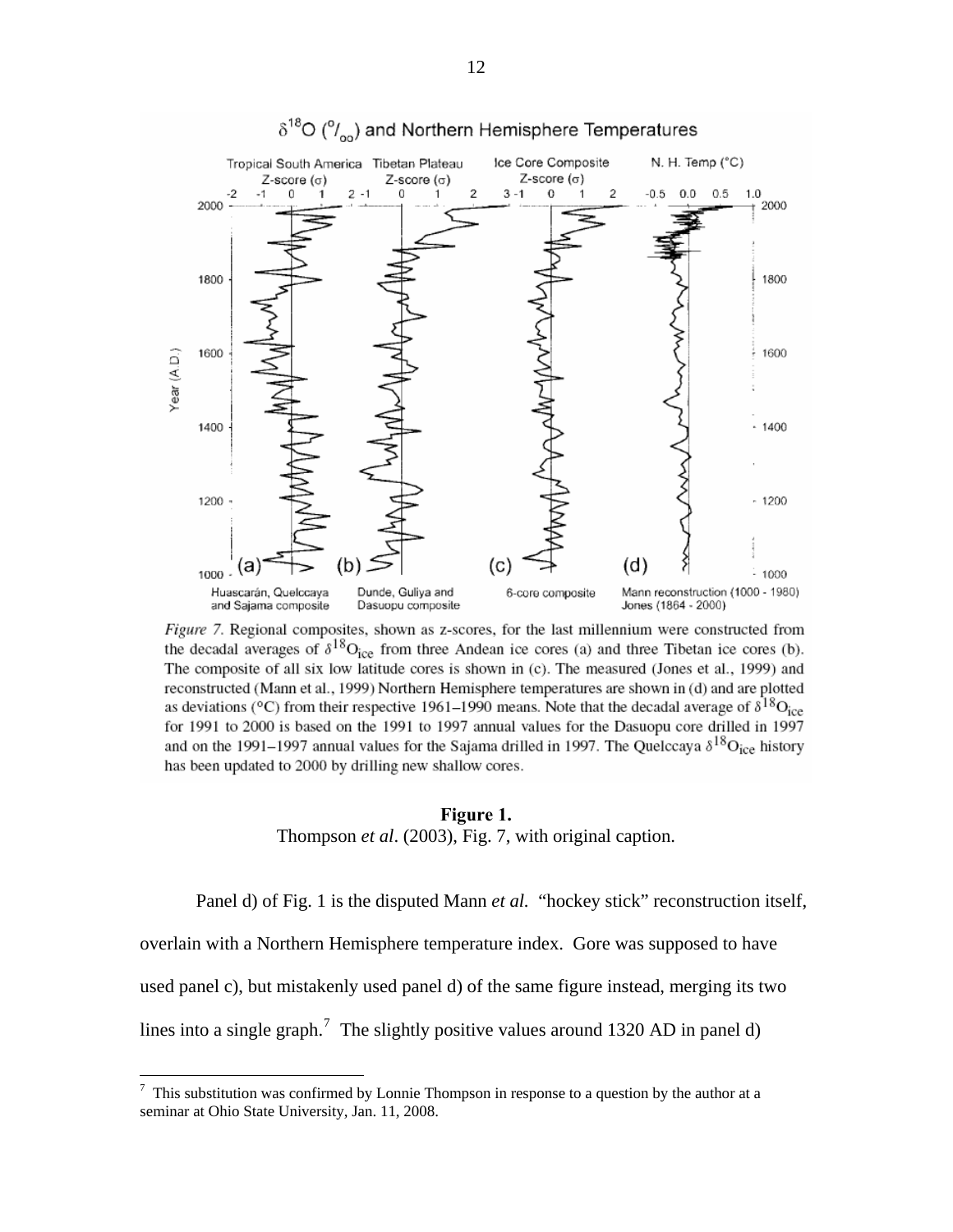became the "third little red blip from the left" representing the "vaunted Medieval Warm Period" according to Gore.

 The actual Low Latitude composite ice core index in panel c) does turn up sharply in the  $20<sup>th</sup>$  century, much like the instrumentally augmented hockey stick. However, the axes at the top of panels a)-c) do not indicate temperature, but merely composite Z-scores computed from  $\delta^{18}O_{\text{ice}}$  measurements. Thompson *et al*. in fact did not calibrate these Zscores to temperature, let alone provide CI's for such a calibration, so that "Dr. Thompson's Thermometer" was not yet a thermometer at all. The present paper attempts to fill this deficiency, by calibrating this index to instrumental temperature, and computing confidence intervals.

 Thompson *et al.* provide decadally averaged data for 5 of the 6 cores used in their article in a spreadsheet online at <bprc.osu.edu/Icecore/Climatic-change-2003-Fig5 table.XLS>. Unfortunately, however, the Himalayan composite Z-score (henceforth HCZ) series is missing, along with the data for Quelccaya, so that even though the last column is identified as "6 core composite", it is in fact based only on the two included Andean cores, and is definitely not the series plotted in panel c) of their Fig. 7.

 On March 3, 2008, I e-mailed Lonnie Thompson and several of his co-authors requesting the missing series in this spreadsheet, but received no reply. Nevertheless, it is possible to at least approximately reconstruct the 6-core composite from the five decadal  $\delta^{18}O_{\text{ice}}$  series in the spreadsheet, plus archived annual values for the Quelccaya Summit core, with the help of formulas embedded in the spreadsheet.

 $\overline{a}$ 

13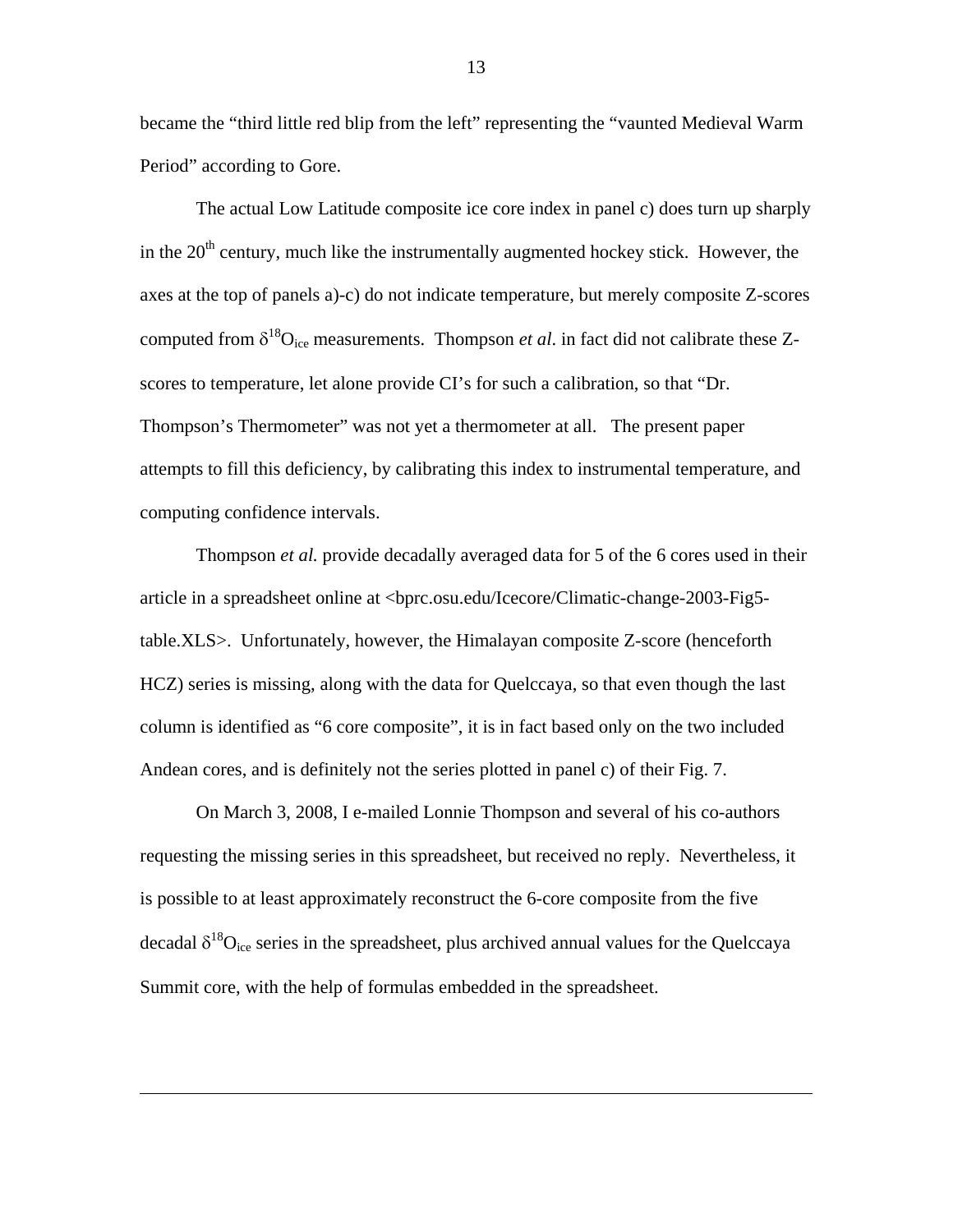Figure 2 shows the decadally averaged  $\delta^{18}O_{\text{ice}}$  values from the spreadsheet for the three 3 Himalayan cores, Guliya, Dunde and Dasuopu. $^8$  $^8$  Each decadal value is identified by the date at the top of its interval. These dates are even multiplies of 10, so that the decades used for these three series are 1001-1010, 1011-1020, etc. Note that only Dasuopu has data for the final decade of the study, 1991-2000 (through 1997). Guliya ends with 1981-1990, and Dunde with 1981-1987. All three of these Himalayan series visually match those in Figure 5 of Thompson *et al*. (2003).



#### **Figure 2**.

Decadal averages of  $\delta^{18}O_{ice}$  for the three Himalayan cores: Guliya, Dunde, and Dasuopu.

 $\overline{a}$ 

<span id="page-15-0"></span> $8\text{ The decadally averaged data from this spreadsheet for the 3 Himalayan cores has been archived at }$ [ftp://ftp.ncdc.noaa.gov/pub/data/paleo/icecore/trop/dasuopu/dasuopu-d18o.txt,](ftp://ftp.ncdc.noaa.gov/pub/data/paleo/icecore/trop/dasuopu/dasuopu-d18o.txt) <... /dunde/dunde-d18o.txt>, and <... /guliya/guliya-d18o.txt>. However, the decadal Andean data from the spread sheet is not archived there except inadvertently at the lower right side of the Guliya file.

IPCC AR4 WGI expert reviewer Stephen McIntyre (2006, 2007) notes that several inconsistent versions of Guliya and Dunde have been used in the climate literature. The present paper simply uses the version in the spreadsheet constructed for Thompson *et al.* (2003).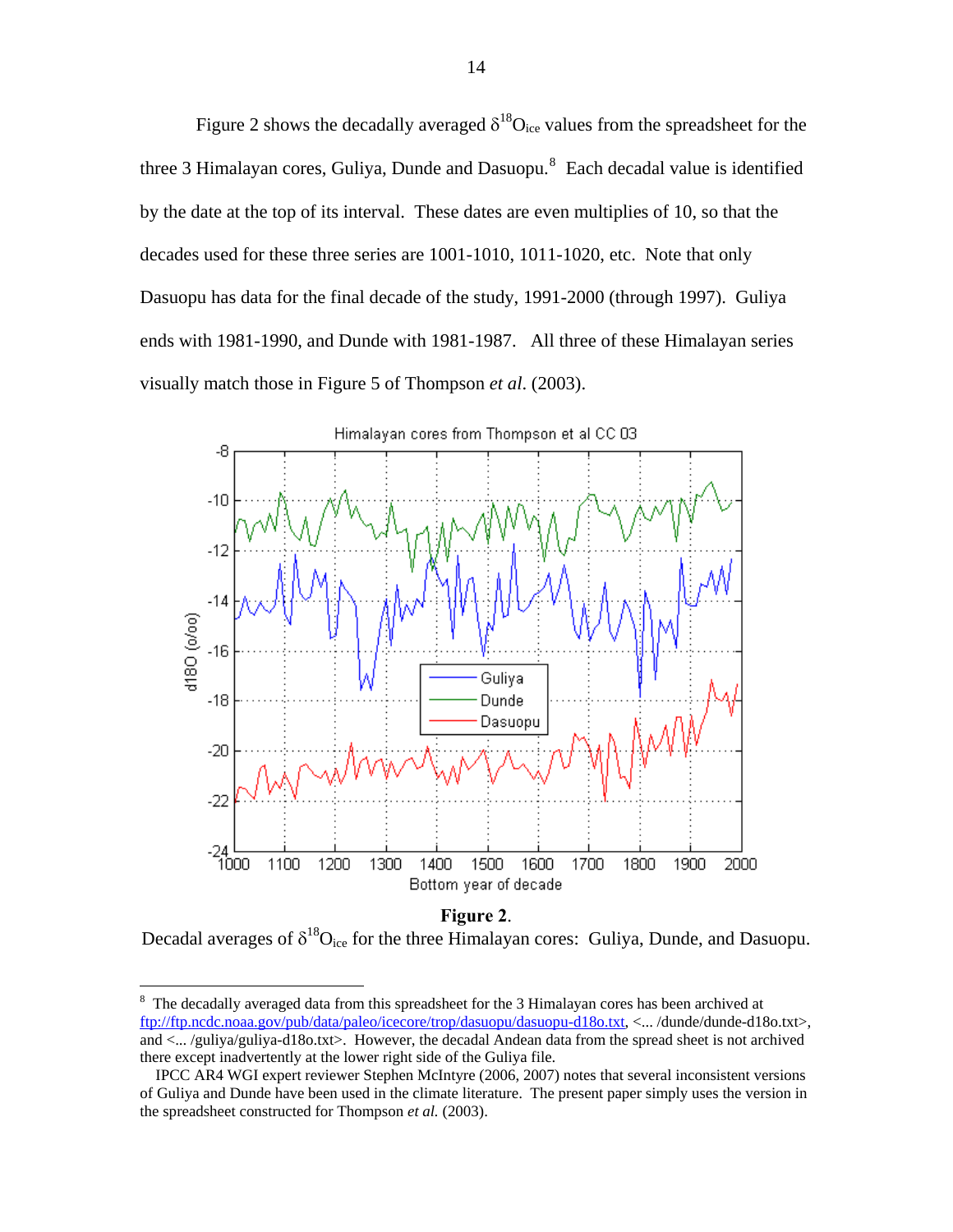Only two of the three Andean cores used, Sajama and Huascarán Core 2, are tabulated in the online spreadsheet. Each of these decadal values is associated with two dates identified as "bottom", and "to decade", but both are even multiples of 10, starting with (1000, 1010), (1010, 1020), etc. Evidently these Andean cores were averaged over decades *beginning* with an even multiple of 10 such as 1000-1009, 1010-1019, etc., so that the header "to decade" refers to the first year of the *following* decade. This interpretation is reinforced by an annotation that the most recent value for Huascarán Core 2 covers the period 1990 to 1993.

 The third Andean core is identified by Thompson *et al.* (2003) only as "Quelccaya," even though annual  $\delta^{18}O_{ice}$  data is archived at [ftp.ncdc.noaa.gov](ftp://ftp.ncdc.noaa.gov/) for two different Quelccaya cores, Core 1 and the Summit Core. It was found that averages of the Summit Core for decades *beginning* with even multiples of 10 gave a perfect visual fit to the graph of the "Quelccaya" series in Fig. 6 of Thompson *et al.* (2003), while decades *ending* with even multiples of 10 had obvious differences. Core 1 had obvious differences under either interpretation, and clearly was not the source of their Fig. 6. The average of the two cores also has obvious differences.

The archived annual data for the Quelccaya Summit Core (Thompson *et al.* 2005) only extend to 1984, yet Thompson *et al.* (2003) use data for Quelccaya through 2000 based on newer shallow cores (see caption to their Fig. 7 in Fig. 1 above) that are not available numerically. Accordingly, these two values were read visually off Fig. 6 of Thompson *et al.* (2003) as -17.67 per mil for 1980-1989 and -16.64 per mil for 1990- 1999.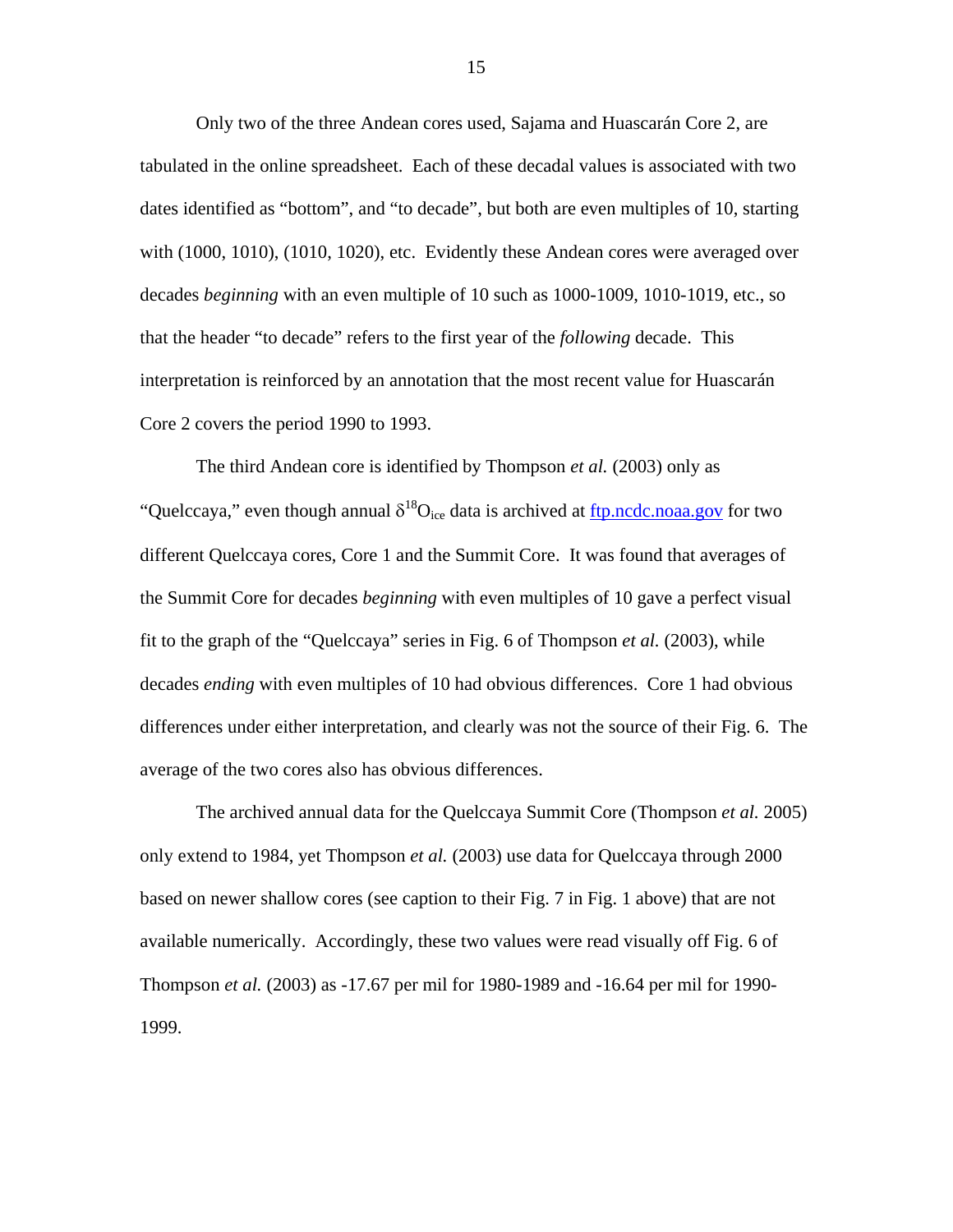Decadal averages of  $\delta^{18}O_{\text{ice}}$  for the three Andean cores, Quelccaya Summit,

Sajama, and Huascarán 2, are shown in Figure 3 below. The Sajama series is a good visual match to that in Figure 6 of Thompson *et al.* (2003). The relative sizes of the local peaks in the Huascarán 2 series since 1790 are not quite the same as in Figure 6 of Thompson *et al.* (2003), although the general shape of the two series are very similar. As noted above, Quelccaya is a perfect match, but only provided the Summit Core is used with decades beginning with 0.



**Figure 3** Decadal averages of  $\delta^{18}O_{ice}$  for the three Andean cores Quelccaya Summit, Sajama, and Huascarán 2.

 The ice-core indices shown in Fig. 1 are composite Z-scores are supposed to be derived somehow from the decadal  $\delta^{18}O_{ice}$  data shown in Figs. 2 and 3 above, but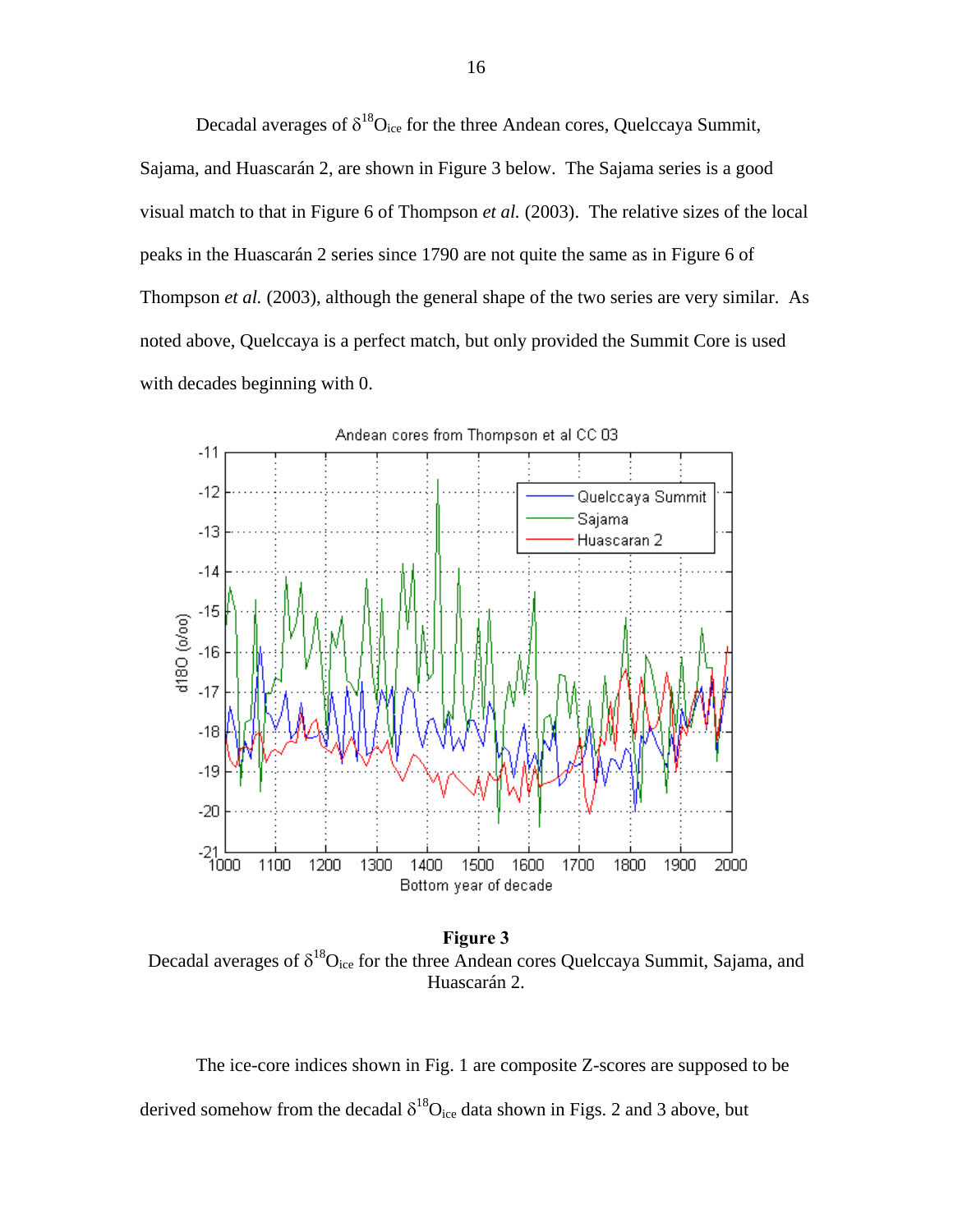Thompson *et al.* (2003) do not provide details of how they were computed. Were the  $\delta^{18}O_{\text{ice}}$  values averaged and then Z-scores computed, or were the averages computed from Z-scores? Were the means and variances for the Z-scores computed before or after decadal averaging? Were they computed using each entire series, or just the portion after 1000 AD used for the study? And were the means and variances computed to the end of each series, or only using the common portions?

Although the provided data spreadsheet is incomplete, it does contain embedded formulas that reveal how the Z-scores would have been computed if the data were present: First, each decadally averaged series was converted to Z-scores using its mean and standard deviation for all its available decades, but restricted to the period of the study, i.e. beginning with 1001-1010 for the Himalayan cores and with 1000-1009 for the Andean cores. These Z-scores are shown in Figures 4 and 5 below: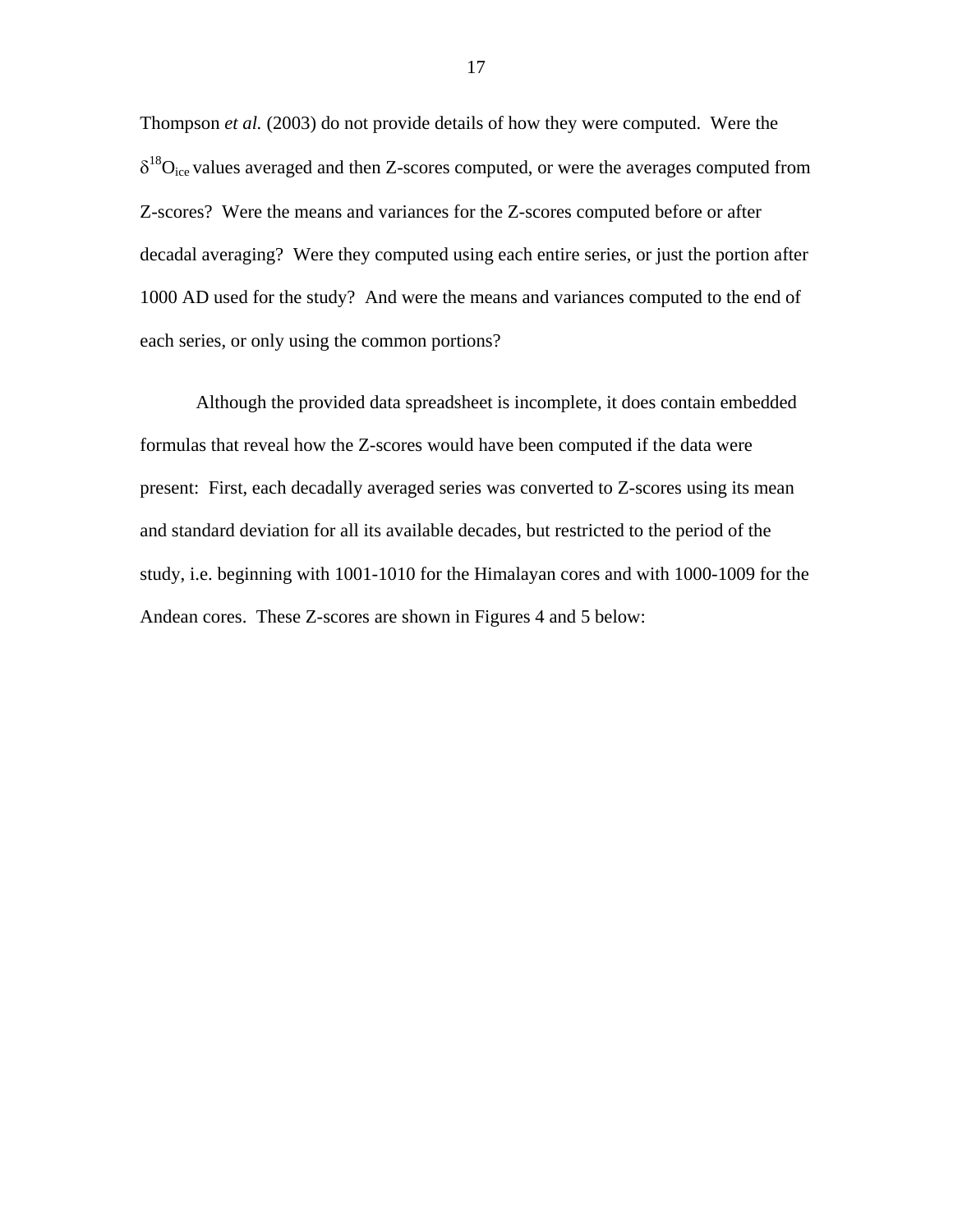

**Fig. 4**  Z-scores for the three Himalayan cores.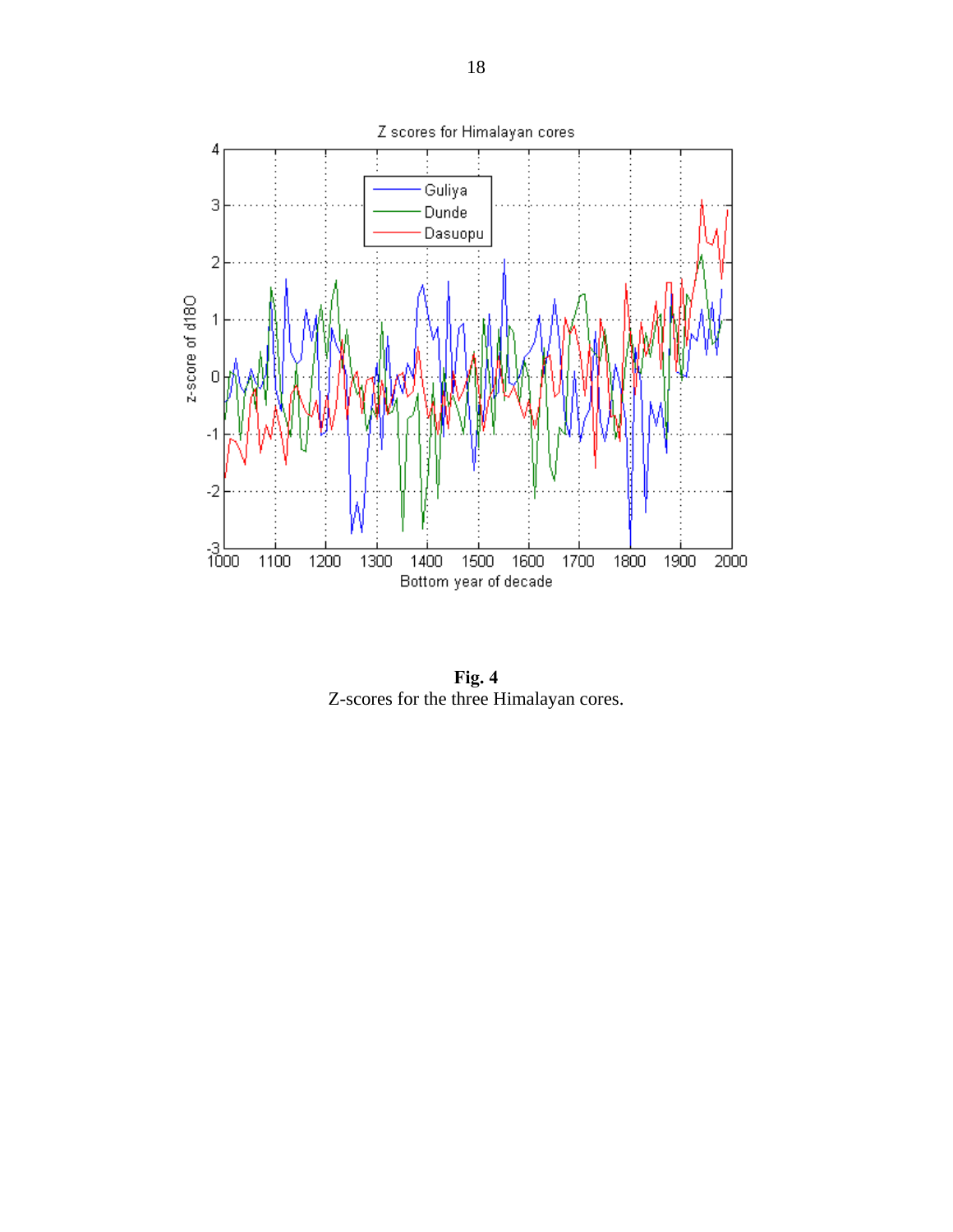

**Fig. 5**  Z-scores for the three Andean cores.

 Then, regional composite Z-scores were computed by averaging each region's Zscores, *as available*. The resulting Andean Composite Z-score series (ACZ), shown in Fig 6 below, is thus simply the average of the three component Z-scores for all 100 decades. Unfortunately, however, this series is not a perfect visual match to Fig. 1a of Thompson et al. (2003) (Fig. 1a above). Although most of the high frequency wiggles match, the local high in the 1720s and the record low in the 1810s are greatly attenuated in the Thompson et al. version. Furthermore, although the 20th century is generally the highest in the Thompson version, it is not quite as high as the 12th-14th centuries in our emulation. Perhaps Thompson et al. in fact used Quelccaya Core 1 or the average of the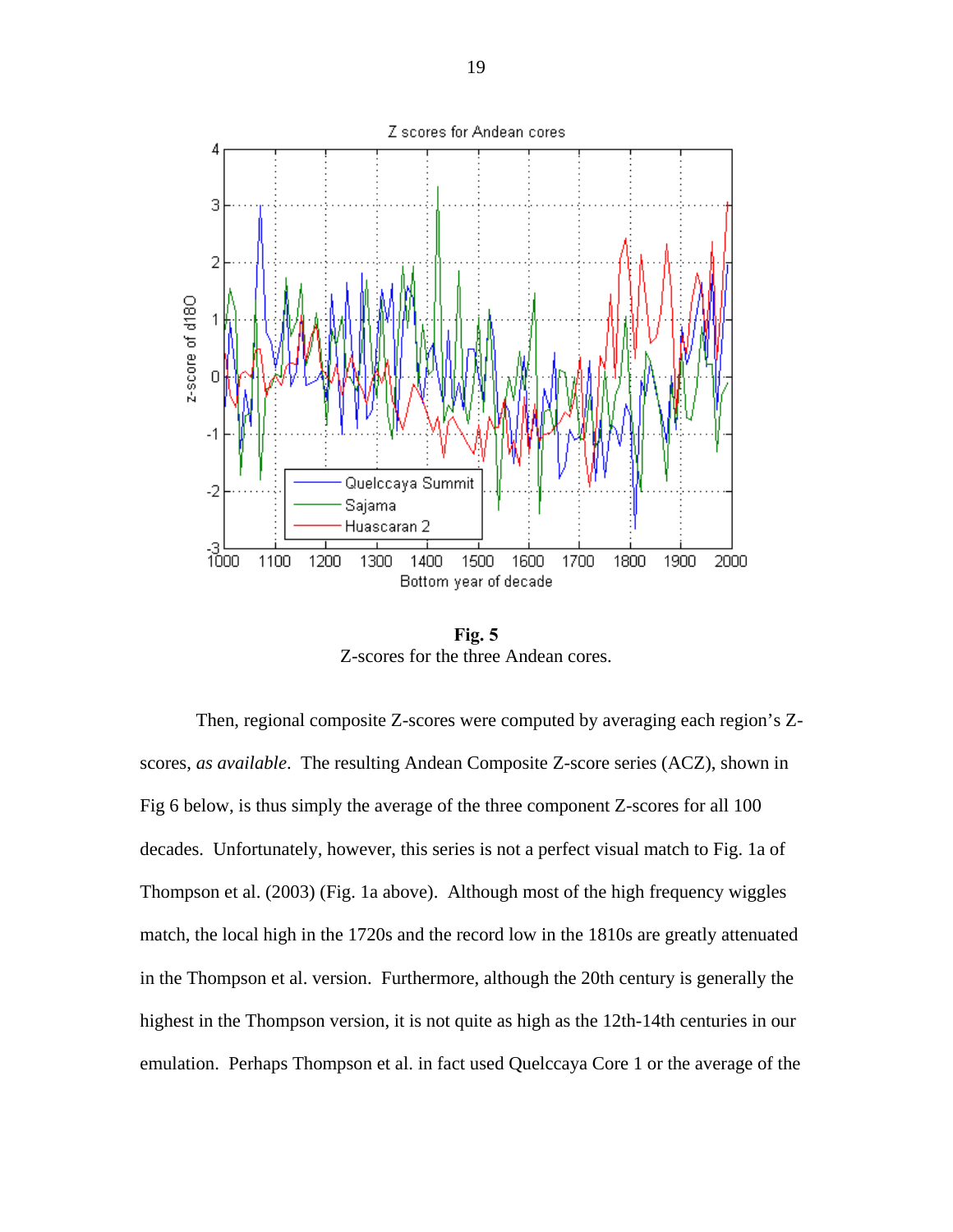two Quelccaya cores in the construction of the index, even though the Summit core was clearly what was used in their Fig. 6.



**Fig. 6**  Andean Composite Z-score series ACZ.

 The emulated Himalayan Composite Z-score (HCZ) series, shown in Fig. 7 below, is based on all 3 Himalayan cores for the first 99 decades (shown in blue), and then abruptly is based only on Dasuopu for the final decade (shown in red), after the other two drop out. The line segment connecting the point representing the 1980s (3 cores) and that representing the 1990s (Dasuopu only) is also in red. The resulting series is a perfect visual match to Panel (b) of Fig. 1.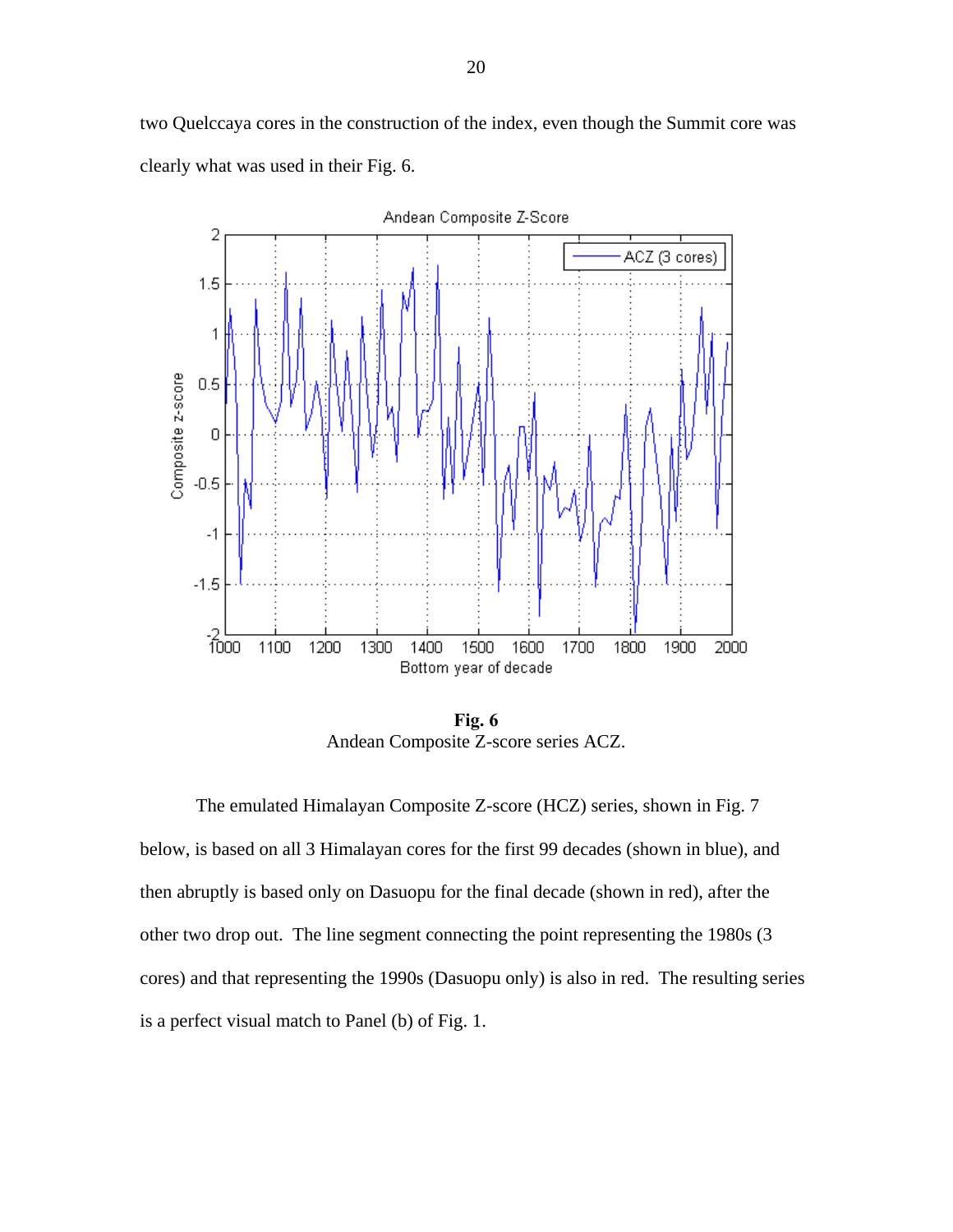



Himalayan Composite Z-score series (HCZ), using all three Himalayan cores 1001-1990 (in blue), and Dasuopu only, 1991-2000 (in red). The line segment connecting 1981- 1990 (3 cores) and 1991-2000 (Dasuopu only) is also in red.

Finally, the spreadsheet formulas show that two regional composites were averaged with equal weights to obtain a single Low Latitude Composite Z-Score (LCZ), as shown in Figure 8 below. The final decade, as well as the line segment connecting the 1980s (6 cores) to the final decade (4 cores), are plotted in red. This series is a very good visual match to the "6-core composite" series in Panel (c) of Figure 1 above, including in particular, the unprecedentedly high value for the final decade of the 1990s. Our replication of the series in panel c) in Figure 7 of Thompson *et al.* (2003) is therefore reasonably successful, despite its absence from the data spreadsheet, and despite some inconsistencies in the Andean sub-index.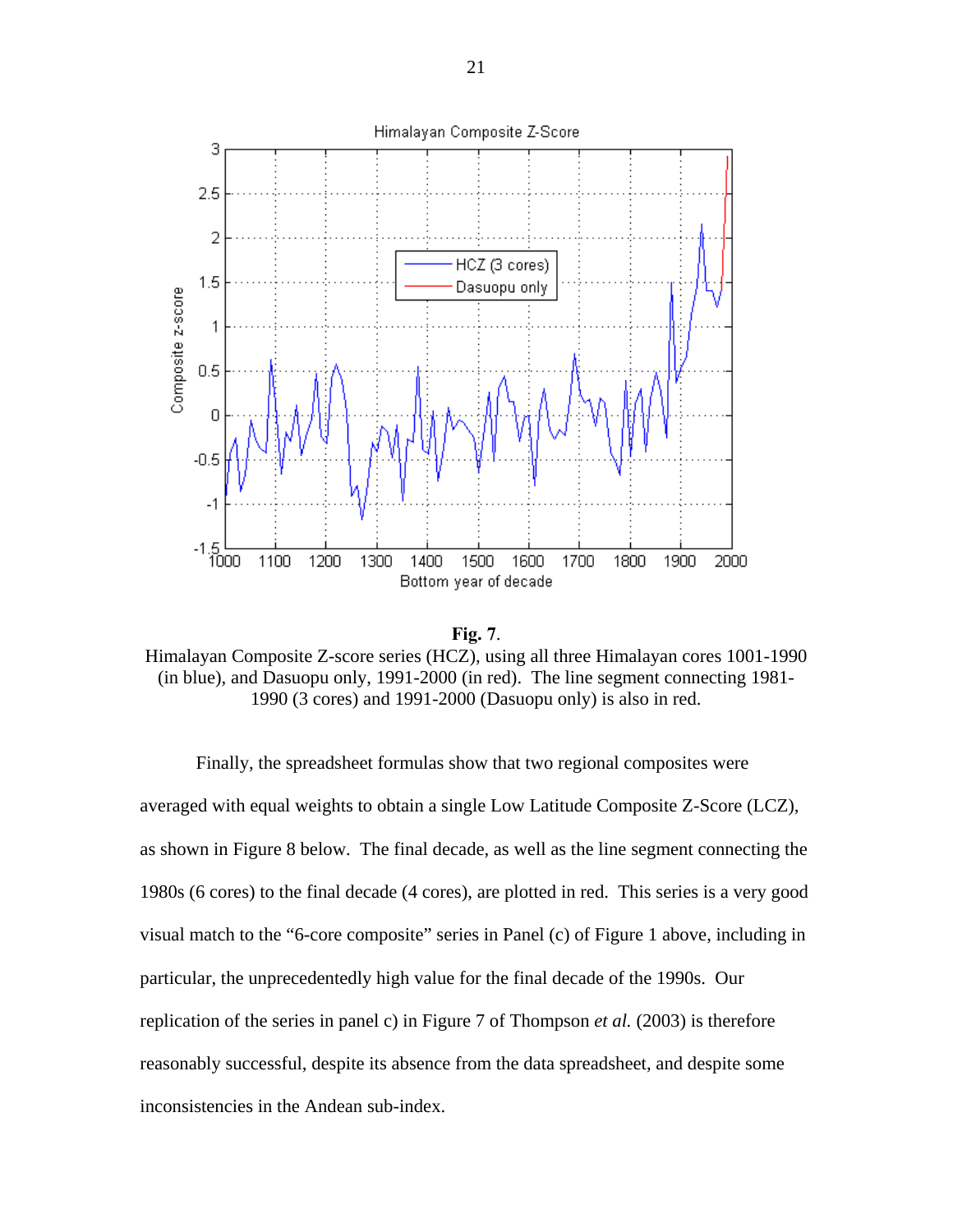

**Fig. 8.** Low-Latitude Composite Z-Scores, based on 6 cores for 1001-1990 (in blue), and on 4 cores for 1991-2000 (in red). The line segment connecting 1981-1990 (6 cores) and 1991-2000 (4 cores) is also in red.

 It is not clear why one would want to average Z-scores in this manner, since it makes inefficient use of the data. However, this appears to be a common practice in paleoclimatology (see *e.g.* Kaufman *et al.* 2009). The primary goal of the present paper is merely to replicate and calibrate the Thompson *et al.* (2003) composite ice core series, and not to improve upon it. Section V below suggests how this data might be used more efficiently.

 It is singular that although the LCZ series in panel (c) of Figure 1 ends on an unprecedentedly high value for the 1990s, and panels (a) and (b) of Figure 1 above shows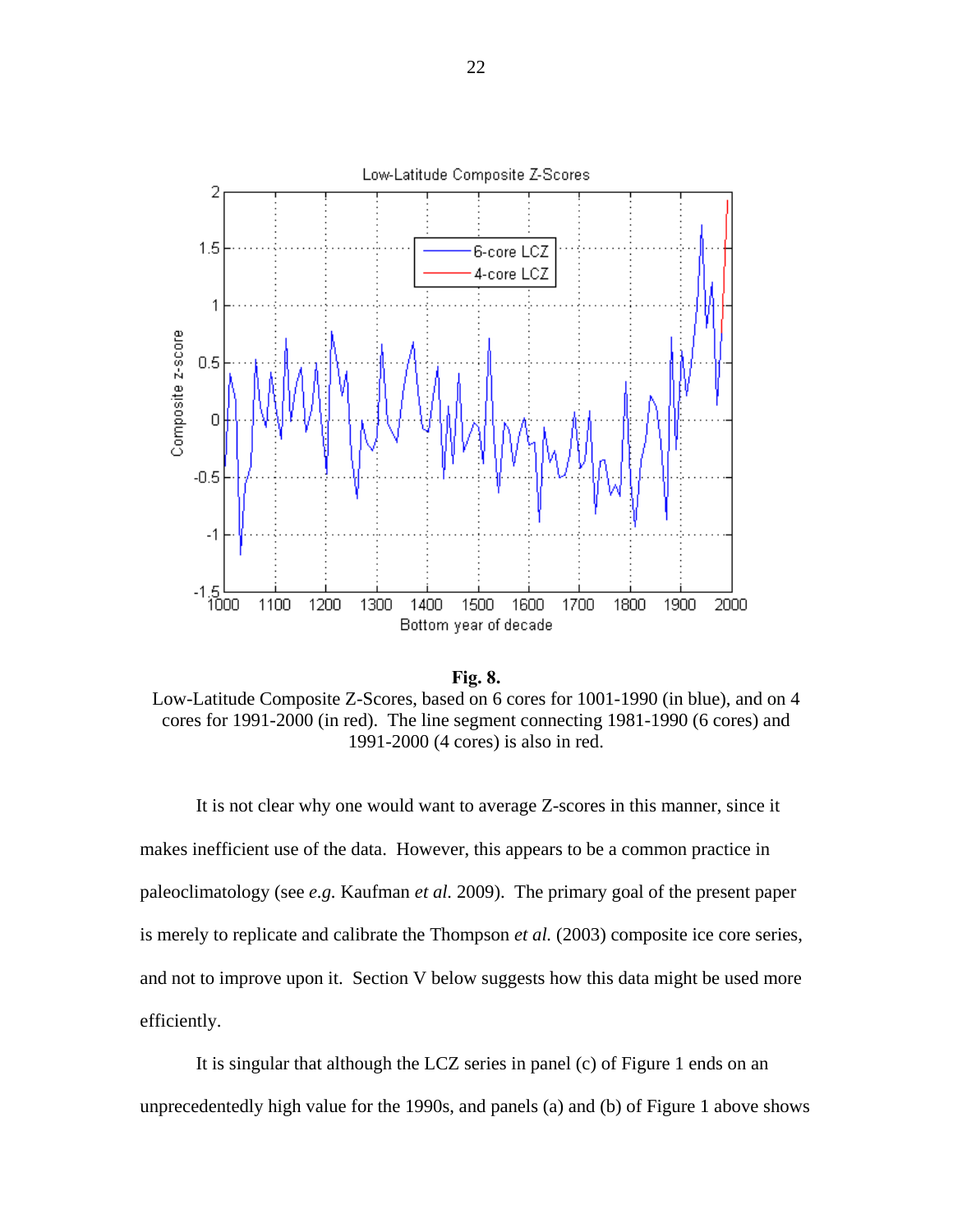that this is being driven by its HCZ component rather than the ACZ component, none of the individual Himalayan Z-scores shown in Fig. 4 ends on a record high value. This only comes about as a statistical artifact, however, because two of the Himalayan series drop out in the last decade, leaving only Dasuopu, which was running higher or "warmer" than the other series to represent the region by itself. The effect is accentuated because when HCZ and ACZ are averaged together to obtain LCZ, the net weight on Dasuopu suddenly changes from 1/6 in the first 99 decades to 1/2 in the final decade.



**Fig. 9**  Himalayan Composite Z-score (HCZ), computed from all 3 Himalayan cores (in blue), and from Dasuopu only (in red).

 Figs. 9 and 10 show HCZ and LCZ for the full period 1001-2000 AD, computed both from all 6 cores (LCZ6) as well as from only the 4 cores that make it to the final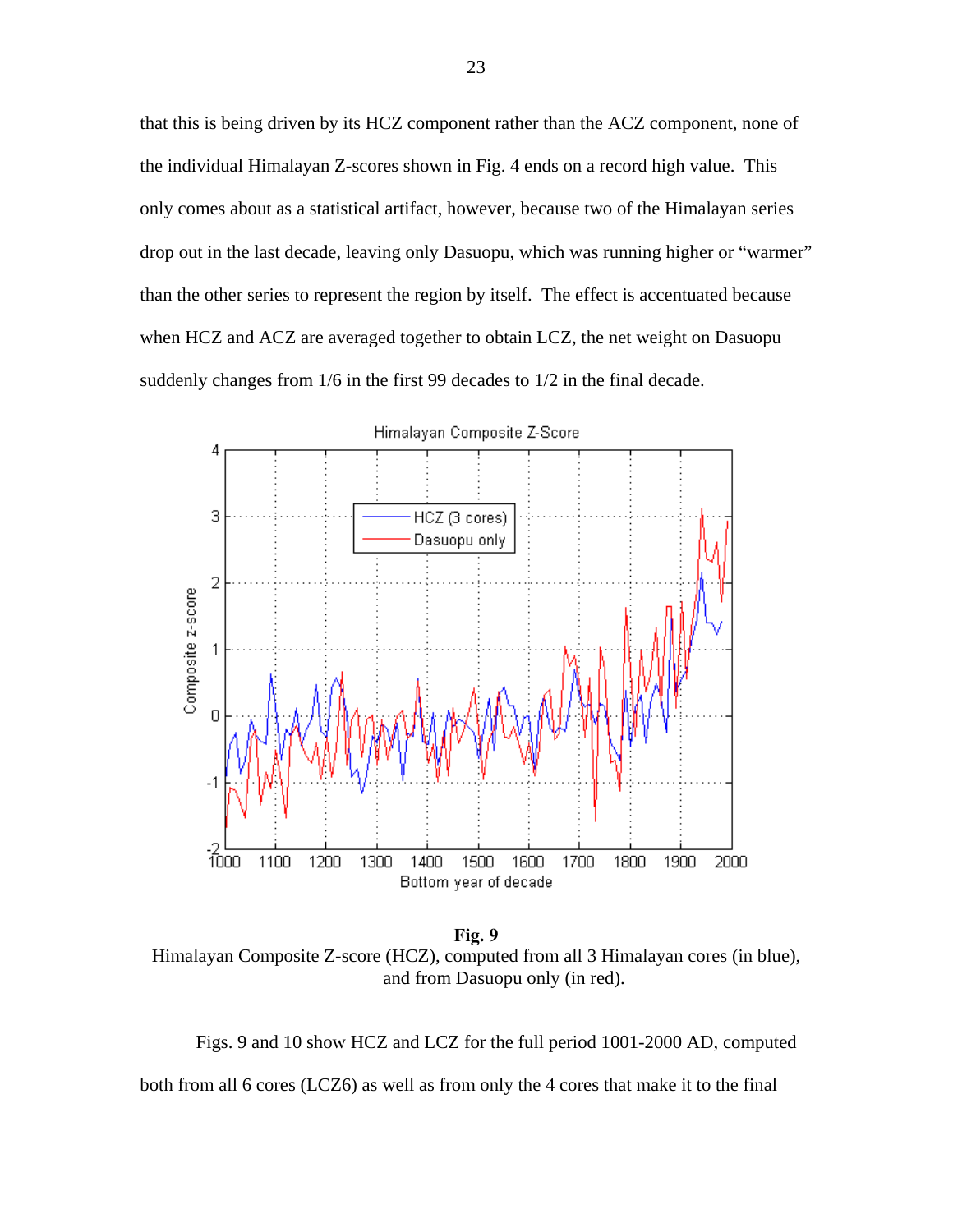decade of the study period (LCZ4). Clearly the 1990s are not any "warmer" than the 1940s when either HCZ or LCZ is computed on a consistent basis, despite the impression given in panels b) and c) of Fig. 1.



**Fig. 10**  Low-Latitude Composite Z-score (LCZ), computed from all 6 cores (in blue), and from only the 4 cores available in the last decade (in red).

 The changing composition of LCZ would not alter its expected response to temperature if  $\delta^{18}O_{\text{ice}}$  were a universally valid and linear indicator of annual average temperature, aside from a location shift to compensate for differences in latitude and/or altitude. However, some of the cores, such as Quelccaya Summit and Dasuopu, are strongly correlated with annual average global temperatures, while others, such as Sajama and Dunde, are not, so that the response is not universal. Some of the sites may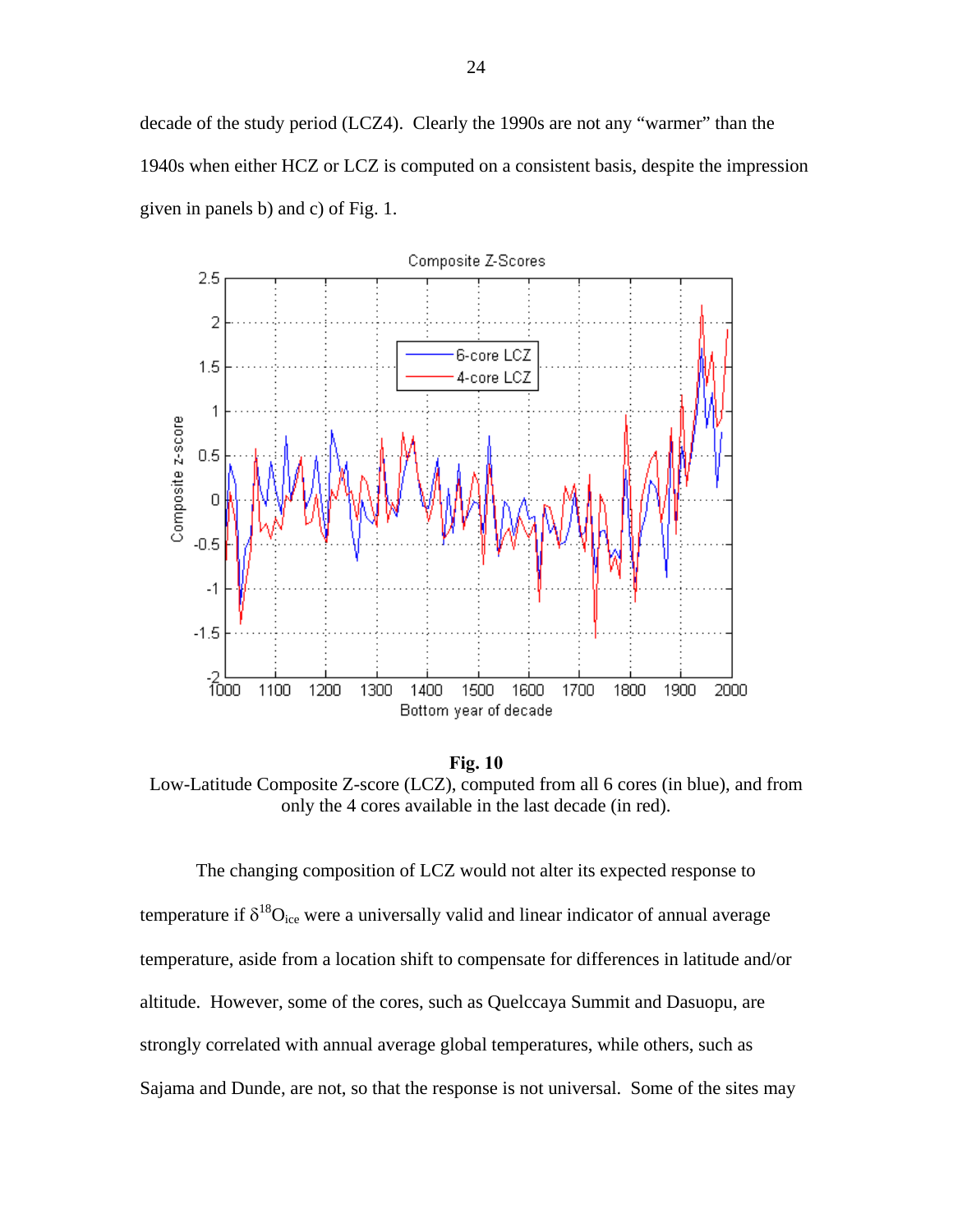be reflecting historical variations in the seasonality or altitude of snow formation, or in precipitation patterns as the air is transported to the site, rather than average annual temperatures, so that the correlation, if any, with local or global annual temperature can only be determined empirically on a site-by-site basis. The makeup of the composite series therefore can make a substantial difference for its correlation with temperature, so that in fact the final decade of LCZ (based on 4 cores with 1/2 weight on Dasuopu) is a quite different series than the preceding 99 decades (based on 6 cores with equal weights on all), and cannot be used in its calibration.

#### IV. Calibration to Global Temperature

 Thompson *et al*. (2003) state that "Comparison of this [LCZ] ice core composite with the Northern Hemisphere proxy record (1000-2000 A.D.) reconstructed by Mann et al. (1999) and measured temperatures (1856-2000) reported by Jones et al. (1999) suggests the ice cores have captured the decadal scale variability in the global temperature trends." Of course, it would be circular to calibrate LCZ to the hockey stick and then to put it forward as independent confirmation of the hockey stick, so only the comparison to instrumental temperatures is relevant for our purposes.

Although Thompson et al. (2003) compare their LCZ favorably to a Northern Hemisphere instrumental temperature index, a global temperature index would more appropriate for univariate calibration, given that half of the six cores are from the Southern Hemisphere. Figure 11 below shows annual averages for 1850 – 2009 of the CRUTEM3vGL global land air index (variance adjusted) of Brohan *et al.* (2006), a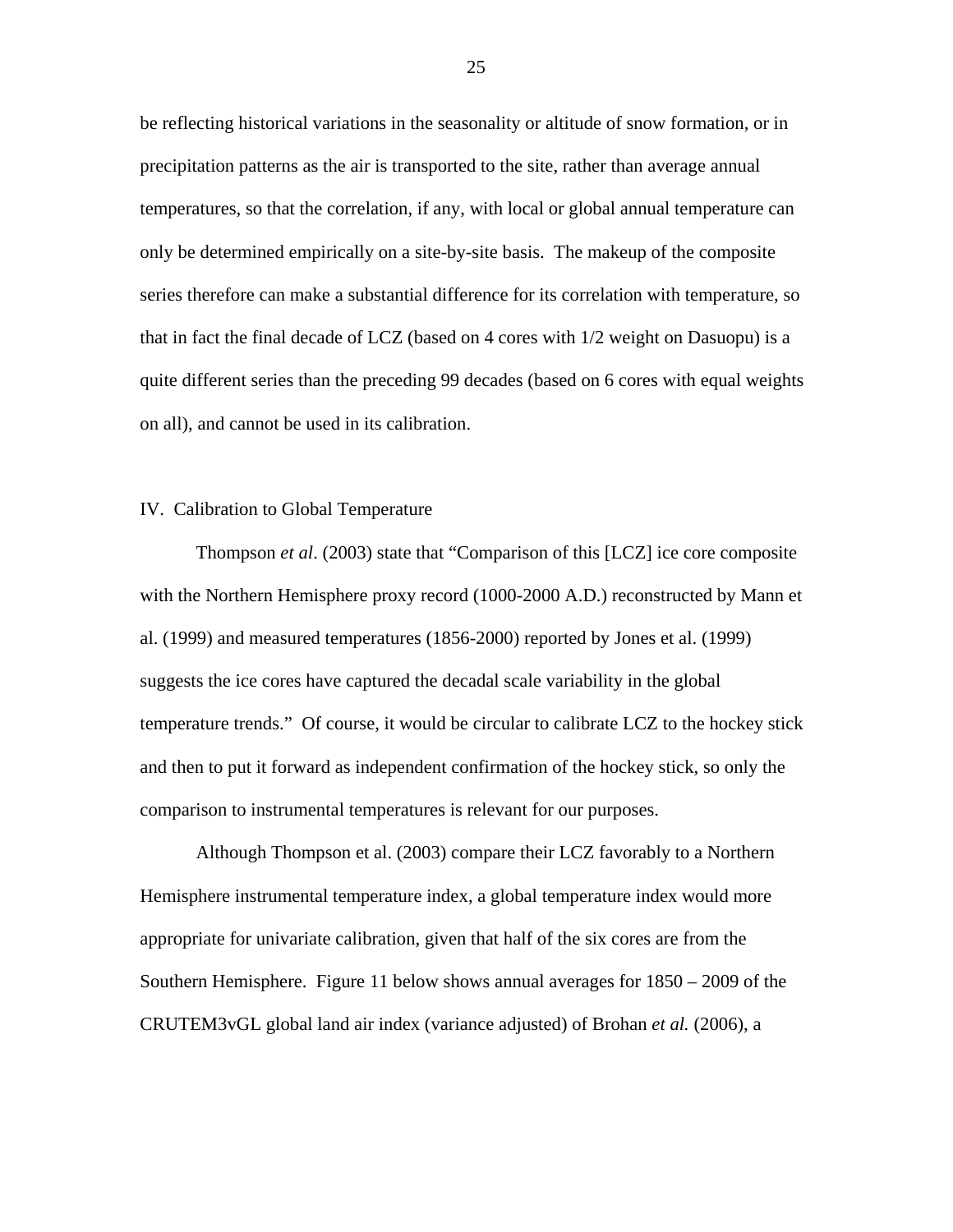

global sequel to the Jones et al. (1999) series to which Thompson *et al.* compare their series.<sup>[9](#page-27-0)</sup>

**Fig. 11.** CRUTEM3vGL global land air temperature index, annual averages, 1850-Oct. 2009.

The widely used CRU series are partially based on confidential weather data that has not been made publicly available (see Met Office 2009). Since they are not scientifically replicable, they should only be used with caution. However, the alternative GISStemp series, produced by NASA/GISS, is only computed back to 1880, and hence has three fewer decades than the CRU series. Preliminary calculations show that the

1

<span id="page-27-0"></span><sup>&</sup>lt;sup>9</sup> Source <http://www.cru.uea.ac.uk/cru/data/temperature/crutem3vgl.txt>. The annual average plotted for 2009 is incomplete, running only through October. However, the calibration only uses the portion through 2000.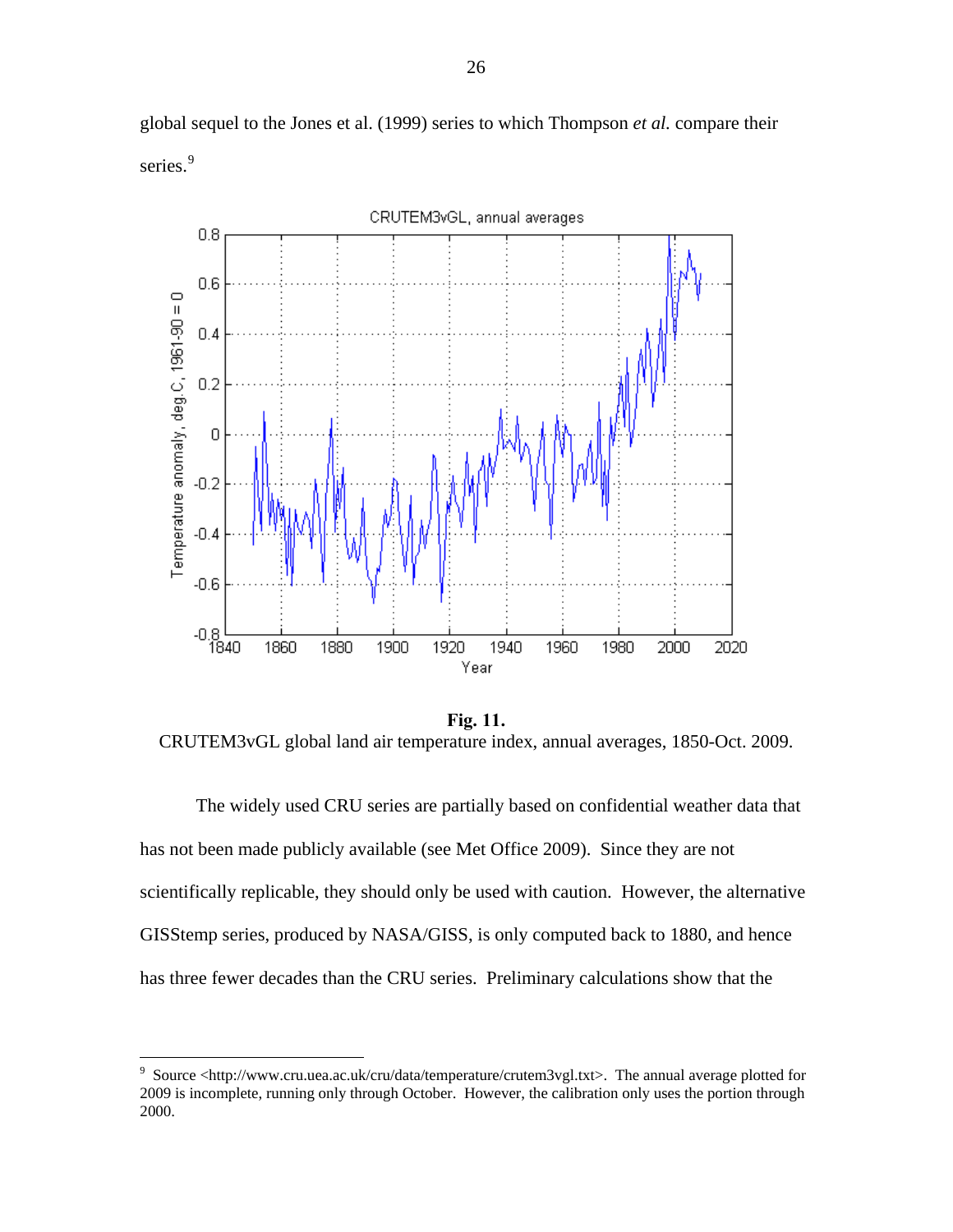correlations with GISStemp are much weaker than with CRUTEM3vGL, but this is more likely due to the smaller sample size than to any difference in behavior since 1880.

 Since half of the Thompson *et al.* decadal ice core series are based on decades *ending* in a year divisible by 10, while the other half use decades *beginning* in a year divisible by 10, it is a matter of indifference which convention is used for the temperature series. This paper arbitrarily adopts the former convention, i.e. 1851-1860 etc., and treats LCZ as if it were computed consistently on this basis.

 Since the 4-core LCZ series LCZ4 does not necessarily have the same relationship to temperature as the 6-core series LCZ6, the two must be calibrated separately to temperature. Table 1 below shows the results of regressing the 14 decadal values of LCZ6 for 1851-1990 on the corresponding decadal averages of the temperature series. For purposes of comparison, the 4-core index LCZ4, using only Dasuopu for the Himalayan region with a 1/2 weight as in 1991-2000, was computed for all 15 post-1850 decades 1851-2000, and also regressed on the temperature series, as shown in the last two columns of the same table.

|                      | LCZ <sub>6</sub> |       | LCZ4           |       |
|----------------------|------------------|-------|----------------|-------|
|                      | $\hat{\alpha}$   |       | $\hat{\alpha}$ |       |
| coef.                | 0.842            | 1.794 | 1.219          | 2.146 |
| s.e.                 | 0.256            | 0.934 | 0.195          | 0.692 |
| t-stat               | 3.290            | 1.921 | 6.252          | 3.101 |
| $p(t-stat)$          | 0.006            | 0.079 | 0.000          | 0.008 |
| n                    | 14               |       | 15             |       |
| $R^2$                | 0.235            |       | 0.425          |       |
| $s^2$                | 0.363            |       | 0.354          |       |
| $s^2s_{\alpha\beta}$ | 0.186            |       | 0.083          |       |

**Table 1**  Decadal Regression of 6- and 4- core LCZ on CRUTEM3vGL, 1851-1990 and 1851-2000, resp.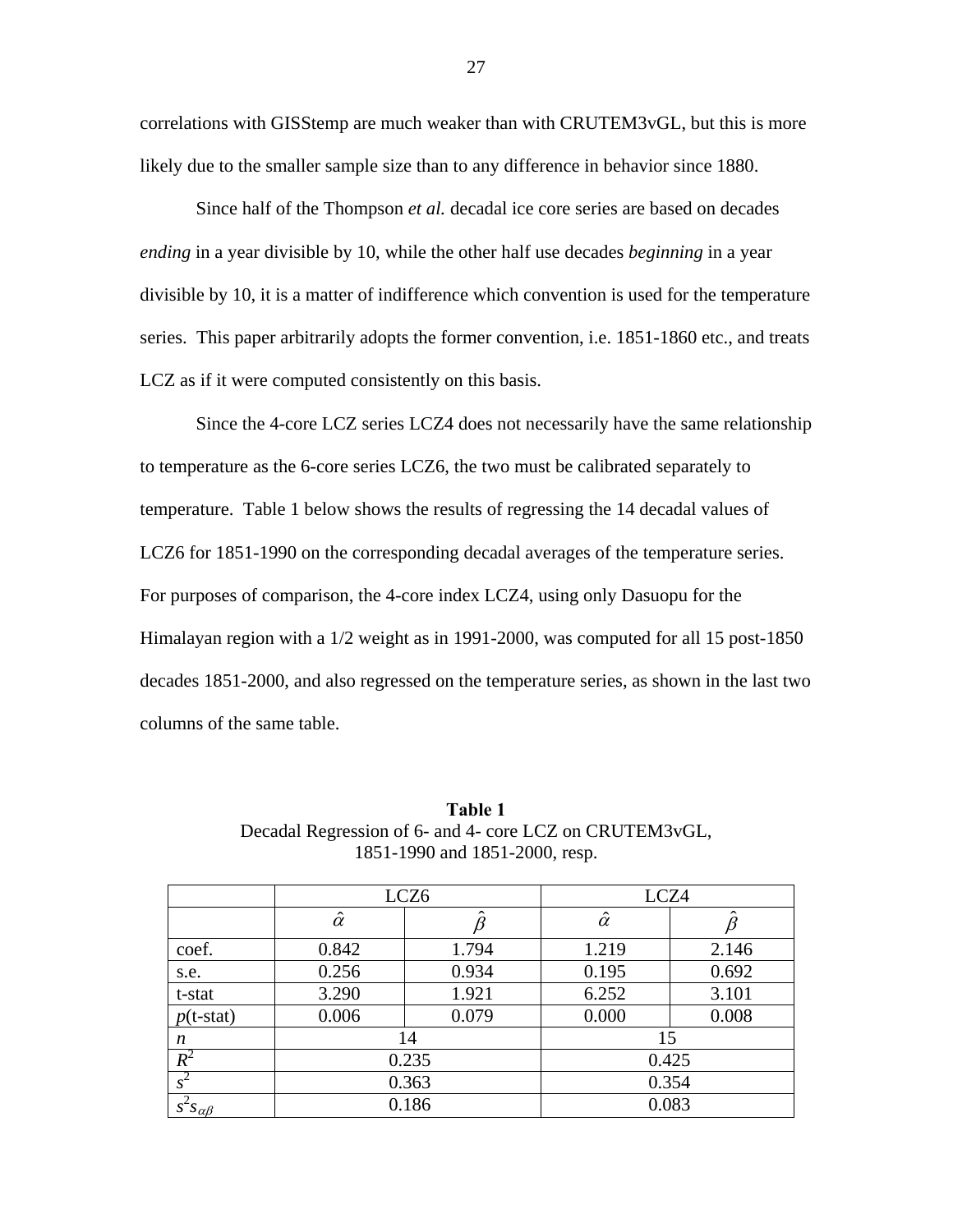| - 7.9   | 0 005<br>-- | .007<br>- 1 |
|---------|-------------|-------------|
| ١W<br>້ | 948         | 2.005       |

 It may be seen that there is a positive and weakly significant correlation between LCZ6 and instrumental temperature (2-tailed  $p = 0.079$ ), and a positive and highly significant correlation between LCZ4 and temperature (2-tailed  $p = 0.008$ ). The first order serial correlation coefficients of the residuals  $r_1$  are essentially 0, and the Durbin-Watson statistics DW are very close to 2, so that positive serial correlation is not an issue with these regressions, at least not at this decadal frequency.





CRUTEM3vGL global temperature index, with reconstructions using the 6-core LCZ and the 4-core LCZ, along with posterior median estimates.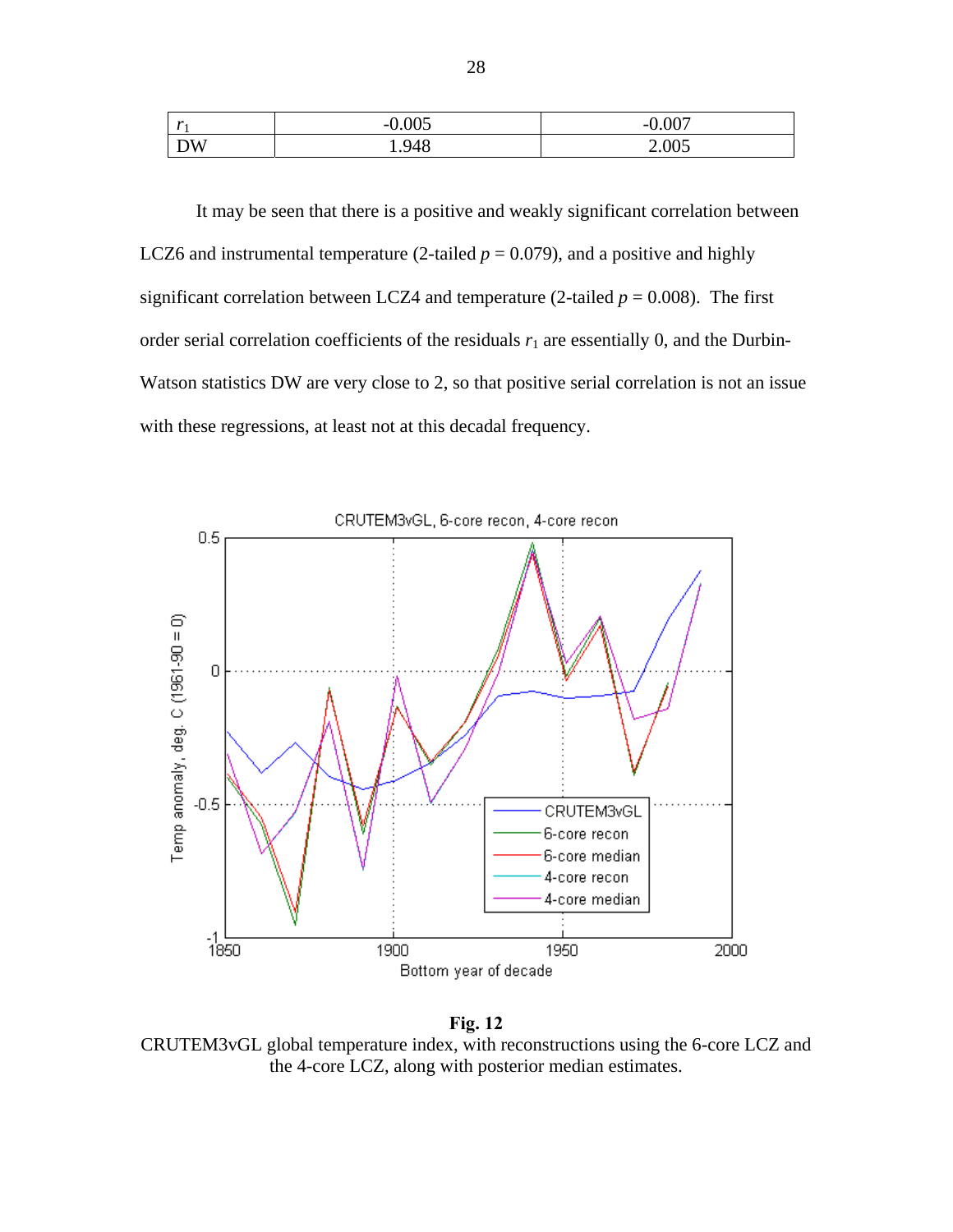Fig. 12 shows the decadal averages of CRUTEM3vGL used for the calibration, along with the 6- and 4-core reconstructed temperatures using the classical estimator (4). Also shown are the medians of the posterior distribution for the 6- and 4- core reconstruction. In most cases the classical reconstruction and posterior median are almost indistinguishable. Since the classical estimator (4) is much easier to compute and explain, it is natural to focus on it as the point estimate of reconstructed temperature. It is conjectured that the classical estimator coincides with the posterior mode.

 Even though LCZ4 exceeded all previous values of LCZ6 during the decade of the 1990s, the temperatures reconstructed from it are somewhat lower than those of the 1940s using LCZ6. This comes about because the estimates of both the intercept and slope are higher for LCZ4 than for LCZ6 in Table 1. Both these factors work to reduce the reconstructed temperature as a function of the index.

 Figure 13 shows the temperature reconstruction for 1001-2000, using the classical point estimate (4) rather than the posterior median. The reconstruction is based on LCZ6 for 1001-1990 (in blue), and on LCZ4 for 1991-2000 (in red). The line segment connecting 1981-1990 (6 cores) and 1991-2000 (4 cores) is also in red. Although the final decade has a decidedly warm point estimate, it is not as warm as the 1940s, contrary to the impression given in Figs. 1 and 8.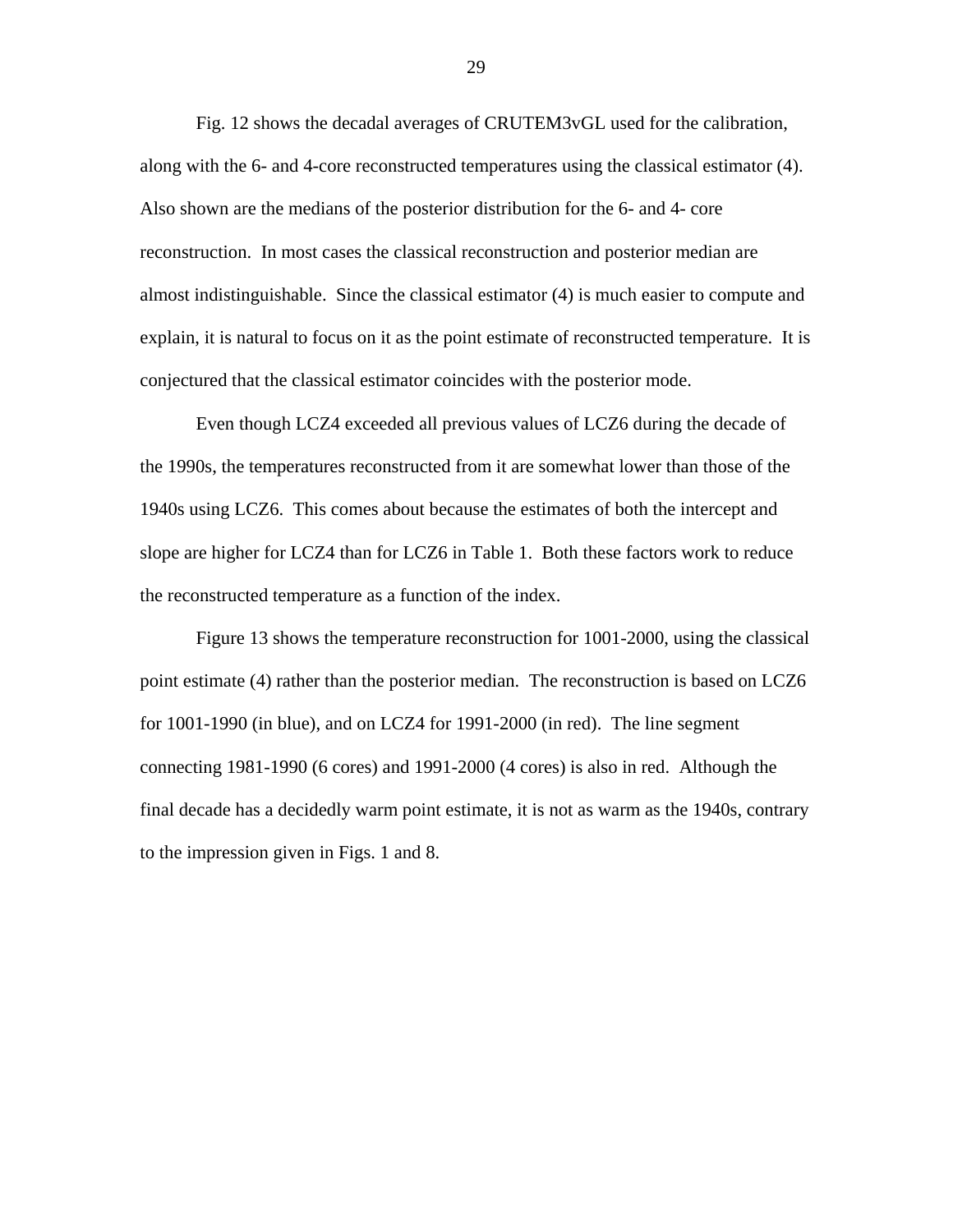

**Fig. 13.** 

Reconstructed temperature point estimates, using (4) with LCZ6 for 1001-1990 (in blue) and LCZ4 for 1991-2000 (in red). The line segment connecting 1981-1990 (6 cores) and 1991-2000 (4 cores) is also in red.

 Of course, since we have relatively precise instrumental temperatures for 1850 to the present, the reconstruction in Fig. 13 is not our best estimate of global temperatures for these years. The full reconstruction is provided here, and with its confidence intervals below, merely to show how the full "Dr. Thompson's thermometer" calibrates to temperature.

The posterior cumulative distribution functions (CDFs) for the LCZ6

reconstruction for the 99 decades 1001-1010 to 1981-1990 were computed in steps of .01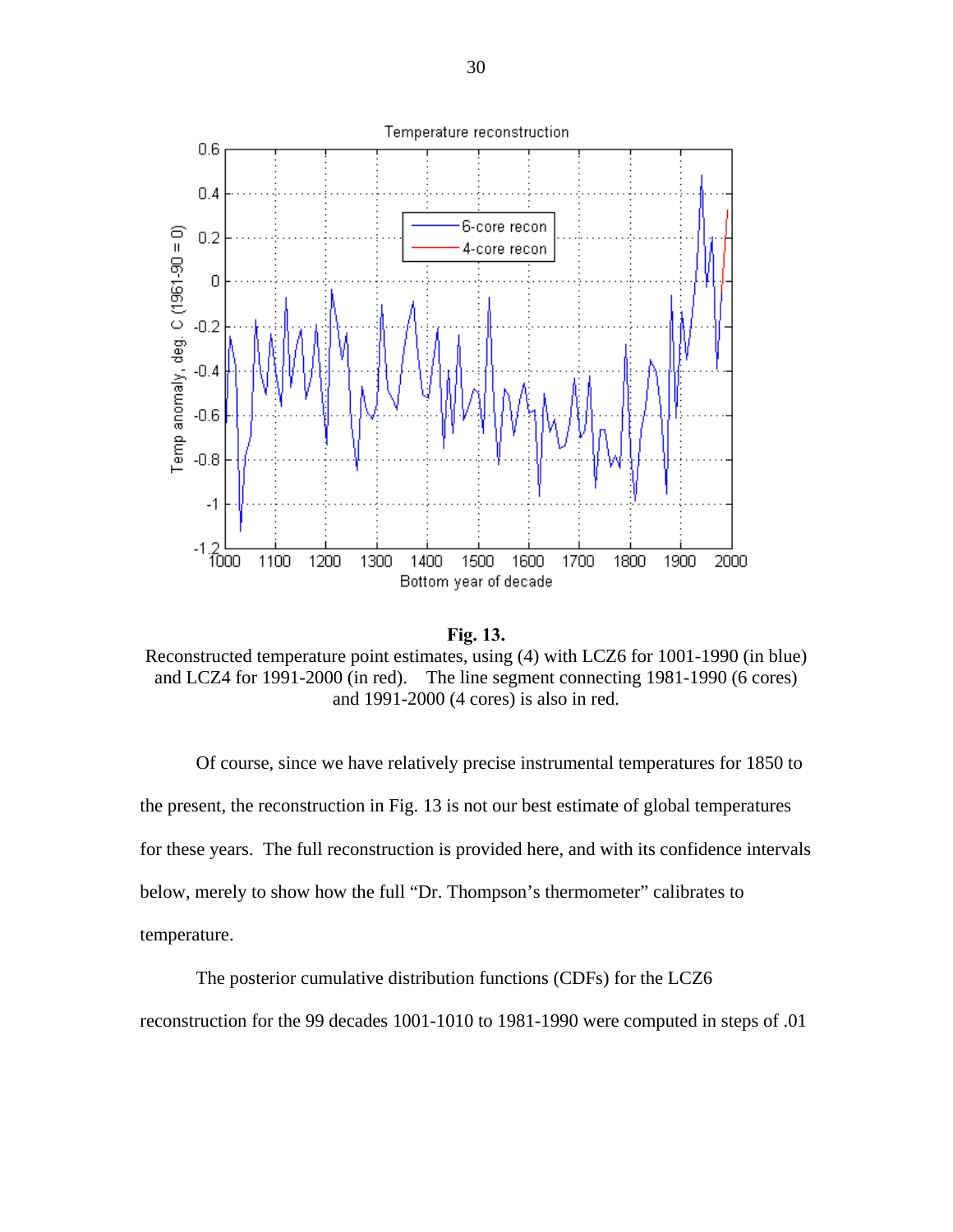from -5.00 to +5.00  $^{\circ}$ C, as shown in Fig. 14 below.<sup>[10](#page-32-0)</sup> Because the slope coefficient is only weakly significant for this reconstruction ( $p = .079$ ), the tails of the posterior distributions are extremely heavy and slow to converge to 0 and 1 for low and high temperatures.



**Fig. 14**. Posterior CDFs for 99 LCZ6 temperature reconstructions, 1001-1010 to 1981-1990.

 Fig. 15 below shows the posterior CDF for the LCZ4 reconstruction, computed for the sake of comparison for the 15 calibration decades 1851-1860 to 1991-2000. Since the slope coefficient in this regression is highly significant ( $p = 0.008$ ), the distribution is

1

<span id="page-32-0"></span><sup>&</sup>lt;sup>10</sup> CRU (<http://www.cru.uea.ac.uk/cru/data/temperature/>) gives the precision of CRUTEM3vGL (2 standard errors) as approximately 0.05°C since 1951 and about 0.2°C in 1851, with gradual improvement from 1860 to 1950 except for wartimes, so that steps of 0.01°C are overkill. Nevertheless, using Matlab's *mvtcdf* as described in Appendix I, the program for all 100 reconstruction dates runs in just a few minutes on a desktop PC.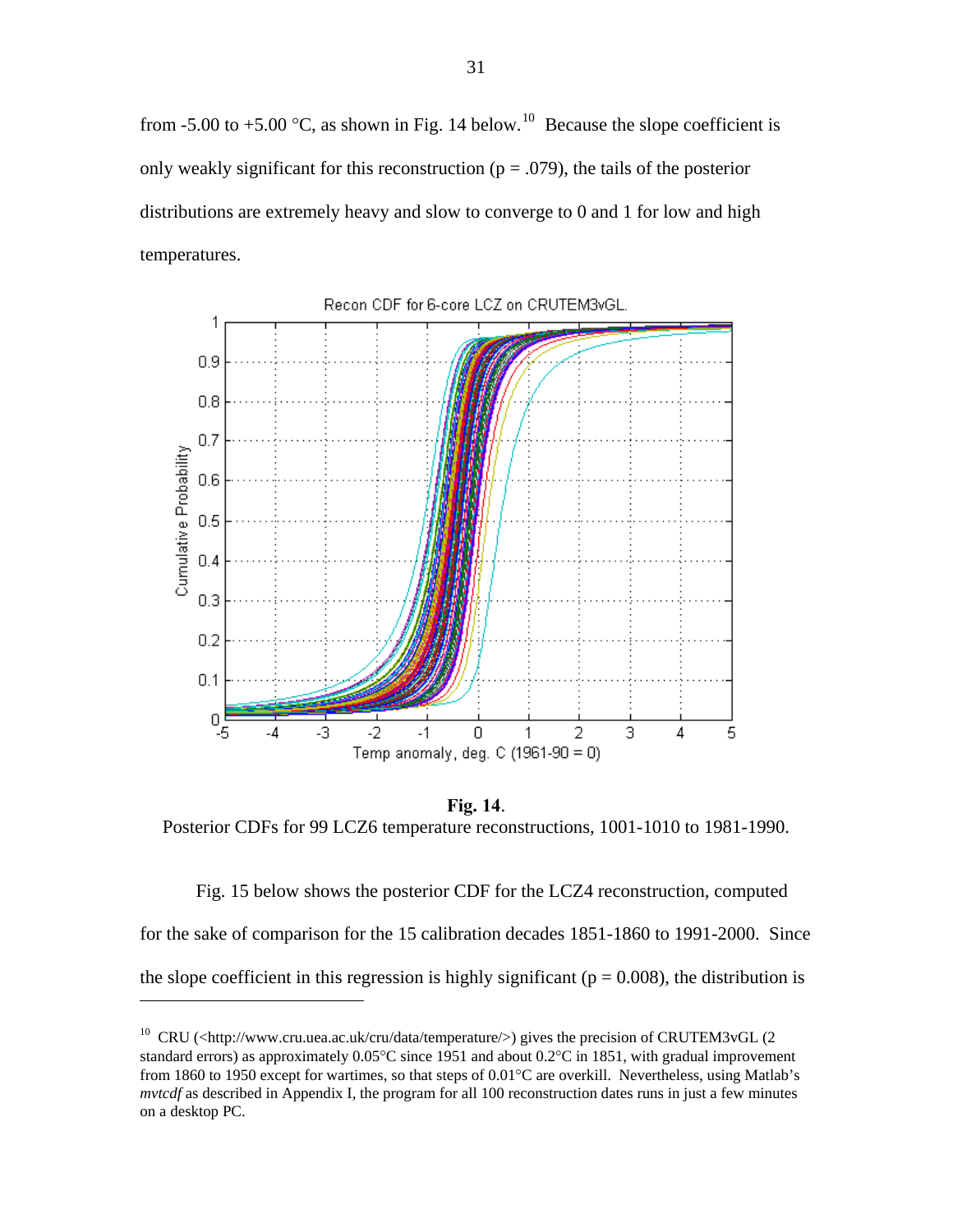nearly Student t with 13 degrees of freedom, and the tails converge much more quickly to 0 and 1 for low and high temperatures than with LCZ6.



**Fig. 15.** Posterior CDF for 15 LCZ4 reconstructions, 1851-1860 to 1991-2000.

 The posterior CDFs in Figs. 14 and 15 were inverted by linear interpolation at probabilities 0.025, 0.25, 0.50, 0.75, and 0.0975. The resulting 50% and 95% LCZ6 Confidence Intervals (CIs) are plotted in blue for 1001-1990 in Fig. 16 below, along with the "classical" point estimates from Fig. 13. Corresponding values for LCZ4 are plotted in red for 1991-2000. The line segments connecting 1981-1990 (6 cores) and 1991-2000 (4 cores) are also shown in red.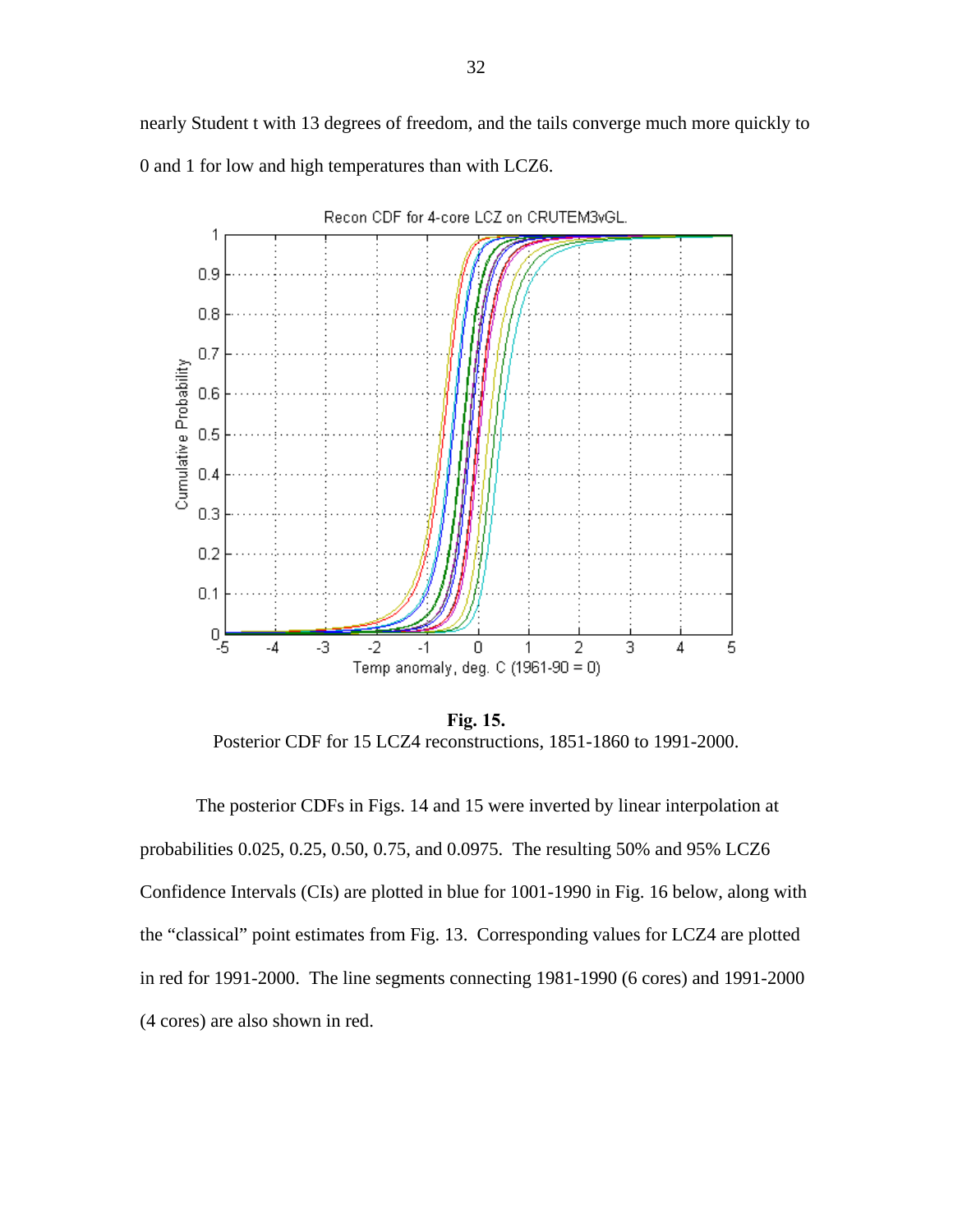

**Fig. 16.** 

LCZ6 temperature reconstruction for 1001-1990, with 50% and 95% Confidence Intervals, in blue. LCZ4 temperature reconstruction for 1991-2000, with 50% and 95% Confidence Intervals, in red. Line segments connecting 1981-1990 (6 cores) and 1991- 2000 (4 cores) are also in red.

 The partial decade 2001-2009 was the warmest in the instrumental record used, at  $+0.64$ °C relative to 1961-90 = 0. It may be seen from Fig. 16 that temperatures throughout the period 1001-1850 could have been at least 1.2°C warmer than 1961-90, or at least 1.7°C colder. The Medieval Warm Period (MWP), or even the Little Ice Age (LIA) for that matter, therefore could well have been even warmer than the most recent decade, so far as this reconstruction goes. (Since 2001-2009 was not used in the calibration, it is not shown in Fig. 12.)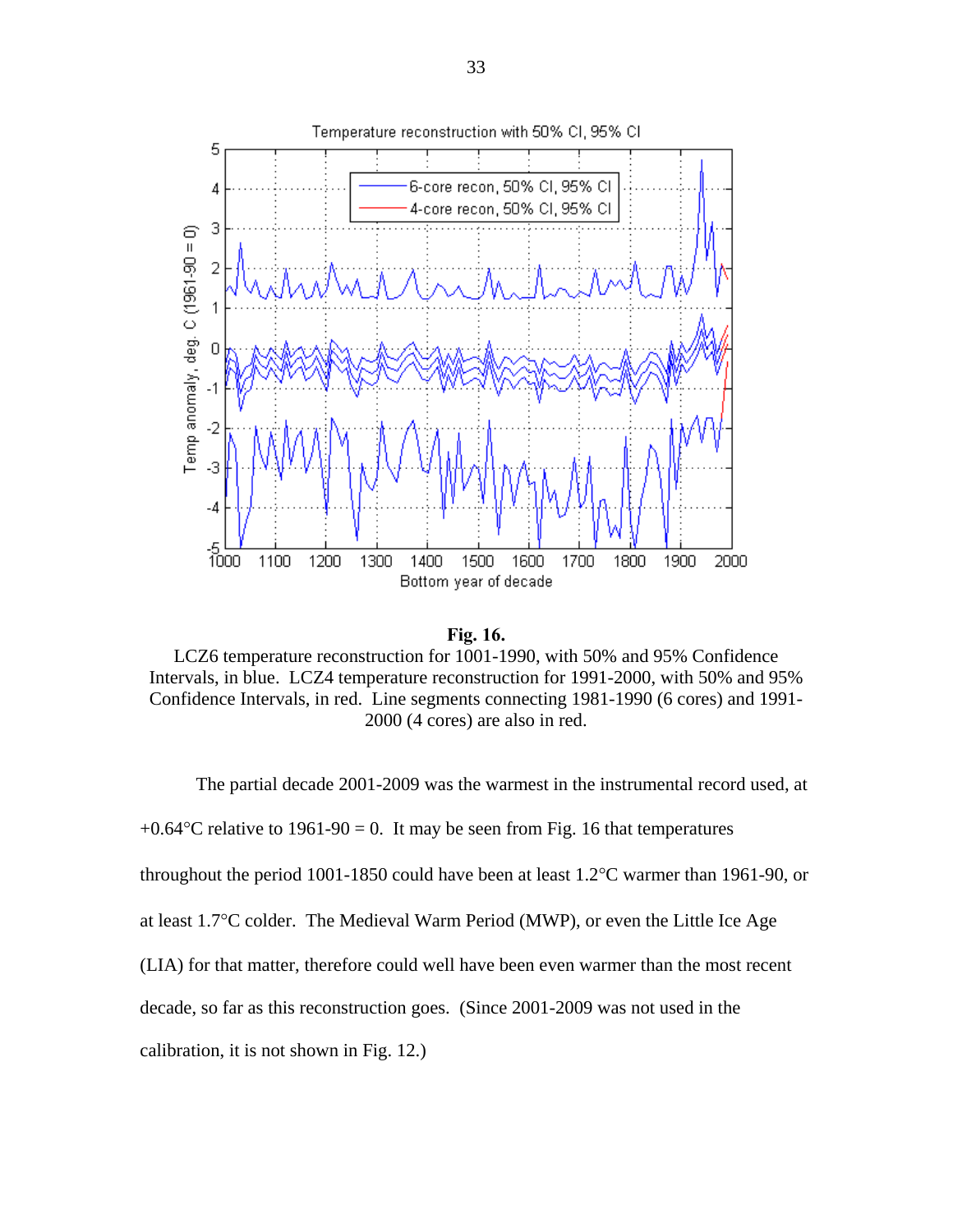An even better Thompson  $\delta^{18}O_{\text{ice}}$  series to calibrate should have been the 7-core index of Thompson *et al.* (2006). This index adds a seventh, Himalayan core, Puruogangri, and extends back 2000 years, where three of the cores still have data. By all rights, it should supersede the 6-core, 1000 year index of Thompson *et al.* (2003). Unfortunately, however, the supporting data sets that accompany that paper only tabulate the seven cores back 400 years, as five-year averages, so that the different subsets of the seven cores that are active in different periods cannot be separately calibrated, as they must be. Furthermore, the decadally averaged Z-score indices in Data Set 3 do not match the averages of the illustrative five-year average Z-score indices for either region that are tabulated in Data Set 2, so that there is no linear relationship between the archived 2000 year composite Z-score index and the illustrative 400-year  $\delta^{18}O_{\text{ice}}$  data on which it is supposed to be based, as documented by McCulloch (2009a, 2009b). Three e-mails to Lonnie Thompson and most of his co-authors asking for the complete data and clarification of this inconsistency received no reply. The present study therefore focuses instead on the 1000-year 6-core  $\delta^{18}O_{\text{ice}}$  index of Thompson *et al.* (2003), which is at least approximately replicable, in terms of its fully tabulated decadal component series.

## V. Further Calibration Issues

 This concluding section discusses a number of further calibration issues: i) the classical joint sampling confidence intervals discussed by Hoadley (1970) and Brown (1993), ii) efficient multiproxy calibration, iii) a more powerful sequential prior approach; and iv) efficient use of prior information about the sign of the calibration slope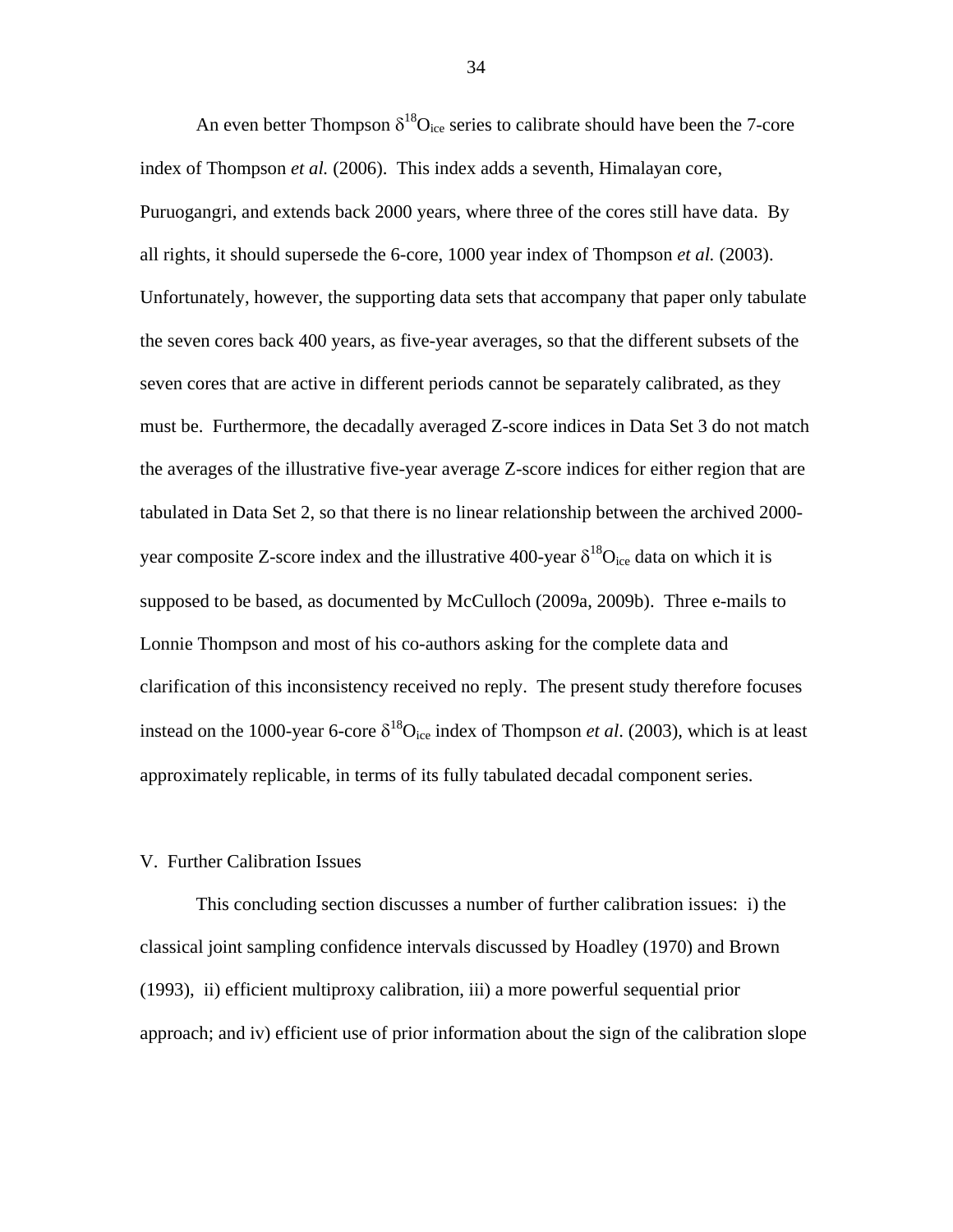coefficient. No attempt is made at present to implement the proposed solutions to issues  $ii) - iv$ ).

 i) The traditional or "classical" alternative approach to calibration CI construction is based on Fieller's (1954) confidence region for the ratio of two Student t random variables. This approach first considers a  $100(1-\gamma)$  CI for *y'* as a function of *x'*, using the standard Student t distribution (16) for  $p(y' | x', \hat{\alpha}, \hat{\beta}, S, s^2)$ . These CIs bound *y*′ by a pair of hyperbolic functions of *x*′ :

$$
\hat{\alpha} + \hat{\beta} x' - t^c \, v(x')^{1/2} \leq y' \leq \hat{\alpha} + \hat{\beta} x' + t^c \, v(x')^{1/2} \,,
$$

where  $t^c = \frac{T_{n-2}^{-1}(1-\gamma/2)}{T_{n-2}}$  is the Student t 2-tailed critical value for test size  $\gamma$ , T  $t^{c} = T_{n-2}^{-1}(1-\gamma/2)$  is the Student t 2-tailed critical value for test size  $\gamma$ ,  $T_{\gamma}(t)$  is the standard Student t CDF with *v* degrees of freedom, and  $v(x')$  is as defined in (17). Let  $p = 2(1 - T_{n-2}(\hat{\beta}/(s\sqrt{s_{\beta\beta}})))$  be the two-tailed "*p*-value" of the test statistic for the hypothesis that  $\hat{\beta} = 0$ . If  $p < \gamma$  so that the slope is significantly different from 0 at level *γ*, solving the boundaries for  $x'$  as a function of the observed proxy value y' yields a quadratic equation with two real roots  $\xi_1 < \xi_2$  where y' intersects the two hyperbolas, and the confidence region is the bounded interval ( $\xi_1$ ,  $\xi_2$ ). But if  $p = \gamma$ , this interval becomes either  $(\xi_1, \infty)$ ,  $(-\infty, \xi_2)$  or  $(-\infty, \infty)$ , depending on the signs of  $\hat{\beta}$  and  $y' - \overline{y}$ , where  $\overline{y}$  is the mean of the calibration *y<sub>i</sub>*-values. And if  $p > \gamma$ , so that the slope is insignificantly different from 0 at level γ, either *y*′ twice intersects one of the hyperbolas and the confidence region is the discontiguous set  $(\infty, \xi_2) \cup (\xi_1, \infty)$ , or else there are no real roots, in which case the confidence region is the entire real line. Hoadley (1970) dryly remarks that this set "possesses inherent difficulties."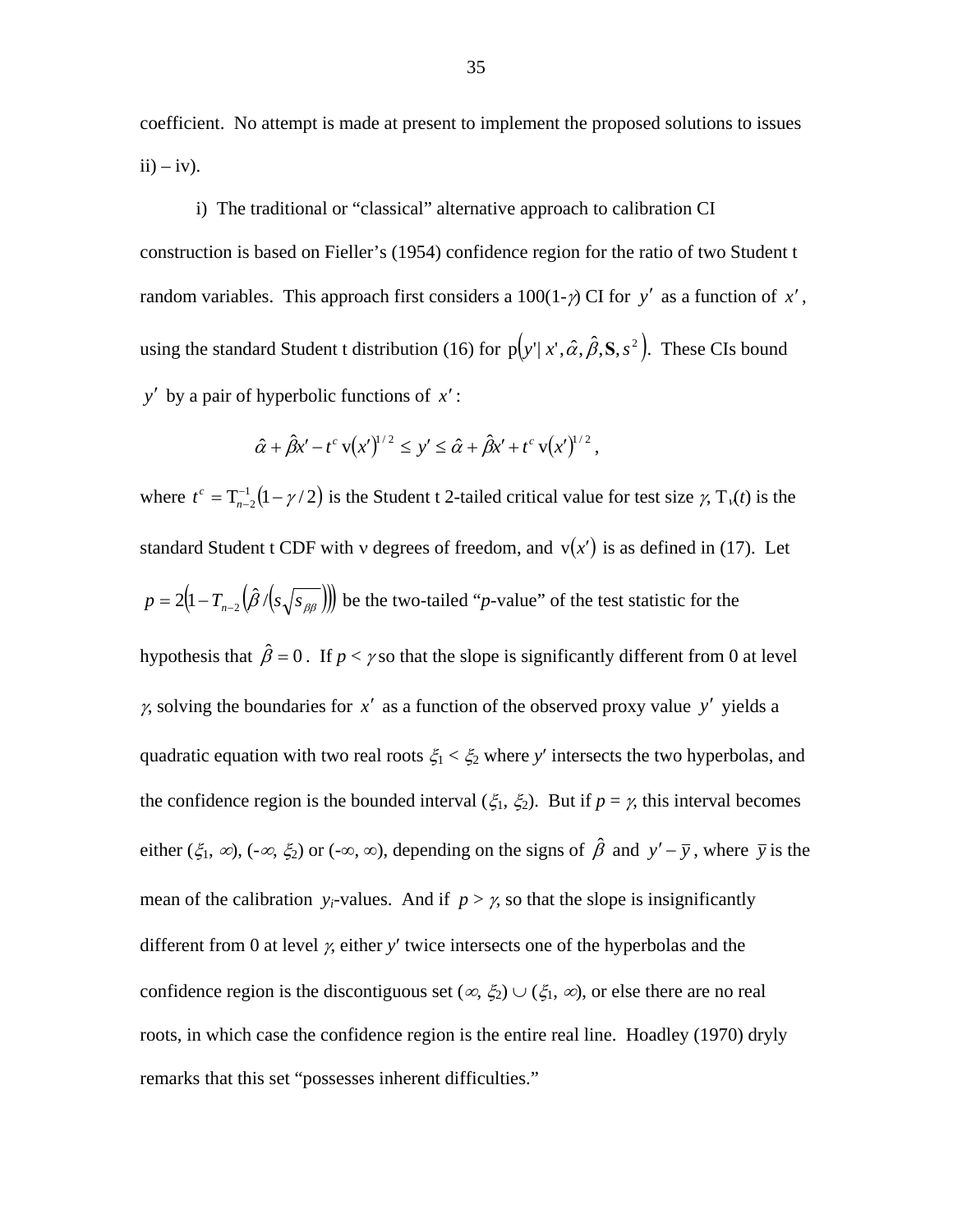Brown (1982) proposes that  $(\xi_1, \xi_2)$  is a "respectable interval provided the t-test of the hypothesis  $\beta = 0$  is rejected." Indeed, if say  $\hat{\beta} > 0$  and it were known *with perfect certainty* that  $\beta$  has the same sign, then for any  $x' < \xi_1$ , the probability that y' could have been as high as its observed value would be less than or equal to  $\gamma/2$ , while for any  $x' > \xi_2$ , the probability that y' could have been as low as its observed value would also be less than or equal to  $\gamma/2$ . The hitch, however, is that there in fact is always probability  $p/2$  that  $\beta$  and  $\hat{\beta}$  have *opposite* signs.

The Bayesian approach, on the other hand, takes full account of the possibility that  $\beta$  and  $\hat{\beta}$  might have opposite signs, and never gives unbounded CIs, let alone discontiguous confidence regions. When  $p > \gamma$ , as in the LCZ6 example above, the Bayesian CI is simply somewhat wider than it otherwise would be, as is only natural.

Fig. 17 compares the posterior and Fieller 50% CIs for our LCZ calibration. Since for LCZ6,  $p = .079 \ll .50$ , the Fieller 50% region is an interval and the two are very similar. For the final decade, based on LCZ4,  $p = .0008$ , so that the similarity is even closer. In general, the classical CI is a good approximation to the Bayesian CI when *p* << *γ*, so that there is only negligible chance, relative to *γ*, that  $\beta$  and  $\hat{\beta}$  can have opposite signs. Indeed, Hunter and Lamboy (1981) themselves actually advocate it as an approximation.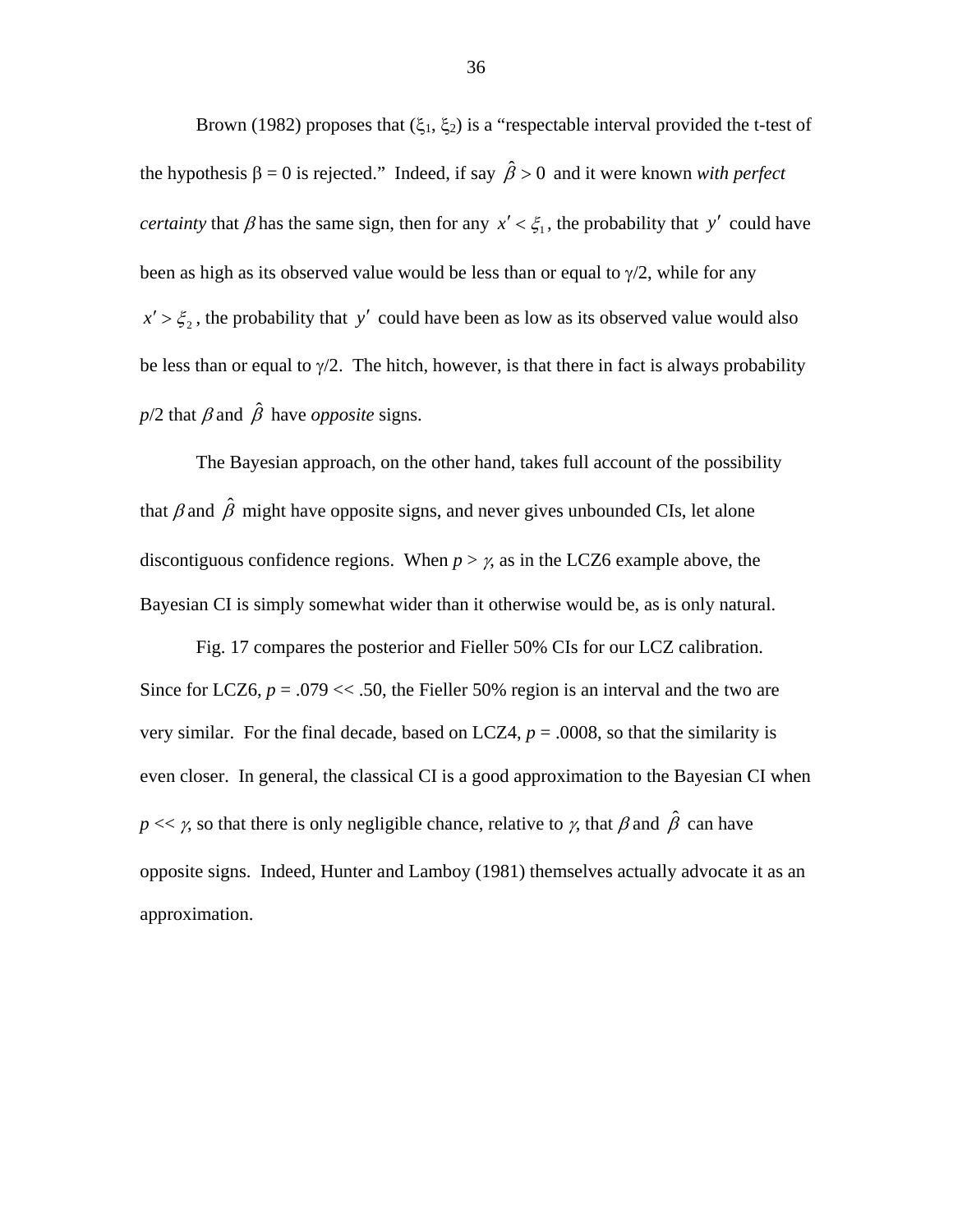

**Fig. 17.**  Comparison of posterior (lines) and Fieller (shaded) 50% confidence intervals.

However, when the slope is only marginally significant, or even insignificant, relative to the desired  $\gamma$ , as is often the case in paleoclimate contexts, the exact Bayesian interval is to be preferred. Fig. 18 compares the posterior and Fieller 95% confidence regions for our LCZ calibration. Since for LCZ6, we now have  $p = .079 > \gamma = .05$ , the Fieller region is unreasonably either the entire real line or else a pair of semiinfinite intervals. For the final decade, however,  $p = .0008 \ll .05$ , so that the Fieller 95% region becomes an interval, and is a good approximation to the posterior interval.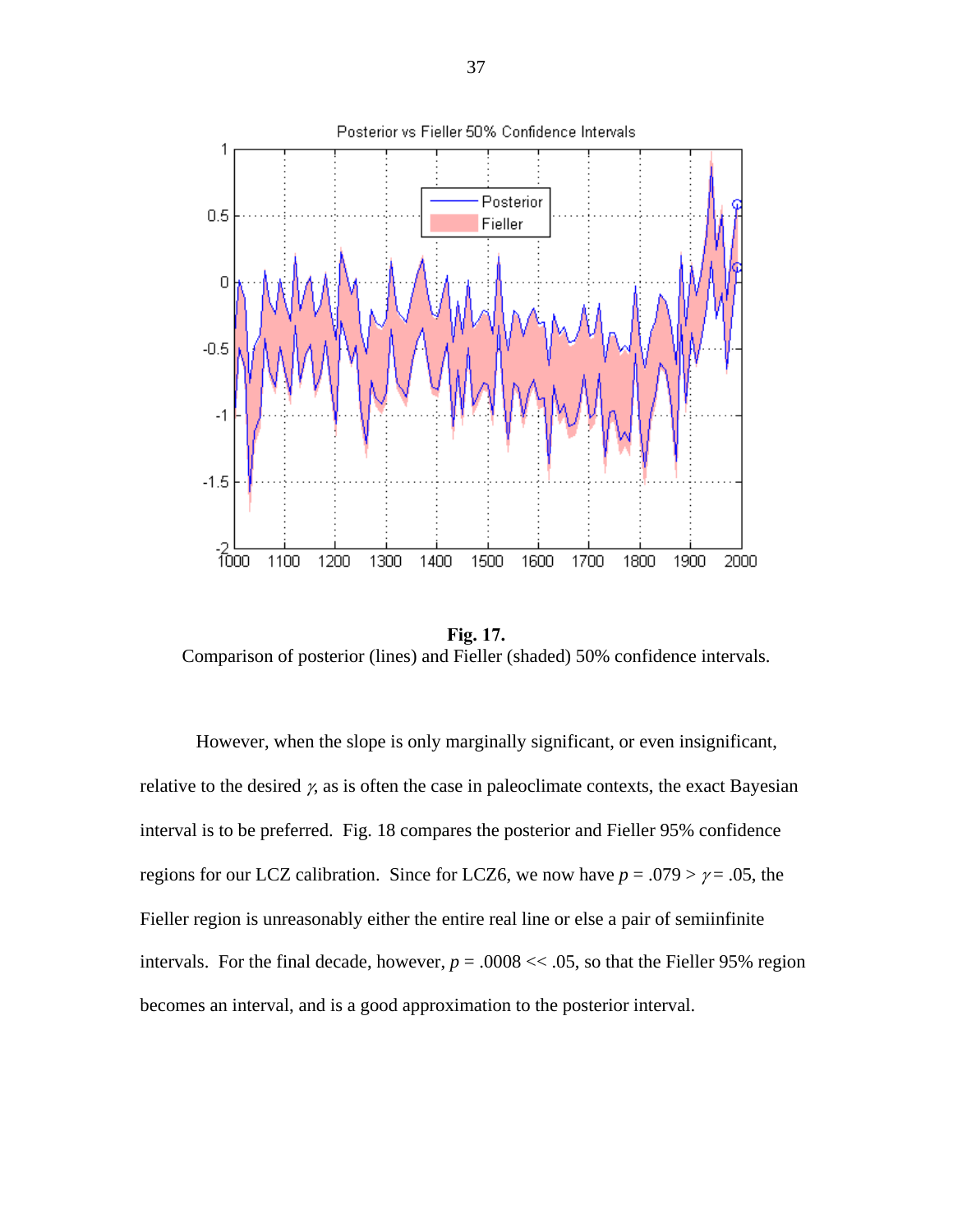



Comparison of posterior (lines) and Fieller (shaded) 95% confidence regions.

ii) When several proxies are available, and there is an *a priori* expectation that they will have the same quantitative relationship to the state variable net of a location shift, their average may simply be univariately calibrated to the state variable. However, when, as in the case of the Thompson *et al.* (2003) ice core data, the individual proxies respond unequally to the state variable, and sometimes not at all, a multiproxy approach should be more efficient than arbitrarily averaging either the raw proxies themselves, or their Z-scores as in Thompson *et al.* (2003, 2006) and Kaufman *et al.* (2009). Of course, one may not simply disregard the insignificant proxies, or those that give the "wrong"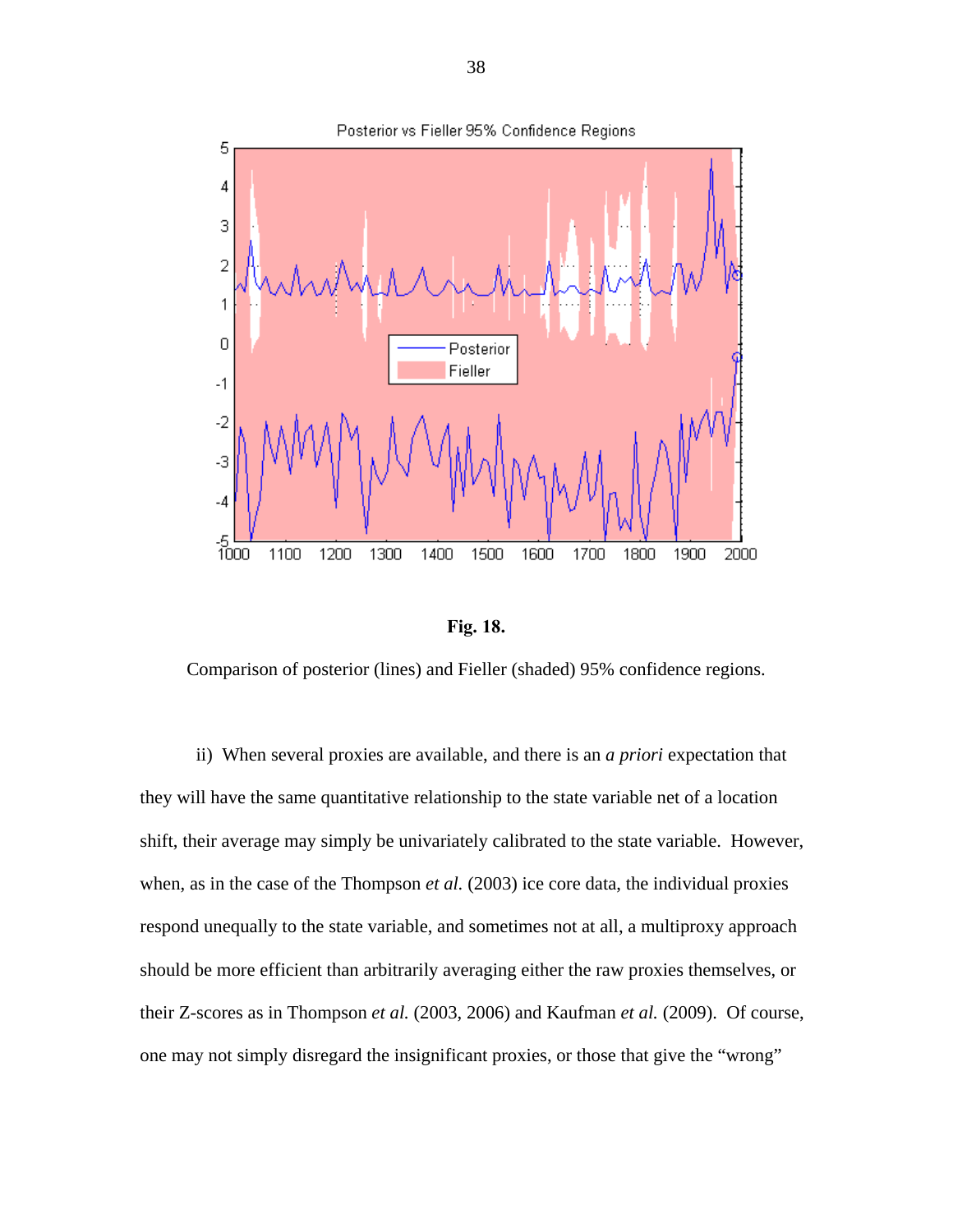sign slope, for then there will be selection bias that will invalidate conventional significance tests.

Suppose there are  $q$  proxies, with  $y_{ij}$  being the  $i$ -th calibration-period observation on the *j*-th proxy, and  $y'_j$  being the reconstruction-period observation on the *j*-th proxy. Assume first that

$$
y_{ij} = \alpha_j + \beta_j x_i + \varepsilon_{ij},\tag{20}
$$

where  $\varepsilon_{ij} \sim N(0, \sigma_i^2)$  and are independent across proxies. Let  $\mathbf{y}_j = (y_{1j},..., y_{nj})^T$  and  $\mathbf{x} = (x_1, \dots, x_n)^\text{T}$ , so that  $\hat{\alpha}_j$ ,  $\hat{\beta}_j$ , and  $s_j^2 = \hat{\sigma}_j^2$  are implicit in  $\mathbf{y}_j$  and  $\mathbf{x}$ , and  $p(x' | y'_j, \mathbf{x}, \mathbf{y}_j)$ may be computed under a diffuse prior as in Section 2 of the text . Then under a diffuse prior for *x*′ ,

$$
p(x' \mid y'_1, \dots, y'_q, x, y_1, \dots, y_q) \propto \prod_{j=1}^q p(x' \mid y'_j, x, y_j).
$$
 (21)

If the regression errors are *not* independent across proxies, as preliminary calculations show to be the case with the Thompson *et al.* ice core data, then (21) is invalid. However, if we have  $q \leq n-2$  proxies, we may obtain errors that are uncorrelated across proxies, and therefore independent under our Gaussian assumption, by instead regressing each proxy  $j \ge 2$  on the state variable plus proxies  $1 \dots j$ -1 during the calibration period  $i = 1, \dots n$ , as follows:

$$
y_{ij} = \alpha_j + \beta_j x_i + \sum_{h=1}^{j-1} \gamma_{jh} y_{ih} + \varepsilon_{ij}.
$$

The calibration OLS estimates of these parameters are implicit in the partial calibration data  $y_1$  ...  $y_j$  and  $x$ . Using the reconstruction values of the proxies, define the orthogonal innovation of proxy j and its estimate by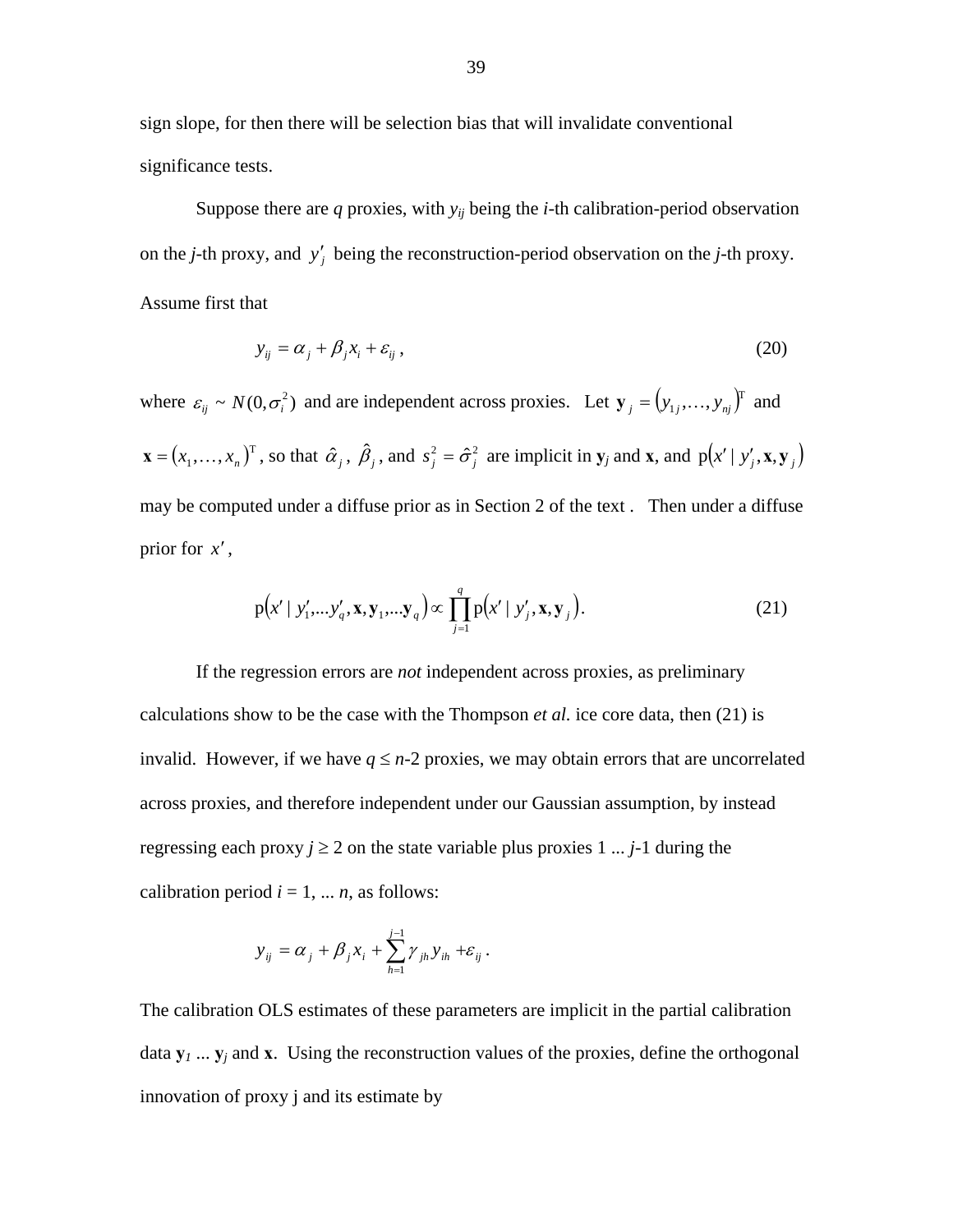$$
y_j^* = y_j' - \sum_{h=1}^{j-1} \gamma_{jh} y_h',
$$
  

$$
\hat{y}_j^* = y_j' - \sum_{h=1}^{j-1} \hat{\gamma}_{jh} y_h'
$$

for  $j \ge 2$  and  $y_1^* = \hat{y}_1^* = y_1$ . Then 1  $y_1^* = \hat{y}_1^* = y_1$ . Then  $p(x' | \hat{y}_j^*, \mathbf{x}, \mathbf{y}_1, \dots, \mathbf{y}_j)$  may be computed as in (11), simply by adding the appropriate terms to  $(6) - (10)$ . Equation (21) above then generalizes to

$$
p(x' \mid y'_1, \ldots, y'_q, x, y_1, \ldots, y_q) \propto \prod_{j=1}^q p(x' \mid \hat{y}_j^*, x, y_1, \ldots, y_j).
$$
 (22)

Equation (21) or (22) may be evaluated numerically either by calculating the R2T densities directly as in Hunter and Lamboy (1981) or by finite differences from the CDF, and then numerically integrating the product of posterior densities to normalize and obtain CIs. A transformation such as Student t with 2*q*-1 degrees of freedom may be useful in order to capture the entire tails.

 When the proxies are significantly correlated with the state variable even after conditioning on the preceding proxies, and if they tell a consistent story about the reconstruction state variable, the multiproxy posterior distribution (22) will tend to be much tighter about its mode than the single-proxy reconstructions would be. But when the proxies are significant yet tell an *in*consistent story about *x*′ , the multiproxy posterior density will tend to be more spread out, or even multimodal. CIs computed from this distribution will then tend to be wide enough to include all, or at least most, of the individual modes.

 As long as all the proxies have the same coverage across observations, the order in which they are arranged should make no difference for the multiproxy posterior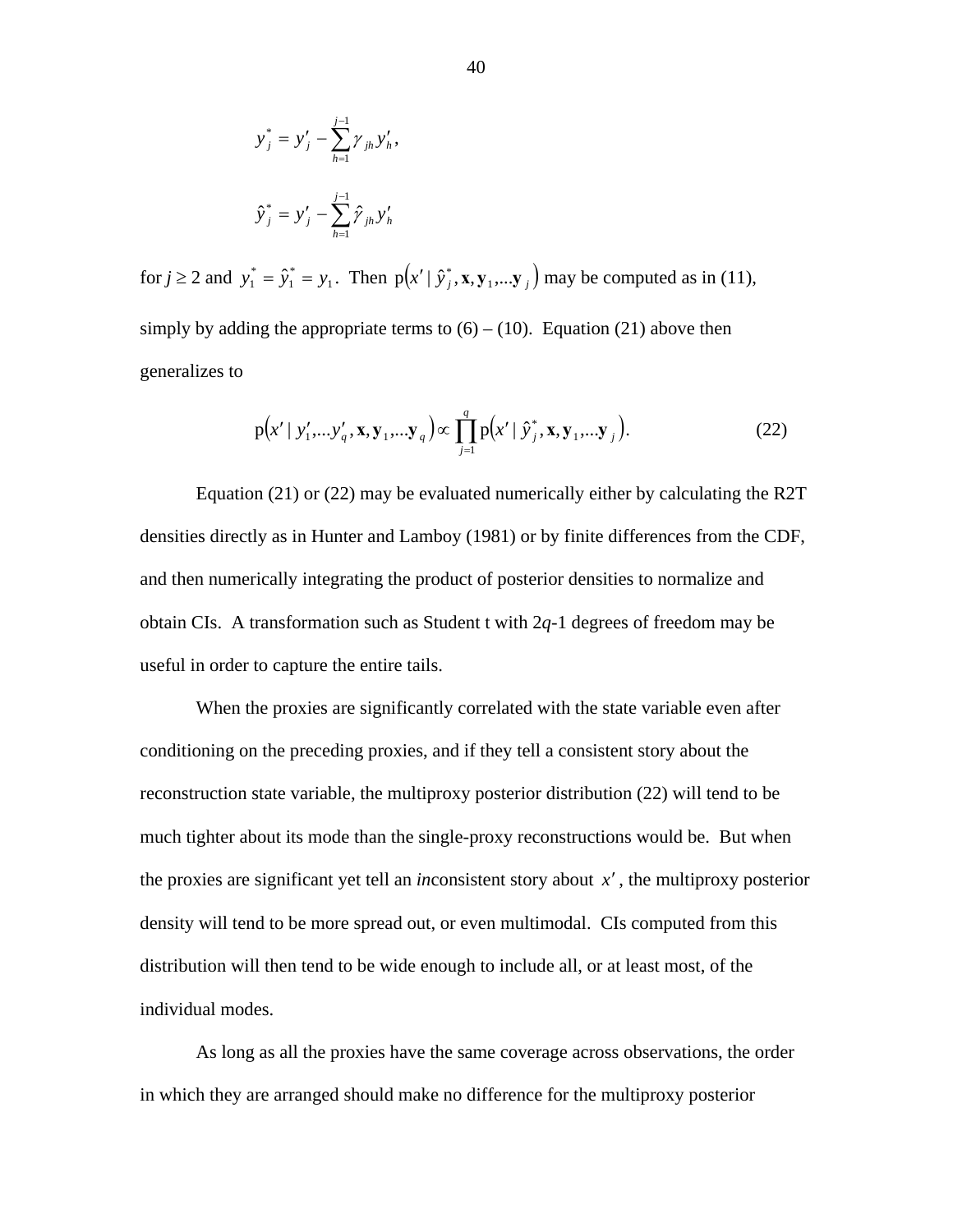distribution. However, if they have different coverage, as is the case for the calibration period with two of the Thompson *et al.* (2003) proxies, and as is the case during the 2000-year reconstruction period for several of the proxies in Thompson *et al.* (2006), it is important to arrange them in decreasing order of coverage, so that all the required conditioning proxies are available at each step. If a proxy has more coverage in the reconstruction period than the others but less in the calibration period, or vice versa, it may unfortunately be necessary to give up some data points.

 In the multiproxy case, the point estimate of *x*′ may be taken as the posterior median, since if the proxies are inconsistent there may be multiple posterior modes. The GLS estimator suggested by Brown (1982: eq. 2.16), which generalizes the single-proxy classical estimator in equation (4), is far simpler to compute. However, it may be problematic because it is essentially a weighted average of single proxy estimates, each of which has Cauchy-like heavy tails with undefined mean. The Law of Large Numbers therefore does not ensure that the distribution of the average will be more compact than the distributions of the contributing values.

When the proxies do not have independent simple regression errors and  $q \ge n-1$ , as is for example the case with the Kaufman *et al.* (2009) data, (22) becomes invalid, since eventually zero and even negative degrees of freedom will be encountered. In this case, it may be appropriate to reduce the dimensionality of the proxy data set by careful use of Principal Components Analysis (Preisendorfer 1988, Mann *et al*. 1999, McIntyre and McKitrick 2005). Such an approach may also be preferred even when *q* < *n*-2, if *n*/*q* is not large.

41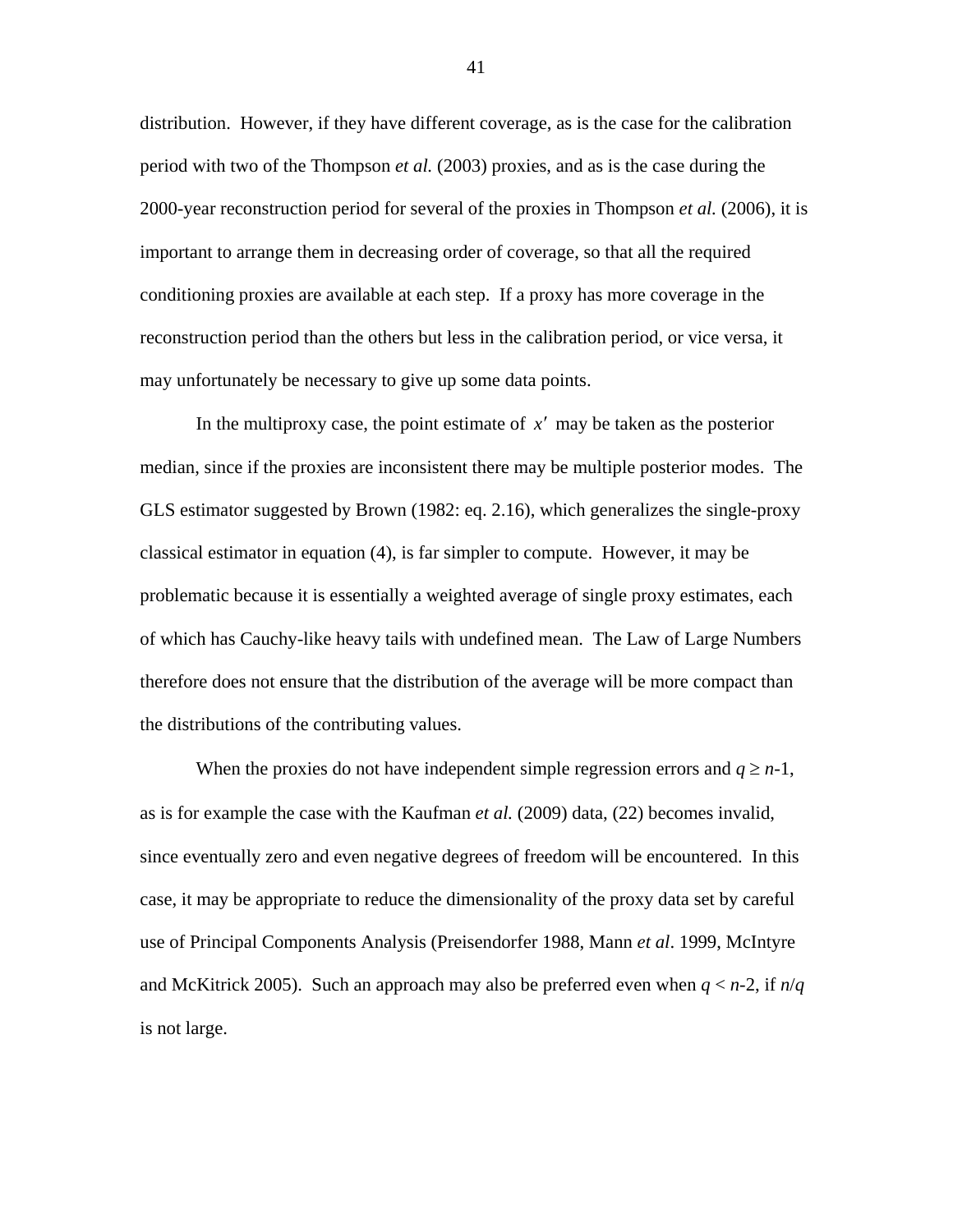iii). Section II above treats the problem of inferring a single reconstruction value for an observation that has no sequential relationship to the calibration data. In a time series or other sequential context, however, there may be valuable information from what is known or has been inferred about the adjacent observations.

In particular, let us suppose that the calibration state observations  $x_t$ , now with a subscript  $t = 1, \ldots n$  to indicate time, follow a random walk so that

$$
x_{t} = x_{t-1} + \eta_{t}, \tag{23}
$$

where  $\eta_t \sim$  iid N(0,  $\tau^2$ ) and are independent of the regression errors. The random walk "signal" variance may be estimated from the calibration data by

$$
\hat{\tau}^2 = \sum_{t=2}^n (x_t - x_{t-1})^2 / (n-1)
$$
  
~ 
$$
\approx \tau^2 \chi_{n-1}^2 / (n-1).
$$

Suppose we have a time series of calibration proxy values  $y_t$ ,  $t = 1, \ldots n$ , as well as an adjoining time series of reconstruction proxy values  $y'_t$ ,  $t = 1, ... T$ , with  $y'_{t+1} = y_1$ etc., as is ordinarily the case in paleoclimate temperature reconstructions. We wish to infer the *T* state values  $x'$ ,  $t = 1, \ldots T$ , which also follow the random walk (23), with  $x'_{T+1} = x_1$  etc. Let **x'** and **y'** represent the corresponding vectors of reconstruction values.

The random walk implies that the distribution of the state variable *k* periods before  $x_1$  or k periods after  $x_n$ , conditional on the calibration data, has a normal distribution with mean  $x_1$  or  $x_n$  and variance  $k\tau^2$ , and that the unconditional distribution has infinite variance. It therefore motivates the improper diffuse prior assumption of Section II for an isolated reconstruction date that is so far from the calibration data that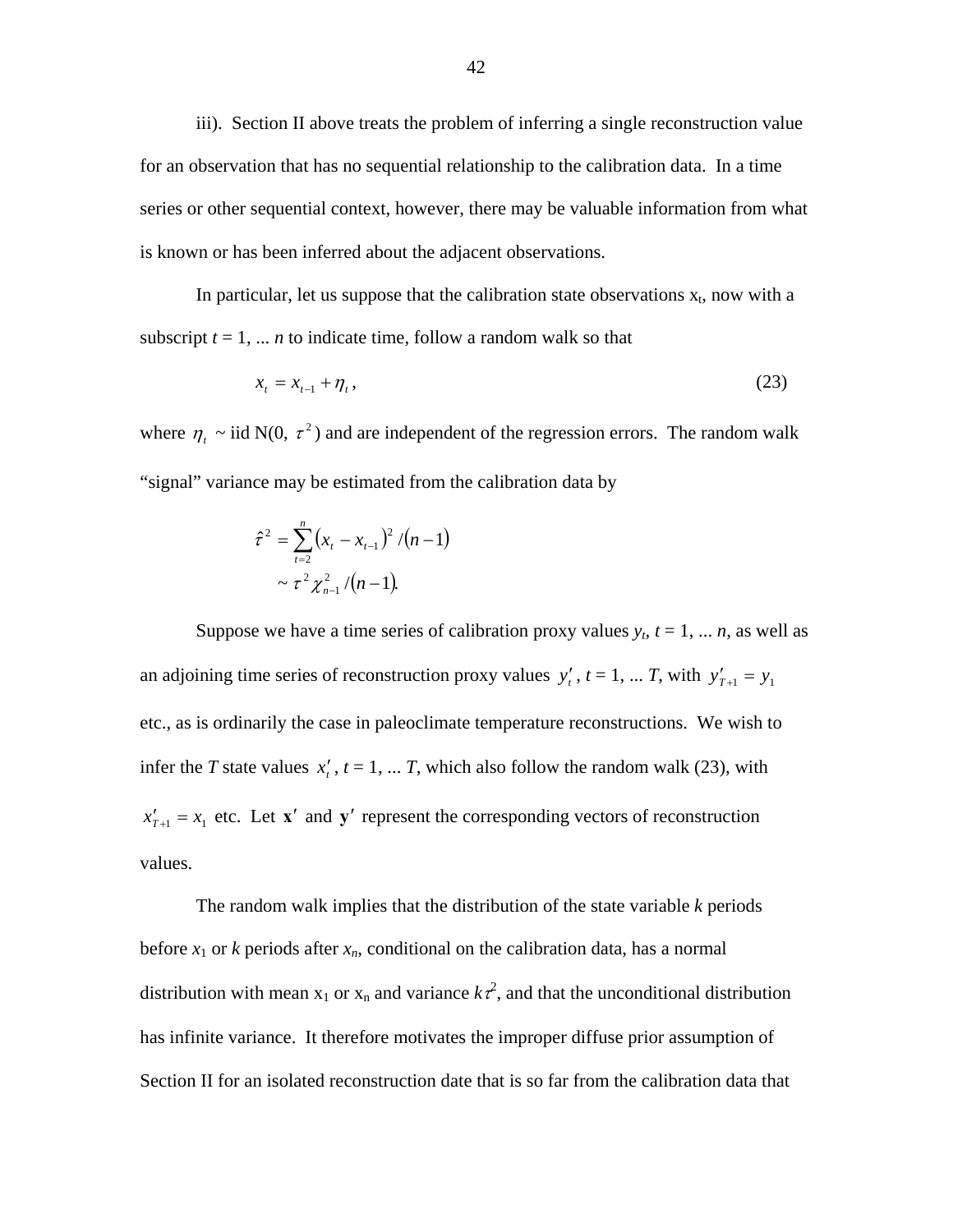the calibration values become uninformative. However, when the reconstruction date is either close to the calibration data or surrounded by other reconstruction dates, conditioning on this information can greatly improve the precision of the reconstruction.

 Conditional on the true parameter values, the reconstruction proxy values, and the calibration state vector, the posterior distributions of the  $x'$  are Gaussian, with means and variances determined by a simple Kalman smoother (e.g. Harvey 1989, McCulloch 2005). This meshes the information in a forward Kalman filter that starts at *t* = 1 with a diffuse prior as in Section II, with the information in a reverse Kalman filter that starts at  $t = T$  with a prior that is governed by  $x_1$ , and works backwards. Then the true parameters may be integrated out to find the distributions of the  $x'$  conditional on the parameter estimates.

 To simplify the notation, the following development of the Kalman filter and smoother is implicitly conditional on the true parameter values  $\alpha$ ,  $\beta$ ,  $\sigma^2$ , and  $\tau^2$ , until otherwise indicated.

The forward Kalman filter is initialized with a diffuse prior as in section II, so that as in (7),

$$
p(x'_1 | y'_1) \sim N((y'_1 - \alpha) / \beta, \sigma^2 / \beta^2)
$$
  
=  $N(c_1 + d_1 \alpha, v_1)$ ,

with

$$
c_1 = y'_1/\beta
$$
,  $d_1 = -1/\beta$ ,  $v_1 = \sigma^2/\beta^2$ .

Now suppose that for any  $t = 2, \ldots T$ , the mean of filter density for  $t-1$  is likewise affine in <sup>α</sup>:

$$
p(x'_{t-1} | y'_{1}, \ldots, y'_{t-1}) \sim N(c_{t-1} + d_{t-1}\alpha, v_{t-1}).
$$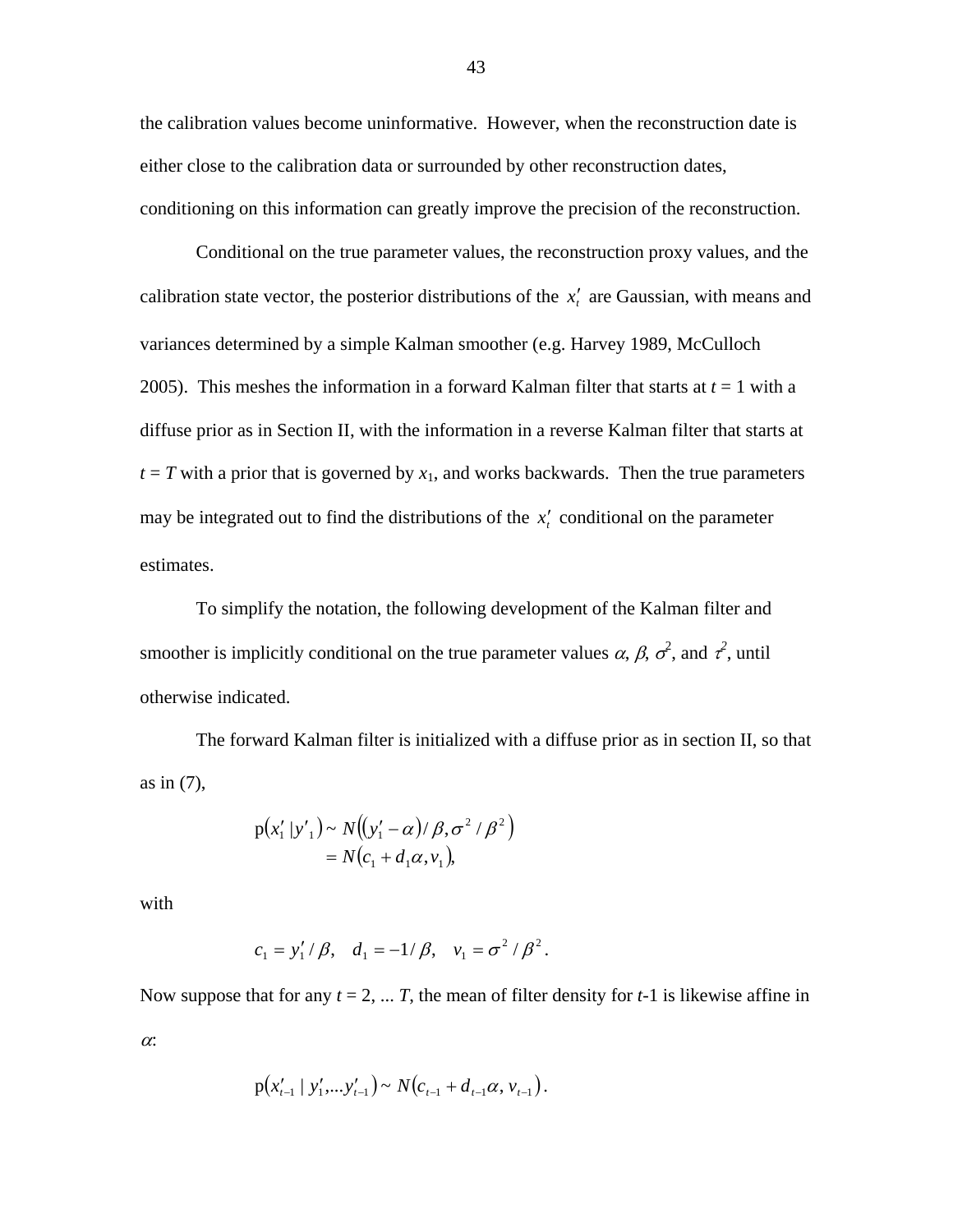Then (23) implies that the predictive density for time t is

$$
p(x'_{t} | y'_{1},...y'_{t-1}) \sim N(c_{t-1} + d_{t-1}\alpha, v_{t-1} + \tau^{2}).
$$

Bayes' Rule then implies that the filter density for  $t$  itself is also affine in  $\alpha$ :

$$
p(x'_{t} | y'_{1},...,y'_{t}) \propto p(y'_{t} | x'_{t}, y'_{1},...,y'_{t-1}) p(x'_{t} | y'_{1},...,y'_{t-1})
$$
  
=  $p(y'_{t} | x'_{t}) p(x'_{t} | y'_{1},...,y'_{t-1})$   
 $\sim N((y'_{t} - \alpha) / \beta, \sigma^{2} / \beta^{2}) N(c_{t-1} + d_{t-1}\alpha, v_{t-1} + \tau^{2})$   
 $\sim N(c_{t} + d_{t}\alpha, v_{t}),$ 

with

$$
v_{t} = (\beta^{2} / \sigma^{2} + (v_{t-1} + \tau^{2})^{-1})^{-1}
$$
  
\n
$$
g_{t} = (\beta^{2} / \sigma^{2})v_{t},
$$
  
\n
$$
c_{t} = g_{t}(y_{t} / \beta) + (1 - g_{t})c_{t-1},
$$
  
\n
$$
d_{t} = g_{t}(-1/\beta) + (1 - g_{t})d_{t-1}.
$$

The reverse Kalman filter works by backward induction, beginning with time T,

using a prior based on the observed value of  $x_1 = x'_{T+1}$  and (23):

$$
p(x'_T | x) = p(x'_T | x_1) \sim N(x_1, \tau^2)
$$

Bayes' Rule then implies that the reverse filter for  $t = T$  is again affine in  $\alpha$ :

$$
p(x'_T | y'_T, \mathbf{x}) \propto p(y'_T | x'_T, \mathbf{x})p(x'_T | \mathbf{x})
$$
  
\n
$$
= p(y'_T | x'_T)p(x'_T | \mathbf{x})
$$
  
\n
$$
\sim N((y'_T - \alpha)/\beta, \sigma^2/\beta^2)N(x_1, \tau^2)
$$
  
\n
$$
\sim N(c^*_T + d^*_T\alpha, v^*_T);
$$
  
\n
$$
v^*_T = (\beta^2/\sigma^2 + 1/\tau^2)^{-1},
$$
  
\n
$$
g^*_T = (\beta^2/\sigma^2)v^*_T
$$
  
\n
$$
c^*_T = g^*_T(y'_T/\beta) + (1 - g^*_T)x_1,
$$
  
\n
$$
d^*_T = g^*_T(-1/\beta).
$$

Reasoning analogous to that for the forward filter then implies that the reverse filter is likewise affine in  $\alpha$  for all t: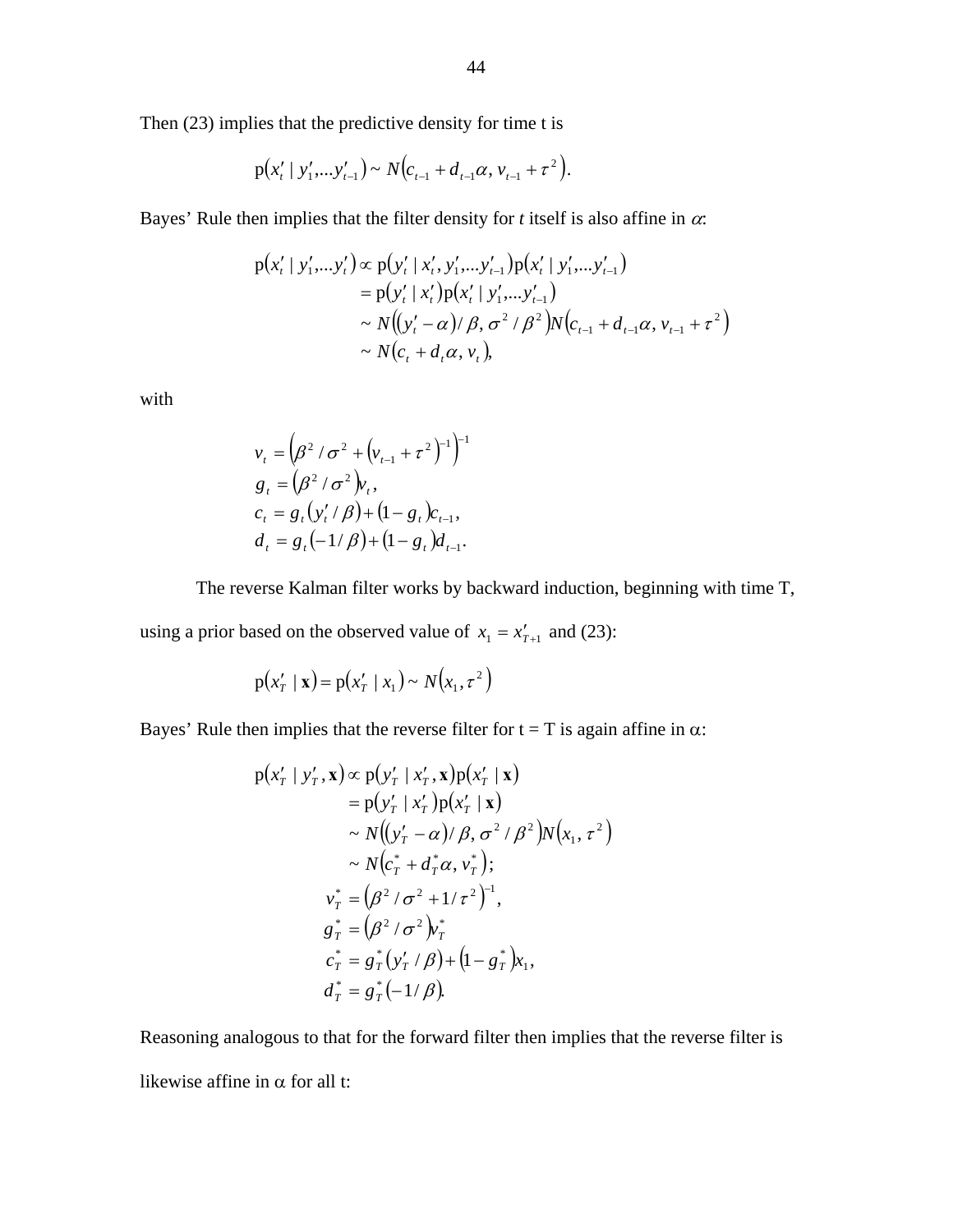$$
p(x'_{t} | y'_{t},...y'_{T}, \mathbf{x}) \sim N(c^{*}_{t} + d^{*}_{t} \alpha, v^{*}_{t});
$$
  
\n
$$
v^{*}_{t} = (\beta^{2} / \sigma^{2} + (v^{*}_{t+1} + \tau^{2})^{-1})^{-1}
$$
  
\n
$$
g^{*}_{t} = (\beta^{2} / \sigma^{2})v^{*}_{t},
$$
  
\n
$$
c^{*}_{t} = g^{*}_{t} (y'_{t} / \beta) + (1 - g^{*}_{t})c^{*}_{t+1},
$$
  
\n
$$
d^{*}_{t} = g^{*}_{t} (-1/\beta) + (1 - g^{*}_{t})d^{*}_{t+1}.
$$

Finally, merging together the independent information in  $p(x'_{t} | y'_{1},..., y'_{t})$  and

 $(x'_{t} | y'_{t+1}, \ldots, y'_{T}, \mathbf{x}) \sim N(c^*_{t+1} + d^*_{t+1} \alpha, v^*_{t+1} + \tau^2)$ \* 1 \*  $p(x'_{t} | y'_{t+1},...,y'_{T}, x) \sim N(c^{*}_{t+1} + d^{*}_{t+1}\alpha, v^{*}_{t+1} + \tau^{2})$  yields the Kalman smoother

$$
p(x'_{t} | y', x, \alpha, \beta, \sigma^{2}, \tau^{2}) \sim N(C_{t} + D_{t}\alpha, V_{t});
$$
  
\n
$$
V_{t} = (1/v_{t} + 1/(v_{t+1}^{*} + \tau^{2}))^{-1},
$$
  
\n
$$
G_{t} = V_{t}/v_{t},
$$
  
\n
$$
C_{t} = G_{t}c_{t} + (1 - G_{t})c_{t+1}^{*},
$$
  
\n
$$
D_{t} = G_{t}d_{t} + (1 - G_{t})d_{t+1}^{*}.
$$
\n(24)

Smoother point estimates  $\hat{x}'_t$  analogous to the classical pointwise estimator (4) may be found by evaluating the mean  $C_t + D_t\alpha$  using the parameter estimates in place of the parameters themselves.

 In order obtain valid confidence intervals, it remains to integrate out the unknown parameters. Unfortunately, this is no longer determined by the R2N distribution, even conditional on the two variances, since  $\beta$  now enters in a complicated way into  $C_t$ ,  $D_t$ , and *V<sub>t</sub>*. However, the dependence on the intercept  $\alpha$  is still simple, since it only appears in the affine expression for the mean. Equation (9) implies

$$
p\Big(\!\alpha \mid \beta, \hat{\alpha}, \hat{\beta}, S, \sigma^2, \tau^2\Big)\! \sim N\Big(\!\hat{\alpha} + \big(s_{\alpha\beta}\mid s_{\beta\beta}\big)\!\Big(\!\beta - \hat{\beta}\big)\Big(1-\rho_{\alpha\beta}\Big) \!\sigma^2 s_{\alpha\alpha}\Big)
$$

where  $\rho_{\alpha\beta} = s_{\alpha\beta} / (s_{\alpha\alpha} s_{\beta\beta})^{1/2}$ . Therefore<sup>[11](#page-46-0)</sup>

 $\overline{a}$ 

<span id="page-46-0"></span><sup>&</sup>lt;sup>11</sup> Note that the information set  $\{\alpha,\beta\}$  is equivalent to  $\{\alpha,\beta,\hat{\alpha},\hat{\beta}\}\)$ , since once we know both  $\alpha$  and  $\beta$ ,  $\hat{\alpha}$ and  $\hat{\beta}$  add no information. Therefore the information set  $\{\alpha, \beta\}$  may be taken to implicitly include  $\{\hat{\alpha}, \hat{\beta}\}\$ .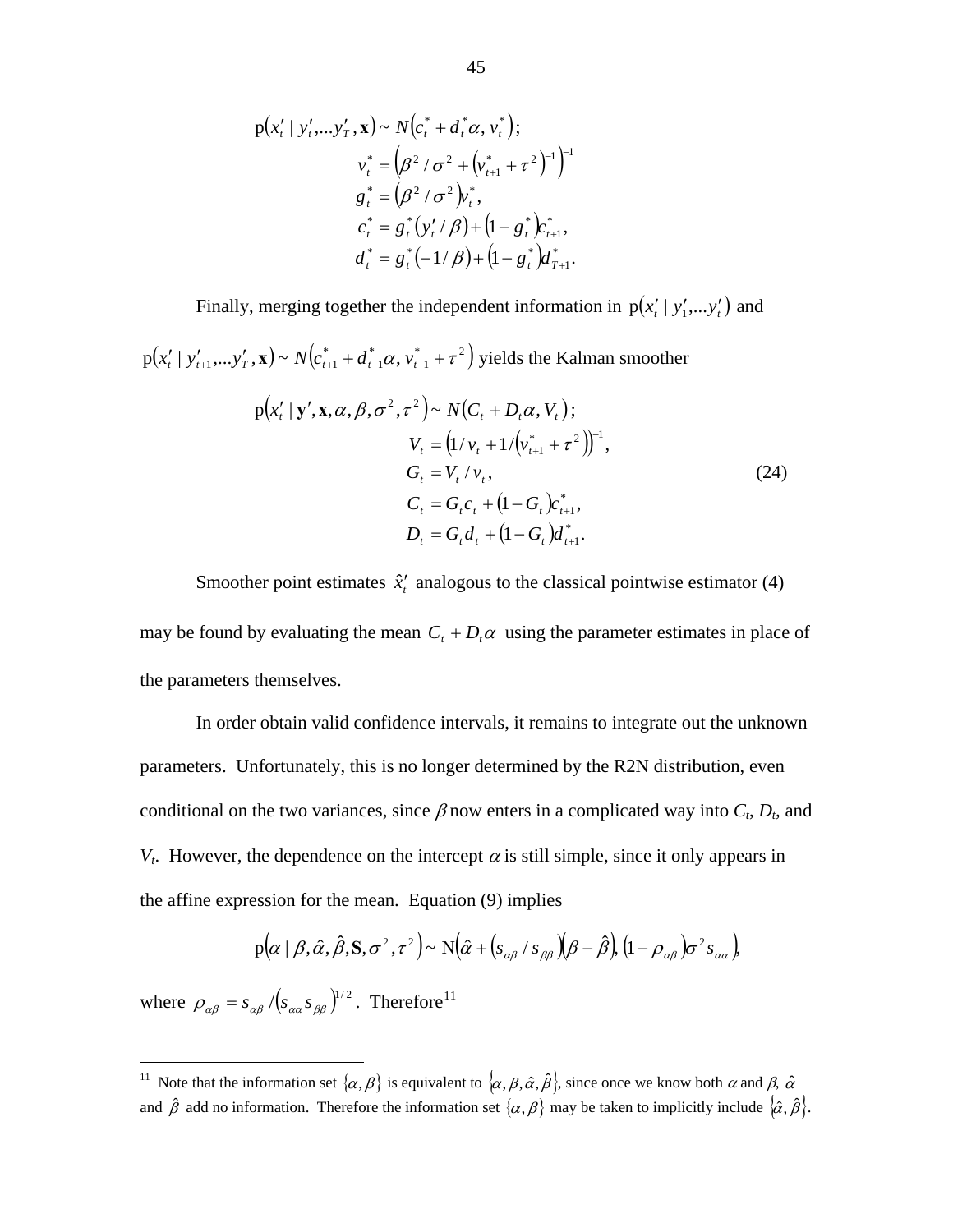$$
p(x'_{t} | y', \mathbf{x}, \hat{\alpha}, \beta, \hat{\beta}, \mathbf{S}, \sigma^{2}, \tau^{2}) \sim
$$
  
\n
$$
N(C_{t} + D_{t}(\hat{\alpha} + (s_{\alpha\beta} / s_{\beta\beta})(\beta - \hat{\beta})), V_{t} + D_{t}^{2}(1 - \rho_{\alpha\beta})\sigma^{2} s_{\alpha\alpha})
$$
\n(25)

The remaining three parameters,  $\beta$ ,  $\sigma^2$ , and  $\tau^2$ , must be integrated out numerically to obtain  $p(x_i' | y', x, \hat{\alpha}, \hat{\beta}, S, s^2, \hat{\tau}^2)$ , using

$$
p(\beta, \sigma^2, \tau^2 | \hat{\beta}, s_{\beta\beta}, s^2, \hat{\tau}^2) = p(\beta | \hat{\beta}, s_{\beta\beta}, \sigma^2) p(\sigma^2 | s^2) p(\tau^2 | \hat{\tau}^2)
$$

and a uniform prior on  $log(\tau^2)$ . These integrals may be performed using *ternary integration*, as described in Appendix II. Although this is a triple integral, it is probably adequate to use ternary integration with only a modest number of points over each parameter, *e.g.* m = 10 for β and m = 4 for the two variances, making a total of 160 combinations to evaluate. (In fact, the sequential structure of the state variable means that the proxy data contain some indirect information about  $\sigma^2$  and  $\tau^2$  that is not contained directly in  $s^2$  or  $\hat{\tau}^2$ . However, the gain from exploiting this indirect information is likely to be small.)

 The resulting sequential reconstruction will, by construction, equal the observed state data during the calibration period. In order to make this trivial relationship clear, the calibration portion should be plotted with a different color or symbol than the nontrivial portion. At the end of the reconstruction period, the reconstruction will be centered nearly on  $x_1$ , with a very tight distribution. Moving back into the reconstruction period, however, the point estimates will begin to look like a smoothed version of the pointwise reconstruction, with smooth CIs that gradually widen. However, because the information in adjacent proxy values is being taken into account, the CIs will never become as wide as those for the pointwise reconstruction. Simply smoothing the pointwise CIs is therefore not equivalent to computing a CI for the smoothed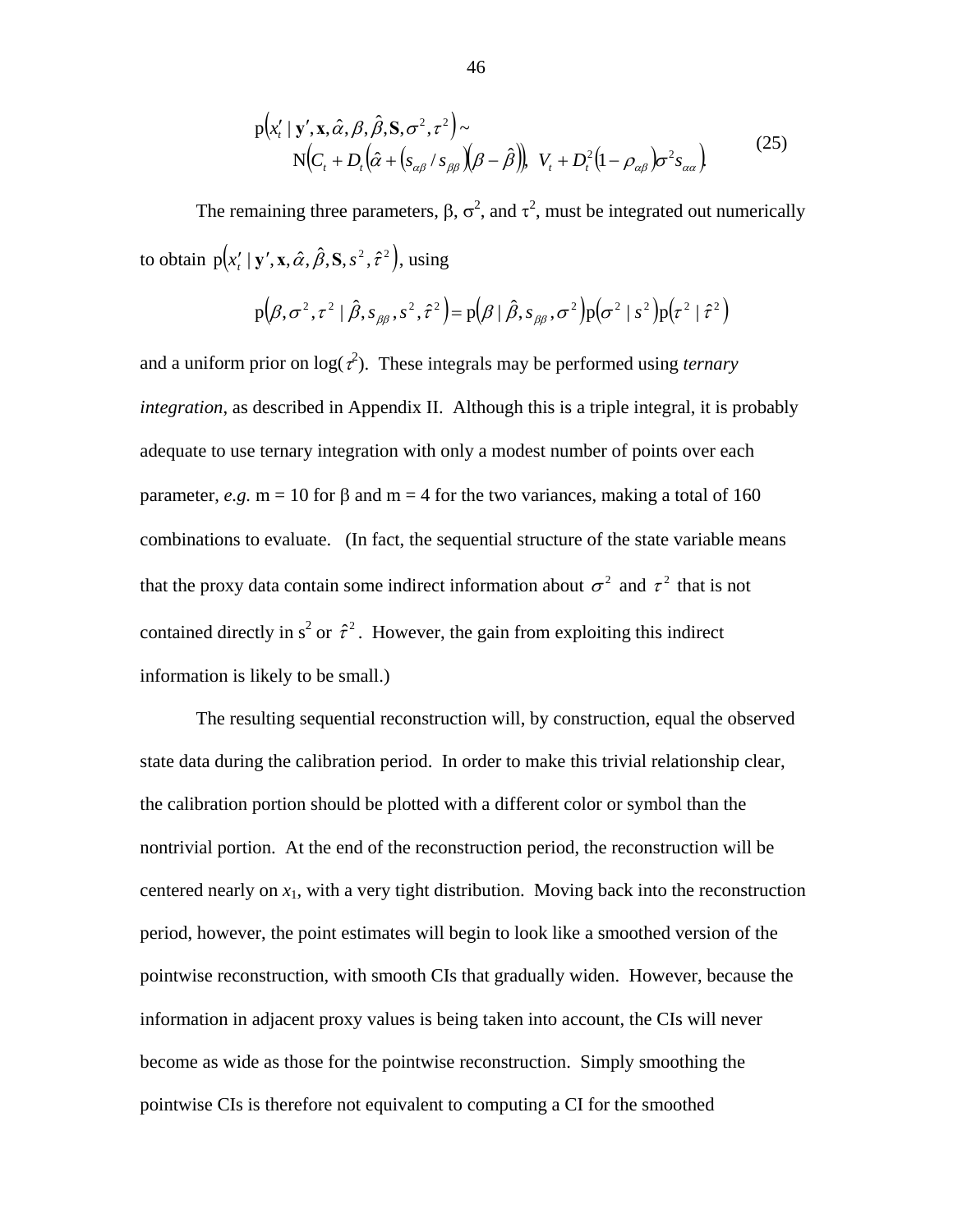reconstruction. Furthermore, since the Kalman smoother point estimate is already optimally smoothed according to the empirical signal/noise ratio, there is no need for any *ad hoc* further smoothing of the point estimate.

 In order to illustrate how informative the proxy data is by itself (conditional on the calibration regression but otherwise not using the calibration state values), the reconstruction may also be constructed using a diffuse prior for  $x'_{T+n}$  in the reverse filter. This will resemble a smoothed version of the pointwise reconstruction clear up to the end of the calibration period as in Figure 19 above, since the pointwise reconstruction takes no account of the time series relationship between the calibration values and the reconstruction values.

 Tingley and Huybers (TH 2009) propose a similar sequential Bayesian estimator, with the addition features of being multiproxy and spatially disaggregated, as well as explicitly treating the instrumental data as containing measurement error. However, TH assume that the state variable follows a potentially stationary AR(1) process with unknown AR parameter. Although this model nests the random walk (23), its likelihood is 0 when the AR process has a unit root, so that it will only give posterior density to stationary values, with the result that the reconstruction will be unnecessarily tied to the mean of the calibration state variables.

 Also, rather than exploiting the Kalman filter/smoother to integrate out the state variables and one of the hyperparameters as in (25) above, thereby leaving only three hyperparameters to integrate out deterministically, TH perform the entire normalizing integration randomly using a Gibbs sampler. There are some problems for which Monte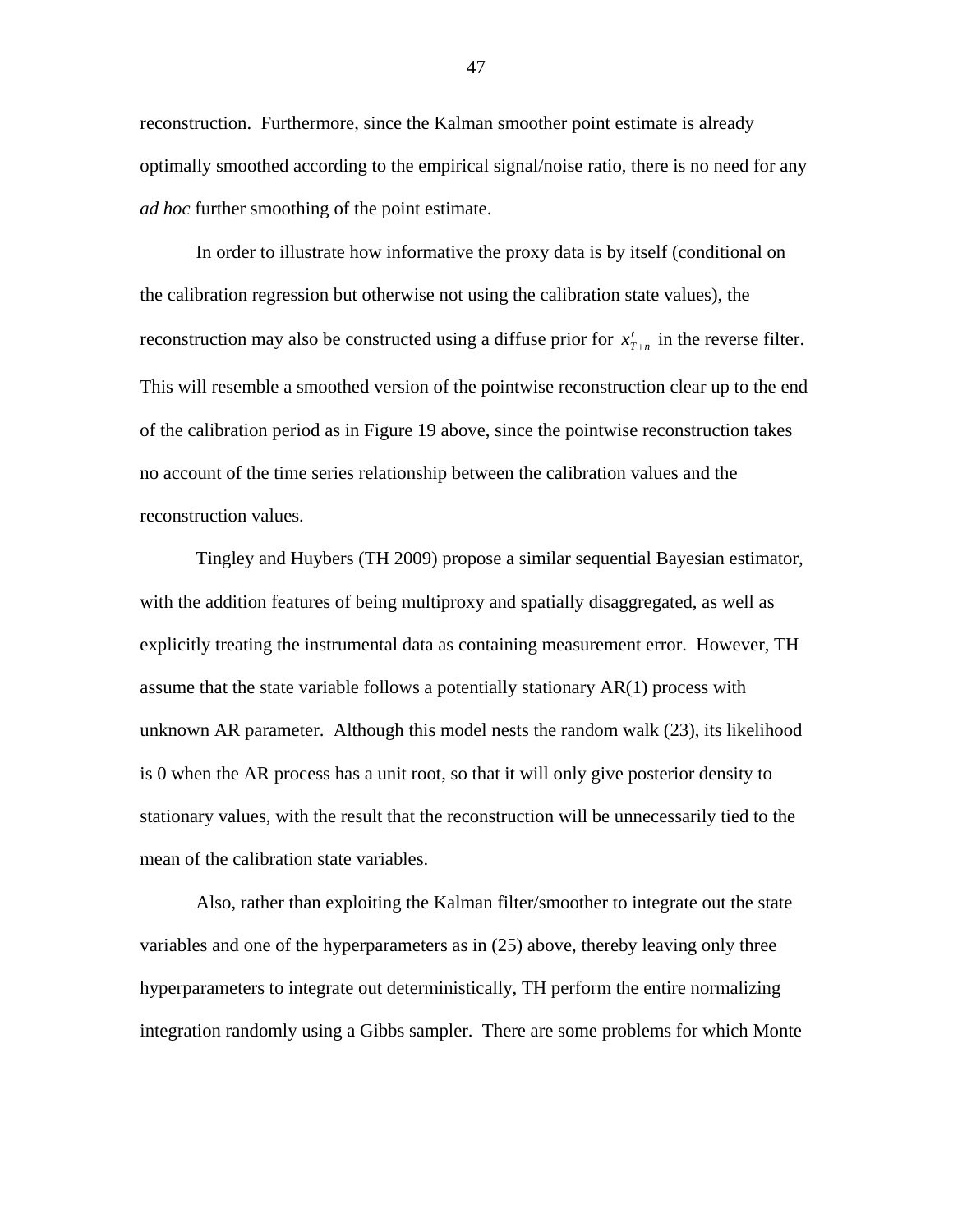Carlo integration is the only practical solution, but it would only add unnecessary sampling error to the calculation the simple cases discussed here.

 iv. If the slope coefficient is known *a priori* to be nonnegative, (7) and (11) in the pointwise single-proxy case of Section II may simply be evaluated with the restricted R2N formula (27) or restricted R2T formula (29) in Appendix I in place of the unrestricted formula (26) or (28). The pointwise multiproxy case of Section V.ii above is similar.

In the single proxy sequential case of section V.iii,  $\beta$  must already be integrated out numerically in (25), so that all that is necessary, when the slope is assumed to be nonnegative, is to replace its Gaussian distribution (conditional on  $\sigma^2$ ) with the conditional counterpart.

*Data and Matlab programs for this project are online via [http://www.econ.ohio](http://www.econ.ohio-state.edu/jhm/AGW/Thompson6/)[state.edu/jhm/AGW/Thompson6/](http://www.econ.ohio-state.edu/jhm/AGW/Thompson6/)*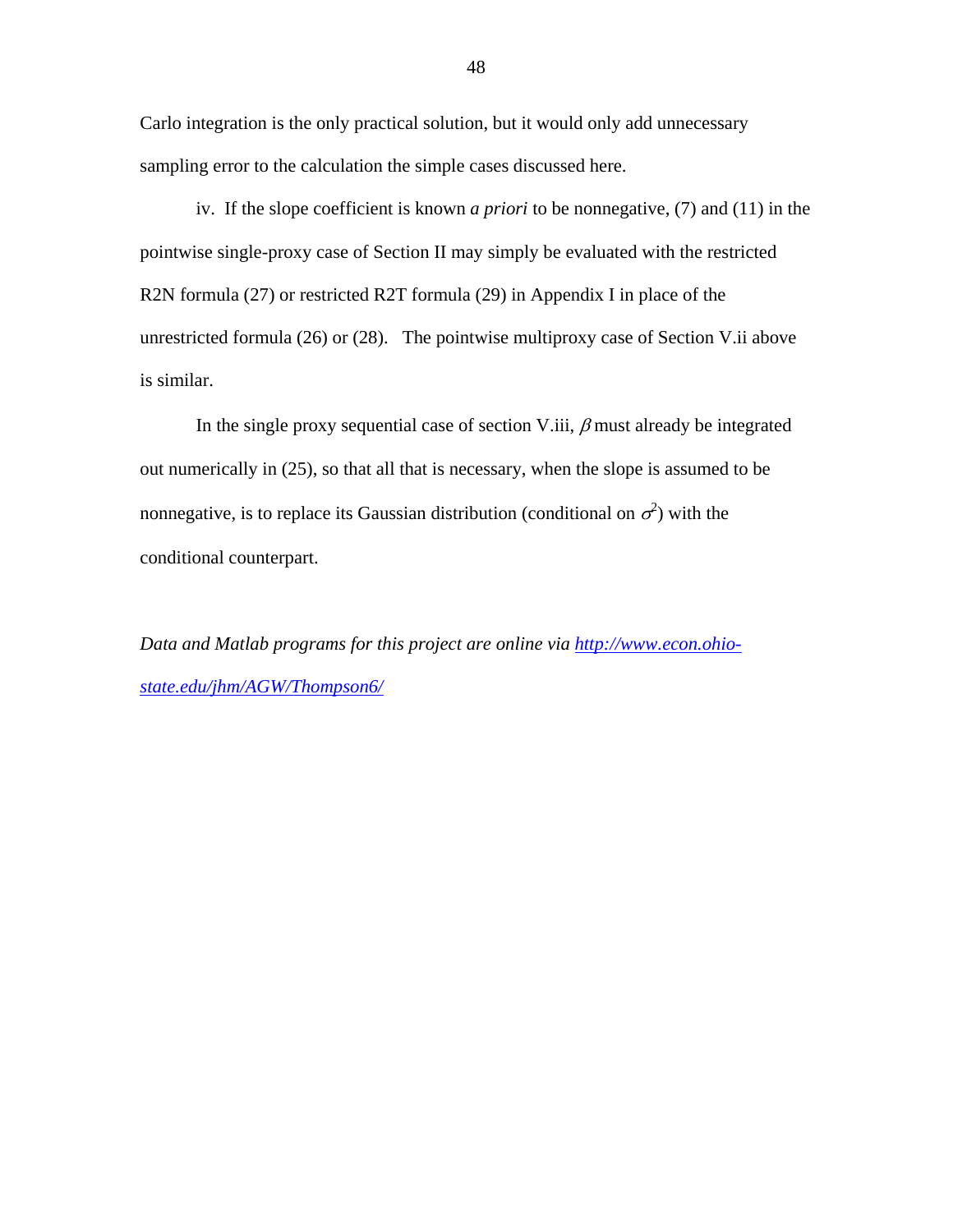#### **APPENDIX I**

## **The Distribution of the Ratio of Two Normal or Student t Random Variables**

 The distribution of the ratio of two correlated normal random variables was developed by Fieller (1932) but is re-developed here just for fun (and somewhat more simply). The formula is easily extended to the ratio of two Student t random variables.

Let  $X = Y/Z$ , where *Y* and *Z* have the bivariate normal distribution

$$
(Y,Z) \sim N((\mu_Y, \mu_Z), \Sigma_{YZ}), \qquad \Sigma_{YZ} = \begin{pmatrix} \sigma_{YY} & \sigma_{YZ} \\ \sigma_{YZ} & \sigma_{ZZ} \end{pmatrix}.
$$

For any real *x*, define

$$
W = xZ - Y
$$

so that

$$
\mu_{w} = x\mu_{z} - \mu_{Y}
$$
  
\n
$$
\sigma_{wz} = x\sigma_{zz} - \sigma_{YZ}
$$
  
\n
$$
\sigma_{ww} = x^{2}\sigma_{zz} + \sigma_{YY} - 2x\sigma_{YZ}
$$

Then the CDF of X is

$$
F(x) = P(X < x)
$$
  
= P(Y < xZ, Z > 0) + P(Y > xZ, Z < 0)  
= P(W > 0, Z > 0) + P(W < 0, Z < 0)  
= \Phi((0,0), -(\mu\_w, \mu\_z), \Sigma\_{wz})) + \Phi((0,0), (\mu\_w, \mu\_z), \Sigma\_{wz})), (26)

where  $\Phi((x, y), (\mu_X, \mu_Y), \Sigma_{XY})$  is the bivariate normal CDF with general mean vector and covariance matrix. Matlab function *mvncdf*, based on Genz(2004), accommodates nonzero means and non-unit variances, so that it may be applied directly to (26), without a location-scale transformation.

 Hinckley (1969) provides the formula for the density, but this is not required for the present problem of computing confidence intervals.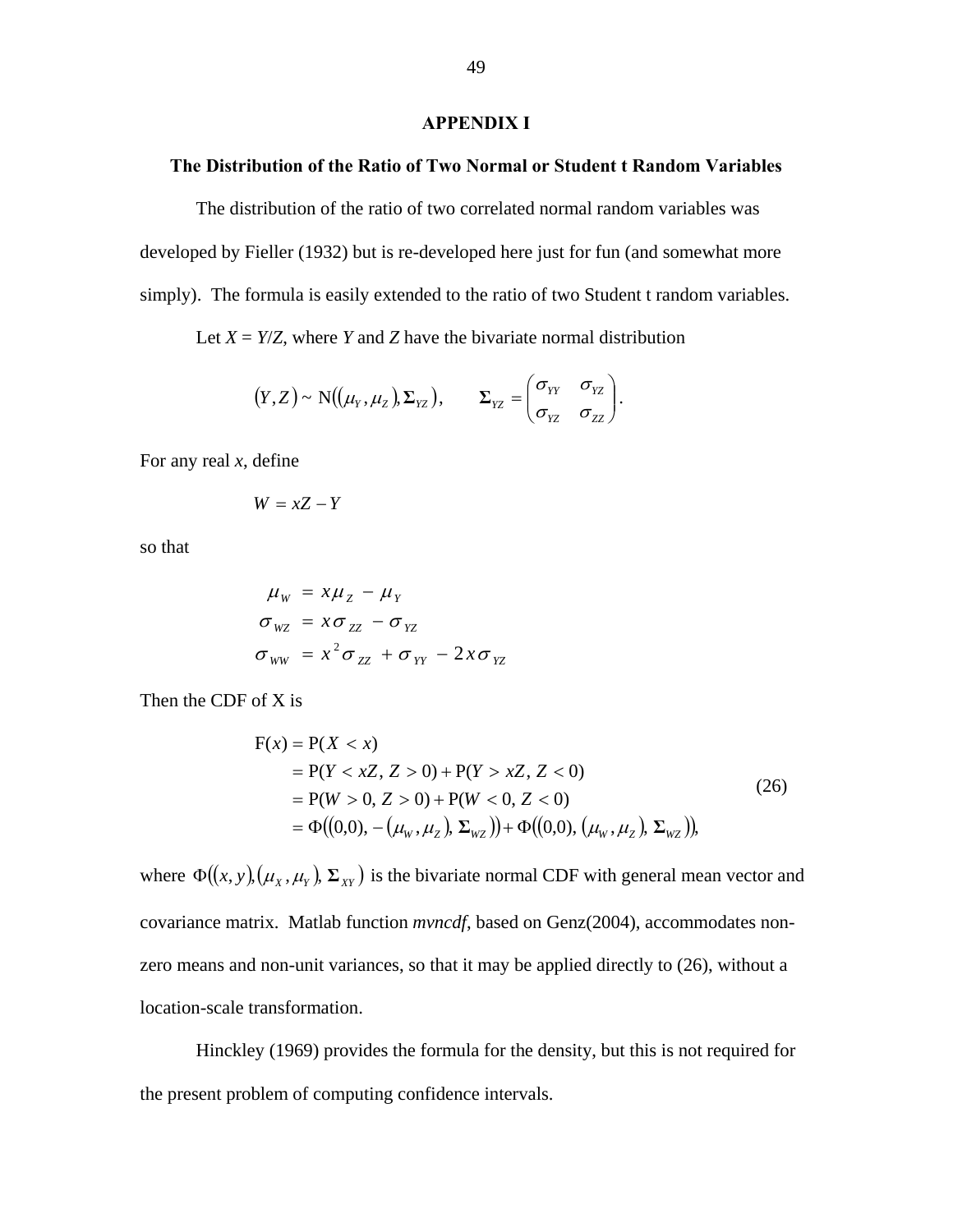If the denominator *Z* (in the present context  $\beta$ ) is known to be nonnegative, we instead have

$$
G(x) = P(X < x | Z > 0)
$$
  
= P(X < x, Z > 0) / P(Z > 0)  
= P(Y < xZ, Z > 0) / P(Z > 0)  
= P(W > 0, Z > 0) / P(-Z < 0)  
= \Phi((0,0), -(\mu\_w, \mu\_z), \Sigma\_{wz}) / \Phi(\mu\_z / \sqrt{\sigma\_{zz}}) (27)

where  $\Phi(z)$  (with one scalar argument) is the standard univariate normal CDF.

If instead  $(Y, Z)$  have the general bivariate Student t distribution with means  $(\mu_Y, Z)$  $\mu$ <sub>Z</sub>), estimated covariance matrix  $\Sigma$ <sub>*YZ</sub>*,  $\nu$  degrees of freedom, and CDF</sub>  $T_v((y, z), (\mu_Y, \mu_Z), \Sigma_{YZ})$  (see Zellner 1971, app. B.2; Genz 2004), then by the same

reasoning,

$$
F(x) = P(X < x)
$$
  
= T<sub>v</sub>((0,0), -(\mu<sub>w</sub>, \mu<sub>z</sub>), \Sigma<sub>wz</sub>))+T<sub>v</sub>((0,0), (\mu<sub>w</sub>, \mu<sub>z</sub>), \Sigma<sub>wz</sub>)) (28)  
= T<sub>v</sub>((w, z), C<sub>wz</sub>) + T<sub>v</sub>(-(w, z), C<sub>wz</sub>),

where  $w = \mu_{w} / \sigma_{ww}^{1/2}$ ,  $z = \mu_{z} / \sigma_{zz}^{1/2}$ ,  $C_{wz} = \begin{bmatrix} 1 & P_{wz} \\ Q & 1 \end{bmatrix}$ , ⎠ ⎞  $\overline{\phantom{a}}$  $=\begin{pmatrix} 1 & \rho_{w} \\ \rho_{wz} & 1 \end{pmatrix}$ *WZ WZ*  $\mathbf{C}_{WZ} = \begin{pmatrix} 1 & \rho_{WZ} \\ \rho_{WZ} & 1 \end{pmatrix}, \ \rho_{WZ} = \sigma_{WZ} / \sqrt{\sigma_{WW} \sigma_{ZZ}}$ , and the

standard bivariate Student t CDF  $T_v((w, z), \mathbb{C}_{wz})$  (with two arguments) is equivalent to  $T_v((w, z), (0,0), \mathbb{C}_{wz})$  in terms of the generalized Student t CDF (with three arguments). Although Matlab function *mvtcdf*, also based on Genz (2004), will rescale a covariation matrix to a correlation matrix, it does not at the same time rescale the arguments or accommodate a non-zero location vector, so that the user must perform the location-scale transformation as in (28).

If the denominator  $Z$  is known to be nonnegative, we have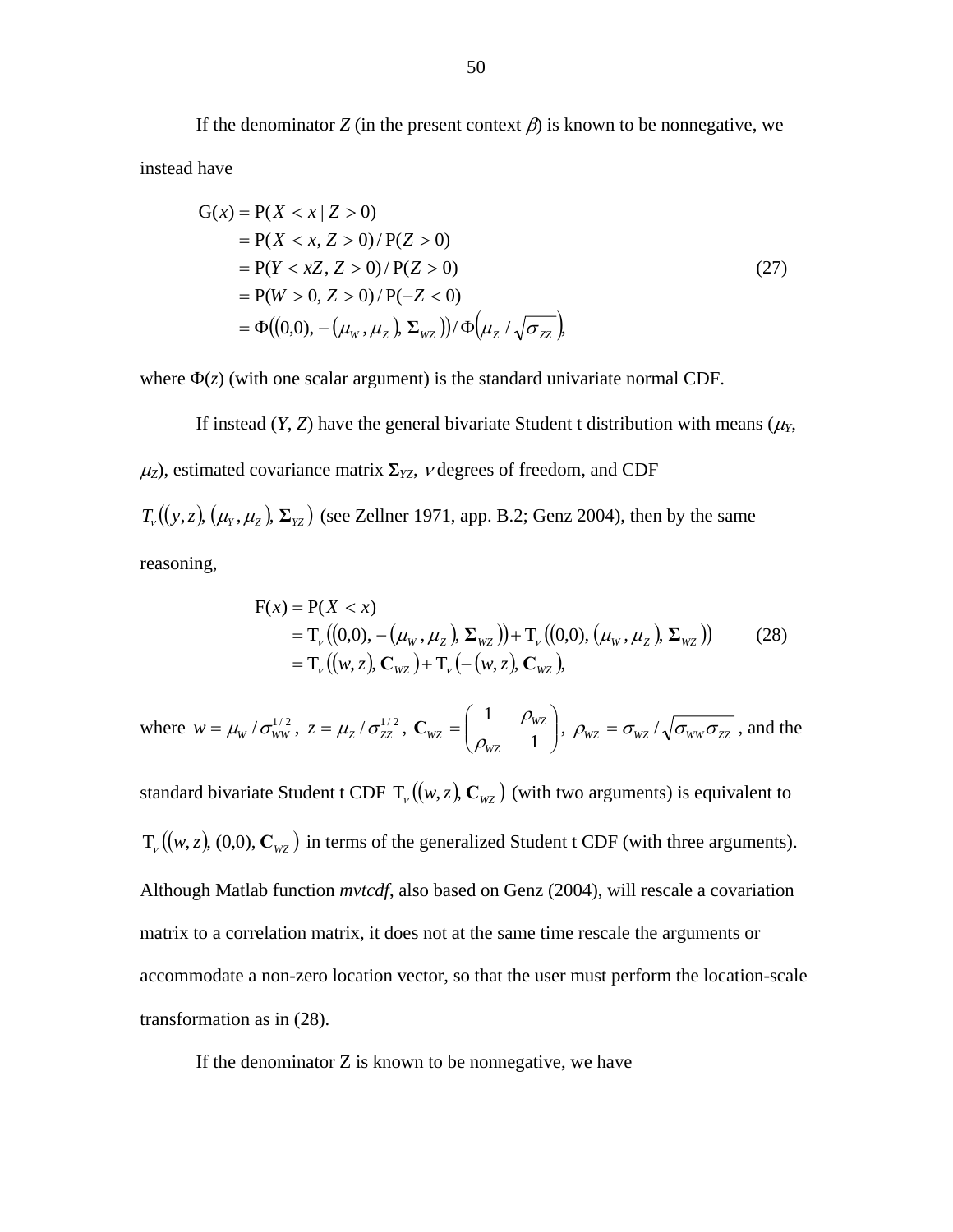$$
G(x) = P(X < x | Z > 0)
$$
  
= T<sub>\nu</sub> ((w, z), C<sub>wz</sub>)/T<sub>\nu</sub>(z). (29)

in place of (27).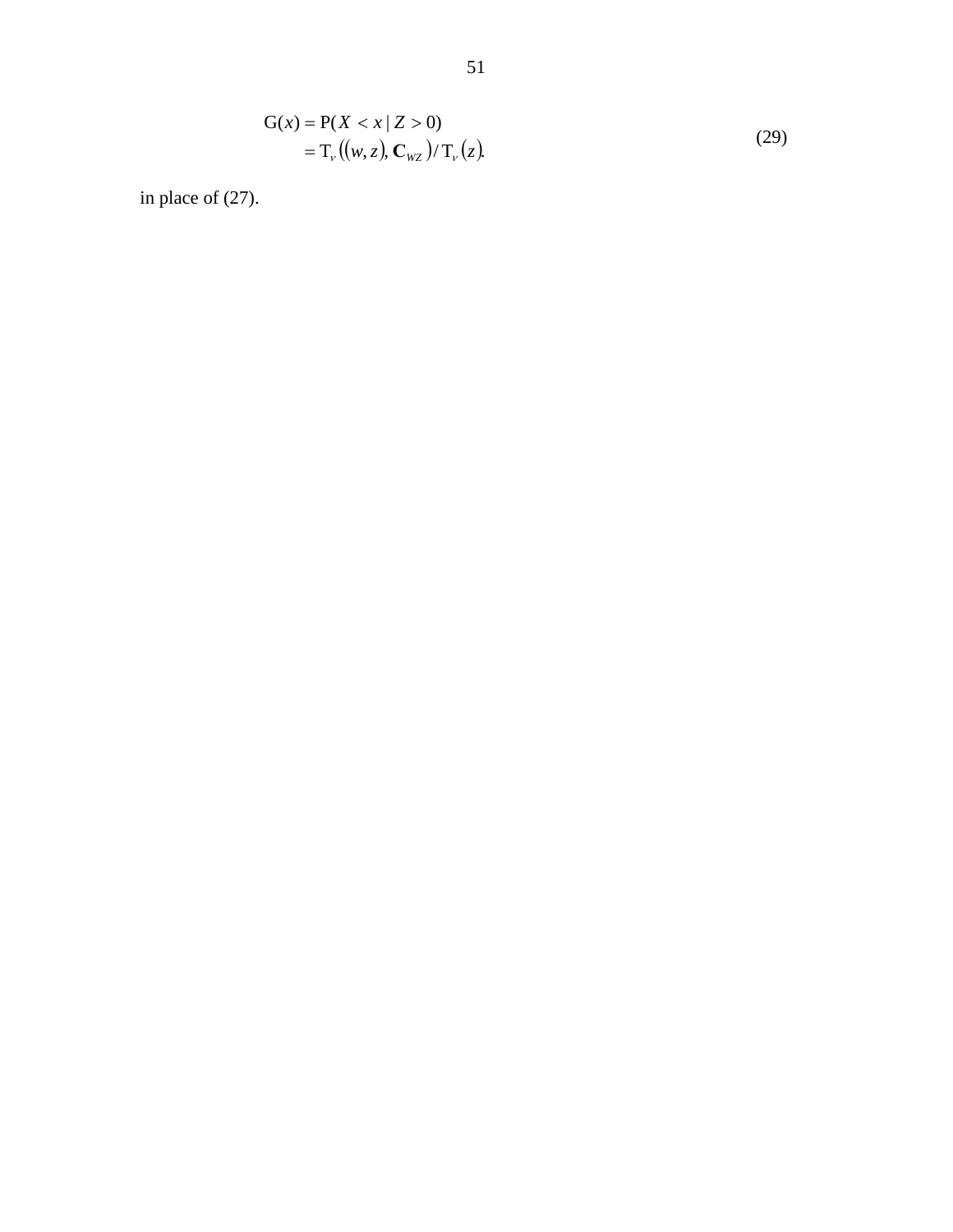## **APPENDIX II**

## **Ternary Integration**

The integrals required to obtain the final smoother CDF  $P(x' | y', x, \hat{\alpha}, \hat{\beta}, S, s^2, \hat{\tau}^2)$ from the conditionally normal smoother CDF  $P(x'_{i} | y', x, \hat{\alpha}, \beta, \hat{\beta}, S, \sigma^2, \tau^2)$  implied by (25) have the form

$$
V=\int\limits_{-\infty}^{\infty}G(x)p(x)dx,
$$

where  $p(x)$  is a probability density function with CDF  $P(x)$ . Using the transformation  $s =$  $P(x)$ , so that  $ds = p(x)dx$ ,

$$
V = \int_{0}^{1} G(P^{-1}(z))ds = \int_{0}^{1} f(z)dz
$$
 (30)

for  $f(z) = G(P^{-1}(z))$ .

 Integration of (30) by trapezoids or by Simpson's rule requires evaluating the integrand at the  $n+1$  endpoints of  $n$  equally spaced intervals, and then giving positive weights,  $\{.5, 1, \ldots, 1, .5\}/n$  or  $\{1, 4, 2, \ldots, 4, 1\}/(3n)$ , respectively, to each of these values. However, if the integrand is singular at either limit of integration, neither of these methods will work at all. This occurs in the present context when  $x'_i = \hat{x}'_i$ ,  $\sigma^2 = 0$ , and  $\tau^2 = \infty$ , since there the density integrand is infinite, and the CDF integrand is undefined. Even in the vicinity of  $x' = \hat{x}'$ , either of these methods will be ill-conditioned at  $\sigma^2 = 0$ and  $\tau^2 = \infty$  ( $z = 1$  and  $z = 0$ , resp.).

 Integration by rectangles instead evaluates the function at the *n* center points of these intervals, and then gives each value equal weight: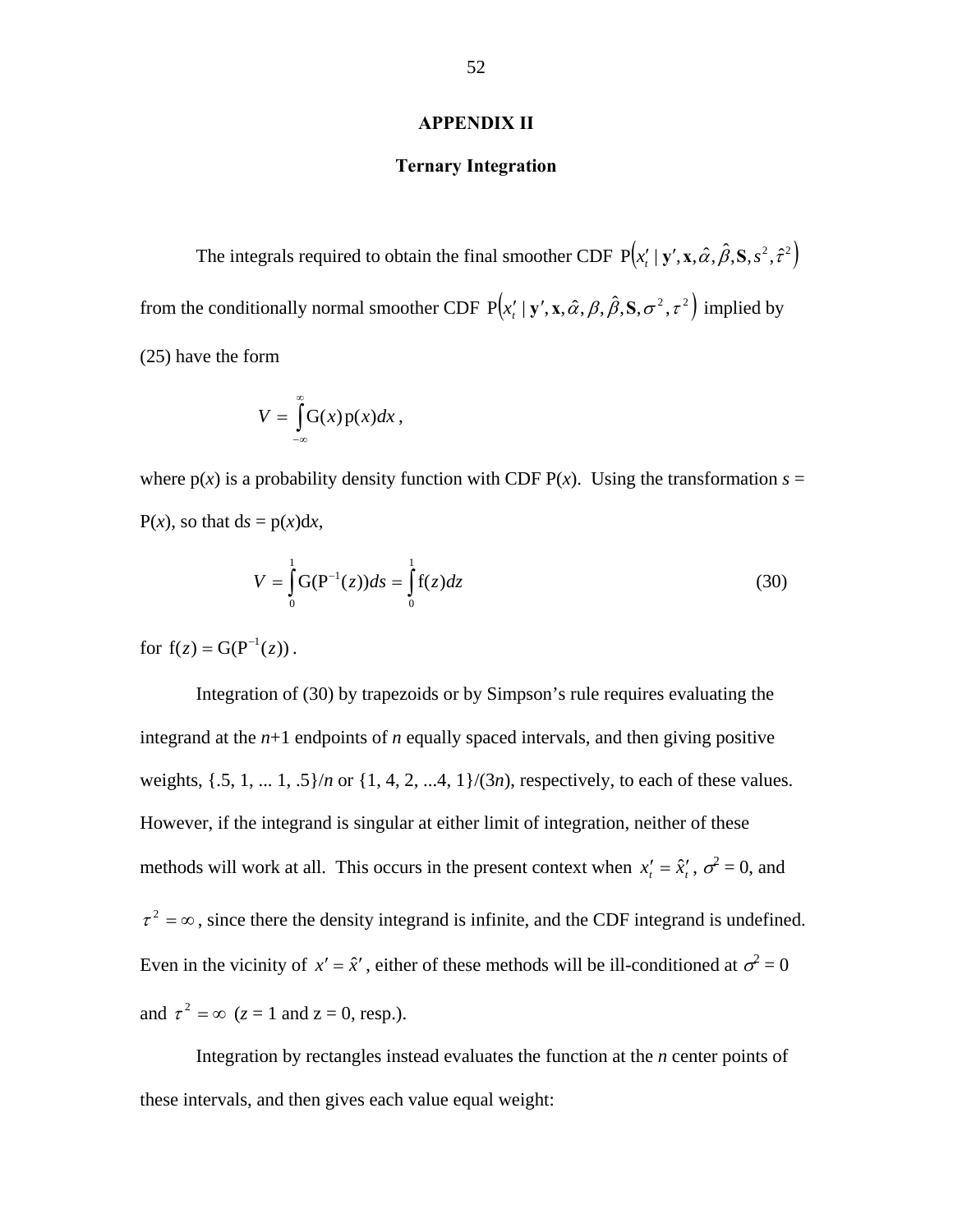$$
V(n) = \frac{1}{n} \sum_{h=1}^{n} f(z_h),
$$
  

$$
z_h = (h - .5) / n.
$$

This is more primitive than Simpson's Rule since it does not take the convexity or concavity of the integrand into account, but at least it is computable when the integrand is singular at one of the endpoints. *V(n)* will converge to  $V = V(\infty)$ , but only very slowly, so that this method is not very satisfactory by itself. Nevertheless, it can give very good results if it is extrapolated appropriately to  $n = \infty$ .

If *n* is chosen to be divisible by 3,  $V(n/3)$  will require only a subset of the points used by  $V(n)$ , namely  $z_2$  and every third point thereafter, so that there is essentially no extra cost to computing it. If *n* is sufficiently large,  $V(n)$  will be closer to *V* than is  $V(n/3)$ , so that for some  $a > 0$ , *V* may be obtained by extrapolation from these two values:

$$
V = V(n) + a(V(n) - V(n/3))
$$
  
= 
$$
(1 + a)V(n) - aV(n/3)
$$
  
= 
$$
\sum_{h=1}^{n} w_h f(s_h)
$$

where

$$
w_h = \begin{cases} (1+a)/n, & h = 1 \text{(mod 3) or } 3 \text{(mod 3)} \\ (1-2a)/n, & h = 2 \text{(mod 3)}. \end{cases}
$$

 The exact value of *a* is of course unknown, and in the present application varies with  $x'_i$ . Nevertheless,  $a = 1/2$  was found to work well for recovering the Student t density from a mixture of normal densities, and therefore presumably also for the present problem, which has Student t as a special case in the limit  $s_{\beta\beta} \to 0$  when  $\hat{\beta} \neq 0$  and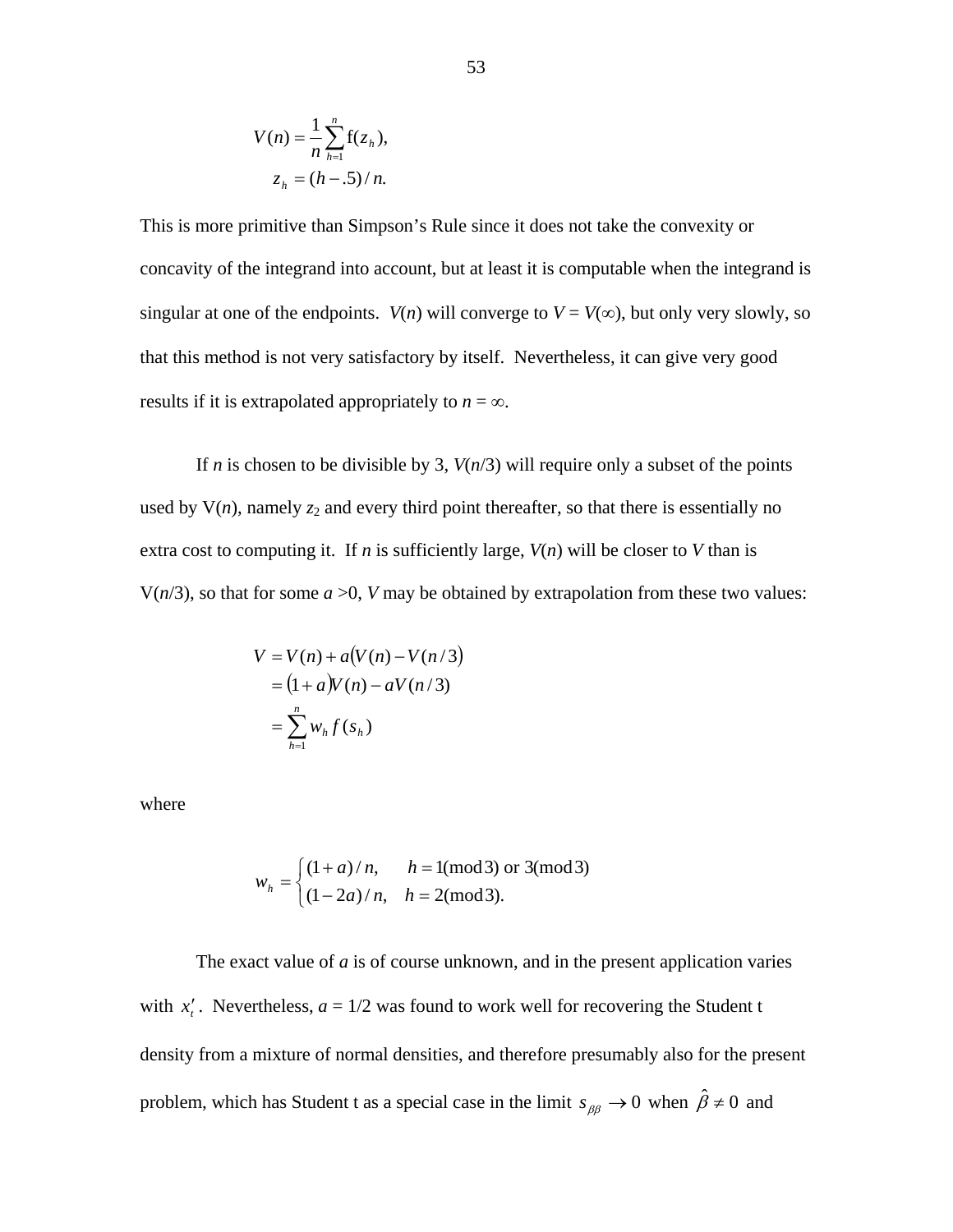$\tau^2 = \infty$ . This precise value has the considerable additional virtue that  $w_h = 0$  for  $h =$ 2(mod3), so that in fact the integrand only needs to be evaluated at the  $m = (2/3)n$  points *sh* for which the base 3 or *ternary* representation of *h* ends in either 1 or 0. In this *ternary integration*, each of the  $m = (2/3)n$  included points receives equal weight  $w_h = (3/2)/n =$ 1/*m*.

 In terms of the *m* included points, ternary integration may be written more succinctly as,

$$
V \approx \frac{1}{m} \sum_{i=1}^{m} f(s_i),
$$
  
\n
$$
s_i = \begin{cases} (i - 2/3)/m, & i \text{ odd}, \\ (i - 1/3)/m, & i \text{ even}, \end{cases}
$$

for even values of *m*.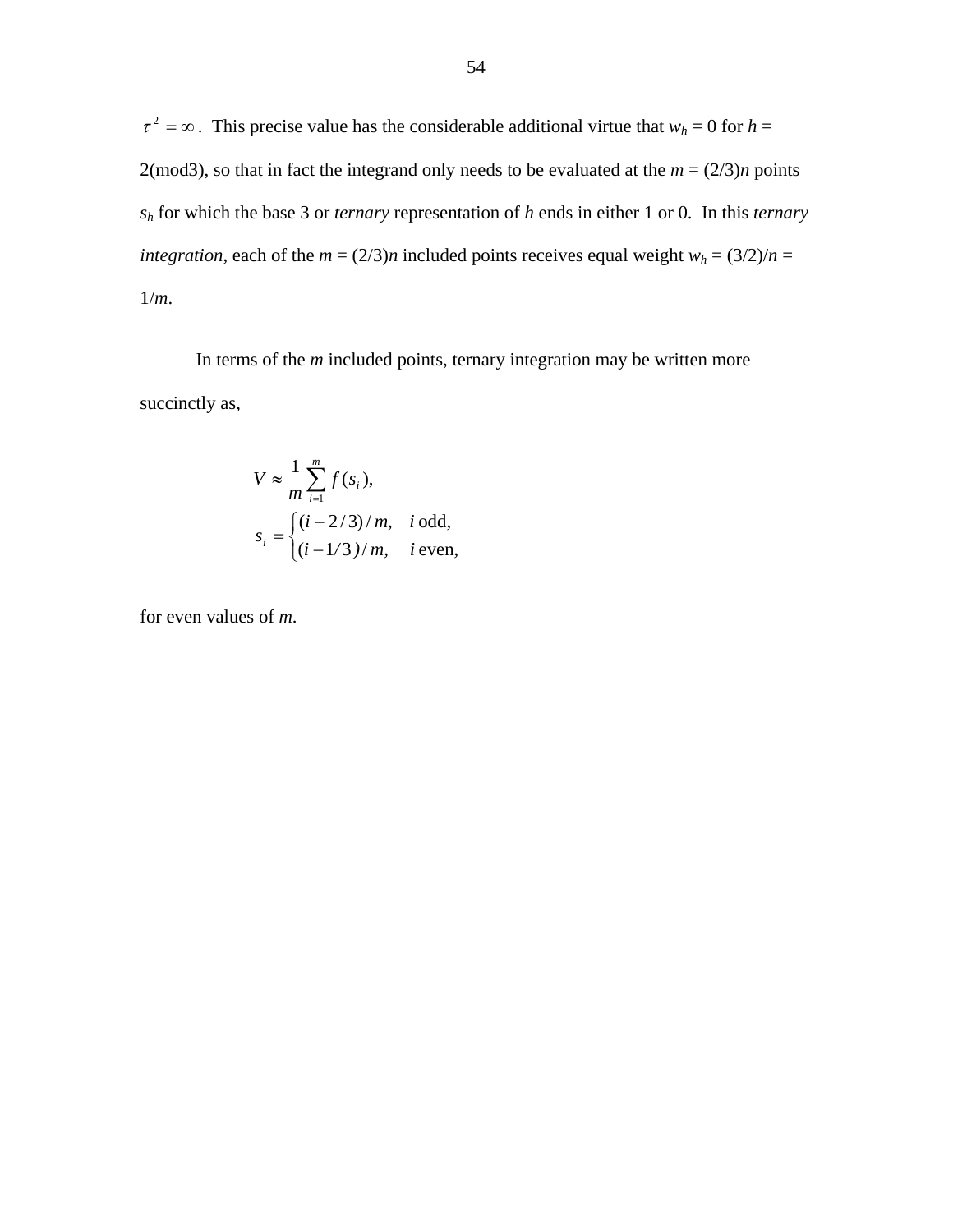### **REFERENCES**

Brohan, P., J.J. Kennedy, I. Harris, S.F.B. Tett, and P.D. Jones (2006). Uncertainty estimates in regional and global observed temperature changes: a new dataset from 1850. *J. Geophysical Research* **111** D12106, DOI: 10.1029/2005JD006548.

Brown, Philip J. (1982). Multivariate Calibration. *Journal of the Royal Statistical Society* **B 44** (3): 287-321.

\_\_\_\_\_\_\_\_\_\_ (1993). *Measurement, Regression, and Calibration*. Oxford: Clarendon Press.

Du Plessis, J.L., and A. J. van der Merwe (1996). Bayesian calibration in the estimation of the age of rhinoceros. *Annals of the Institute of Statistical Mathematics* **48**: 17-28.

Eisenhart, C. (1939). The interpretation of certain regression methods and their use in biological and industrial research. *Annals of Mathematical Statistics* **10**: 162-186.

Fieller, E.C. (1932). The distribution of the index in a normal bivariate population. *Biometrika* **24**: 428-40.

Fieller, E.C. (1954). Some problems in interval estimation. *Journal of the Royal Statistical Society*, Ser. B, **16**: 175-185.

Genz, Alan (2004). Numerical computation of rectangular bivariate and trivariate normal and t probabilities. *Statistics and Computing* **14**: 251-260.

Gore, Al (2006). *An Inconvenient Truth*. New York: Rodale.

Harvey, Andrew C. (1989). *Forecasting, Structural Time Series Models and the Kalman Filter.* Cambridge University Press.

Hill, Bruce M. (1981). Discussion [of Hunter and Lamboy (1981)]. *Technometrics* **23**: 335-338.

Hoadley, Bruce. (1970). A Bayesian look at inverse linear regression. *Journal of the American Statistical Association* **65**: 356-369.

Hinckley, D. V., (1969). On the ratio of two correlated normal random variables. *Biometrika*, **56**: 635–639.

Hunter, William G., and Warren F. Lamboy (1981). A Bayesian analysis of the linear calibration problem. *Technometrics* **23**: 323-350.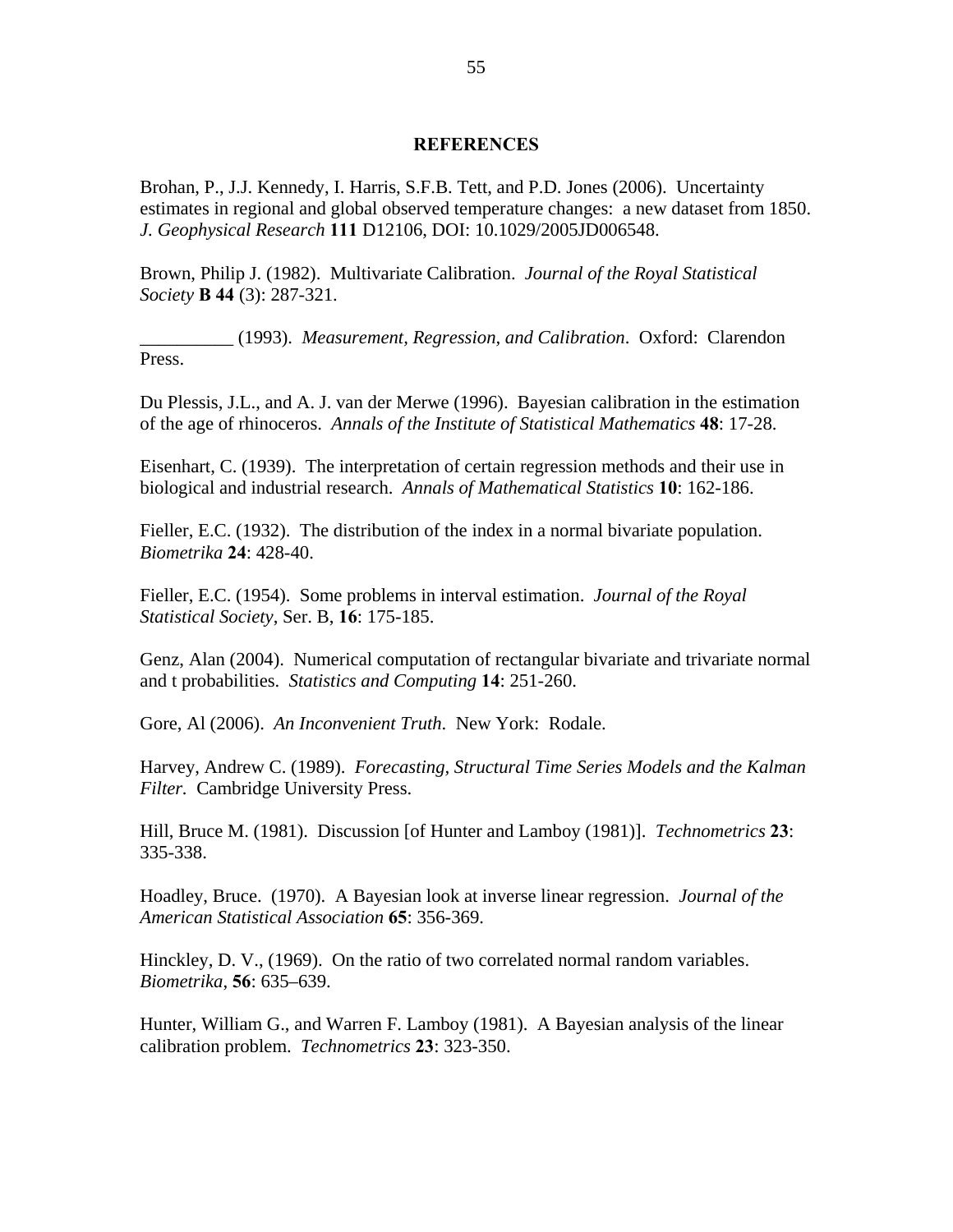Kaufman, D.S., D.P. Schneider, N.P. McKay, C.M. Ammann, R.S. Bradley, K.R. Briffa, G.H. Miller, B. L. Otto-Bliesner, J. T. Overpeck, B.M. Vinther, and Arctic Lakes 2k Project Members (2009). Recent warming reverses long-term Arctic cooling. *Science* **325** (no. 5945, 4 Sept.): 1236-1239. DOI: 10.1126/science.1173893.

Krutchkoff, R.G. (1967). Classical and inverse regression methods of calibration. *Technometrics* **9**: 425-439.

Lawless, J.F. (1981). Discussion [of Hunter and Lamboy (1981)]. *Technometrics* **23**: 334-338.

Loehle, Craig, and J. Huston McCulloch (2008). Correction to: A 2000-year global temperature reconstruction based on non-tree ring proxies. *Energy & Environment* **19** (1): 93-100.

Mann, Michael E., Raymond S. Bradley, and Malcolm K. Hughes (1999). Northern hemisphere temperatures during the past millennium: Inferences, uncertainties, and limitations, *Geophysical Research Letters*, **26**(6), 759–762.

Marsaglia, George (1965). Ratios of normal variables and sums of uniform variables. *Journal of the American Statistical Association* **60**: 193-204.

McCulloch, J. Huston (2005). The Kalman foundations of Adaptive Least Squares, with application to U.S. Inflation. Ohio State University working paper. <www.econ.ohiostate.edu/jhm/papers/KalmanAL.pdf>.

\_\_\_\_\_\_\_\_\_\_ (2009a). Irreproducible Results in Thompson *et al.* (*PNAS* 2006), "Abrupt Tropical climatic Change: Past and Present." *Energy and Environment* **20** (3): 369-375.

 $(2009b)$ . Further Results, posted May 11, 2009, on  $\lt$ www.econ.ohiostate.edu/jhm/AGW/Thompson/>.

McIntyre, Stephen (2006). Juckes, Yang, Thompson and PNAS: Guliya. *Climate Audit*, 12/3/2006. [http://climateaudit.org/2006/12/03j/juckes-yang-thompson-and-pnas-guliya.](http://climateaudit.org/2006/12/03j/juckes-yang-thompson-and-pnas-guliya)

McIntyre, Stephen (2007). Dunde: Will the real Slim Shady please stand up? *Climate Audit*, 4/12/2007. [http://climateaudit.org/2007/04/12/the-dunde-fiasco.](http://climateaudit.org/2007/04/12/the-dunde-fiasco)

McIntyre, Stephen and Ross McKitrick (2003). Corrections to the Mann *et al.* (1998). Proxy Data Base and Northern Hemisphere Average Temperature Series. *Energy and Environment* **14** (6): 751-71.

\_\_\_\_\_\_\_\_\_\_ (2005). Hockey sticks, principal components, and spurious significance. *Geophysical Research Letters* **32** (3). DOI: 10.1029/2004GL021750.